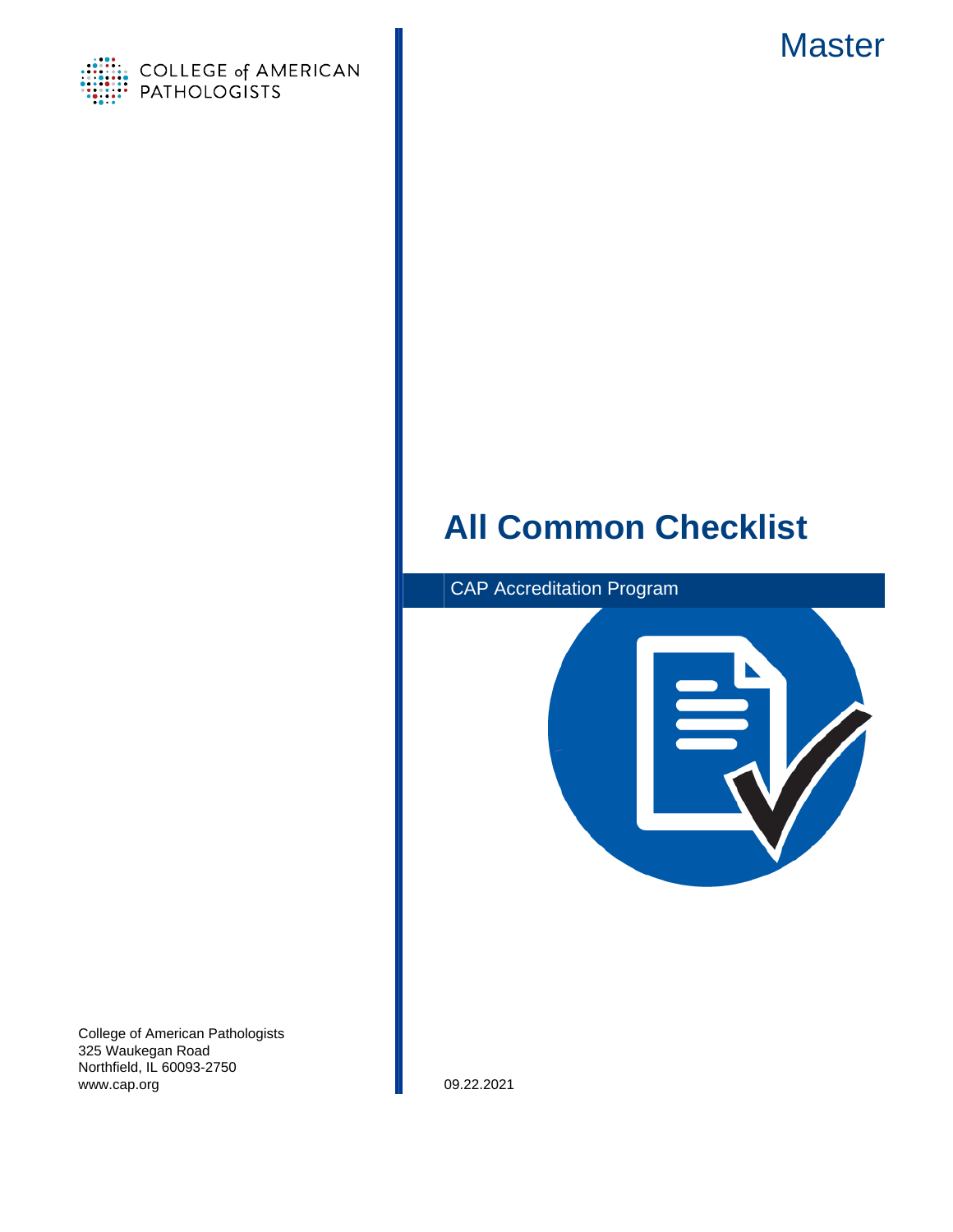# **Disclaimer and Copyright Notice**

On-site inspections are performed with the edition of the Checklists mailed to a facility at the completion of the application or reapplication process, not necessarily those currently posted on the website. The checklists undergo regular revision and a new edition may be published after the inspection materials are sent.

For questions about the use of the Checklists or Checklist interpretation, email [accred@cap.org](mailto:accred@cap.org) or call 800-323-4040 or 847-832-7000 (international customers, use country code 001).

The Checklists used for inspection by the College of American Pathologists' Accreditation Programs have been created by the CAP and are copyrighted works of the CAP. The CAP has authorized copying and use of the checklists by CAP inspectors in conducting laboratory inspections for the Council on Accreditation and by laboratories that are preparing for such inspections. Except as permitted by section 107 of the Copyright Act, 17 U.S.C. sec. 107, any other use of the Checklists constitutes infringement of the CAP's copyrights in the Checklists. The CAP will take appropriate legal action to protect these copyrights.

All Checklists are ©2021. College of American Pathologists. All rights reserved.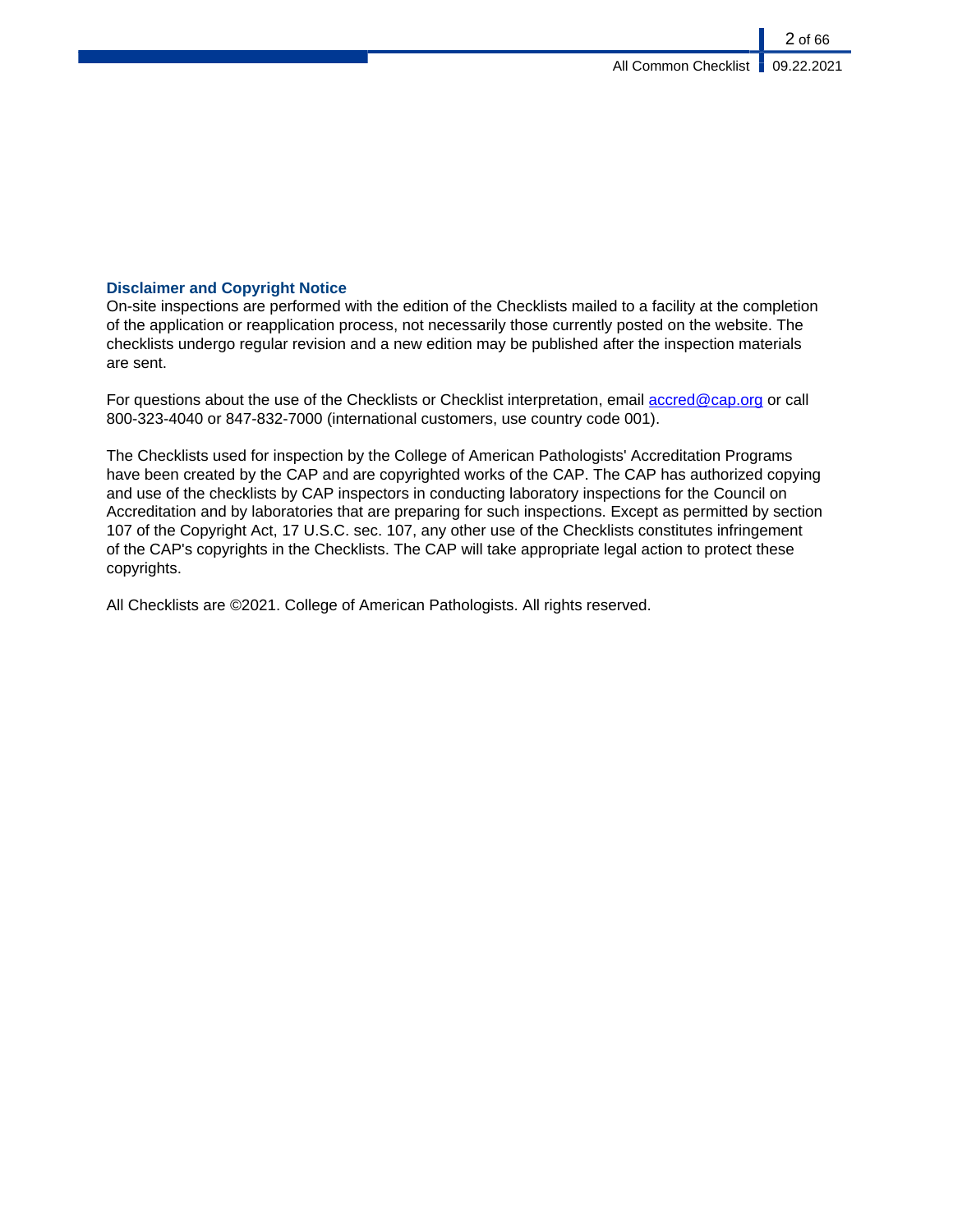3 of 66

# **All Common Checklist**



TABLE OF CONTENTS

| <b>SUMMARY OF CHANGES</b>                                  |  |
|------------------------------------------------------------|--|
| UNDERSTANDING THE CAP ACCREDITATION CHECKLIST COMPONENTS 6 |  |
| <b>INTRODUCTION.</b>                                       |  |
|                                                            |  |
|                                                            |  |
|                                                            |  |
|                                                            |  |
|                                                            |  |
|                                                            |  |
|                                                            |  |
|                                                            |  |
|                                                            |  |
|                                                            |  |
|                                                            |  |
|                                                            |  |
|                                                            |  |
|                                                            |  |
|                                                            |  |
|                                                            |  |
|                                                            |  |
|                                                            |  |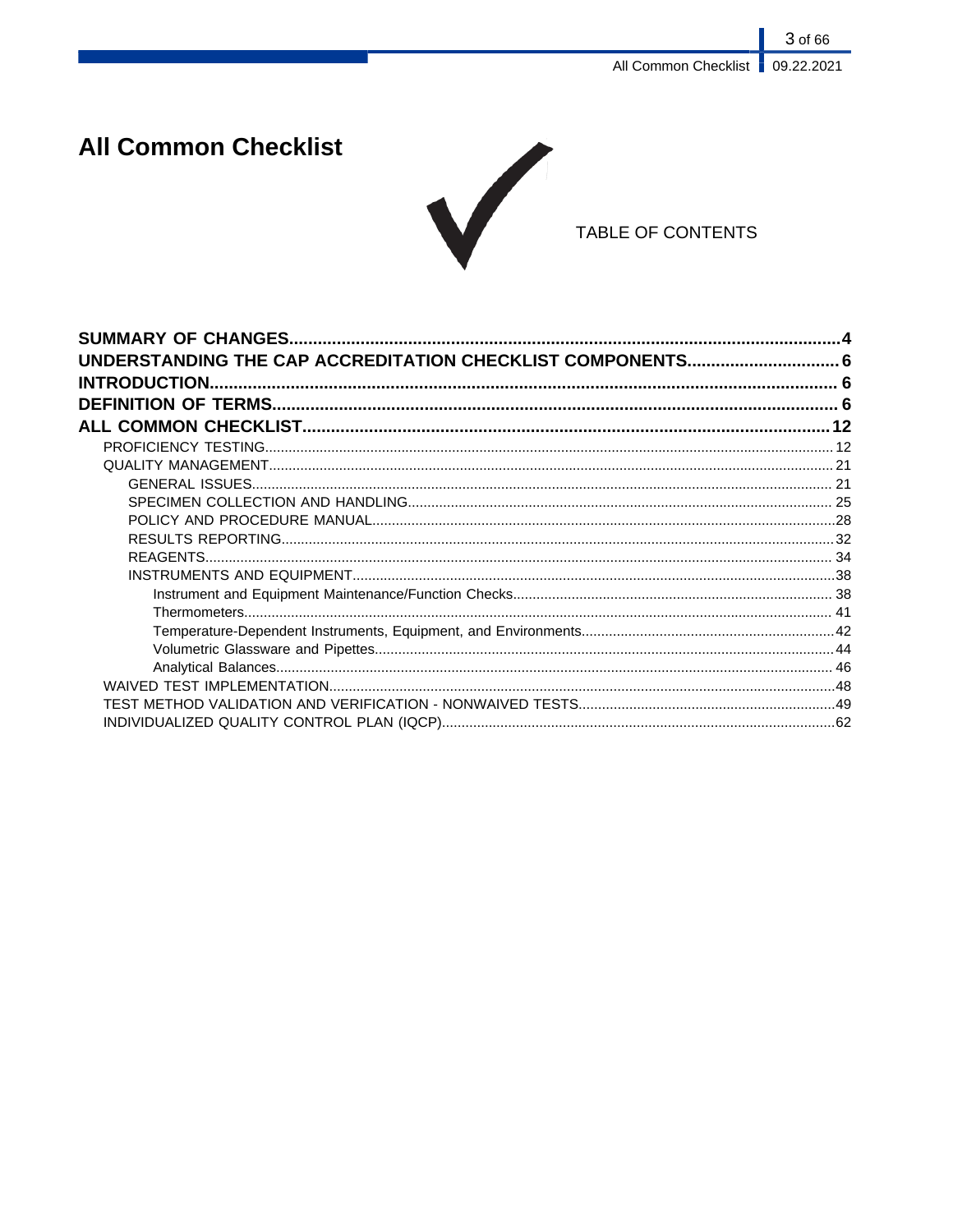# **ON-LINE CHECKLIST AVAILABILITY AND RESOURCES**

Participants of the CAP accreditation programs may download the checklists from the CAP website (cap.org) by logging into e-LAB Solutions Suite. They are available in different checklist types and formatting options, including:

- Master contains ALL of the requirements and instructions available in PDF, Word/XML or Excel formats
- Custom customized based on the laboratory's activity (test) menu; available in PDF, Word/XML or Excel formats
- Changes Only contains only those requirements with significant changes since the previous checklist edition in a track changes format to show the differences; in PDF version only. Requirements that have been moved or merged appear in a table at the end of the file.

A repository of questions and answers and other resources is also available in e-LAB Solutions Suite under Accreditation Resources, Checklist Requirement Q & A.

# **SUMMARY OF CHECKLIST EDITION CHANGES All Common Checklist 09/22/2021 Edition**

The information below includes a listing of checklist requirements with significant changes in the current edition and previous edition of this checklist. The list is separated into three categories:

- 1. New
- 2. Revised:
	- Modifications that may require a change in policy, procedure, or process for continued compliance; or
	- A change to the Phase
- 3. Deleted/Moved/Merged:
	- Deleted
	- Moved Relocation of a requirement into a different checklist (requirements that have been resequenced within the same checklist are not listed)
	- $Mered$  The combining of similar requirements

NOTE: The requirements listed below are from the Master version of the checklist. The customized checklist version created for on-site inspections and self-evaluations may not list all of these requirements.

# NEW Checklist Requirements

| Requirement | <b>Effective Date</b> |
|-------------|-----------------------|
| COM.06250   | 09/22/2021            |
| COM.10050   | 09/22/2021            |
| COM.30690   | 06/04/2020            |
| COM.40325   | 06/04/2020            |
| COM.40625   | 09/22/2021            |

# REVISED Checklist Requirements

| Requirement | <b>Effective Date</b> |
|-------------|-----------------------|
| COM.01000   | 06/04/2020            |
| COM.01100   | 09/22/2021            |
| COM.01200   | 06/04/2020            |
| COM.01300   | 09/22/2021            |
| COM.01400   | 09/22/2021            |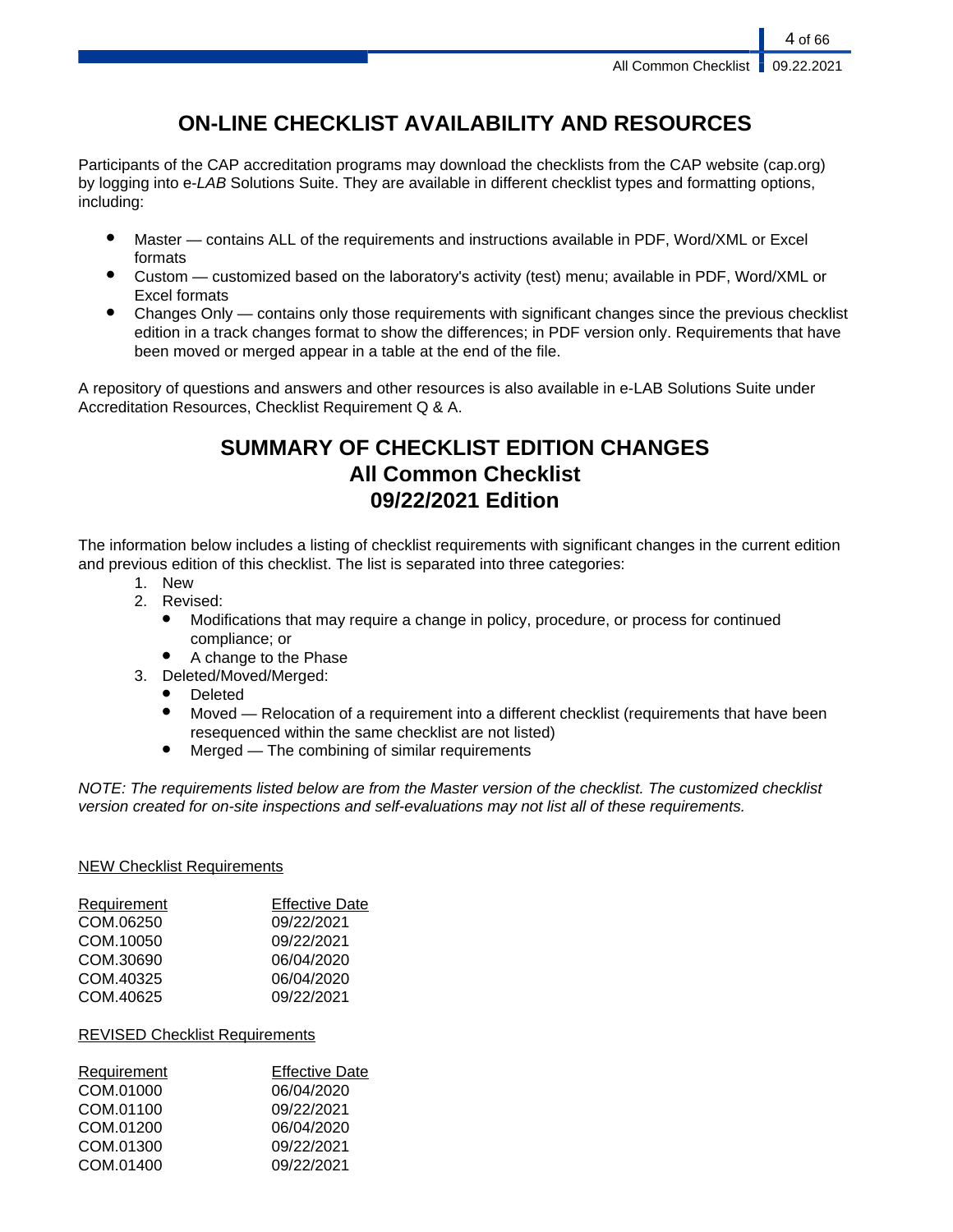5 of 66 All Common Checklist **09.22.2021** 

| COM.01500 | 09/22/2021 |
|-----------|------------|
| COM.01520 | 09/22/2021 |
| COM.01600 | 09/22/2021 |
| COM.01700 | 09/22/2021 |
| COM.01800 | 09/22/2021 |
| COM.01900 | 06/04/2020 |
| COM.04000 | 09/22/2021 |
| COM.04250 | 06/04/2020 |
| COM.06300 | 09/22/2021 |
| COM.10000 | 09/22/2021 |
| COM.10100 | 09/22/2021 |
| COM.30000 | 09/22/2021 |
| COM.30300 | 06/04/2020 |
| COM.30350 | 09/22/2021 |
| COM.30400 | 09/22/2021 |
| COM.30450 | 09/22/2021 |
| COM.30575 | 09/22/2021 |
| COM.30750 | 09/22/2021 |
| COM.30775 | 09/22/2021 |
| COM.30800 | 09/22/2021 |
| COM.30840 | 09/22/2021 |
| COM.30870 | 09/22/2021 |
| COM.30980 | 09/22/2021 |
| COM.40250 | 06/04/2020 |
| COM.40300 | 09/22/2021 |
| COM.40350 | 09/22/2021 |
| COM.40640 | 09/22/2021 |
| COM.40700 | 09/22/2021 |
| COM.40800 | 09/22/2021 |
| COM.40805 | 09/22/2021 |
| COM.40830 | 06/04/2020 |
| COM.40840 | 06/04/2020 |
| COM.40850 | 06/04/2020 |

# DELETED/MOVED/MERGED Checklist Requirements None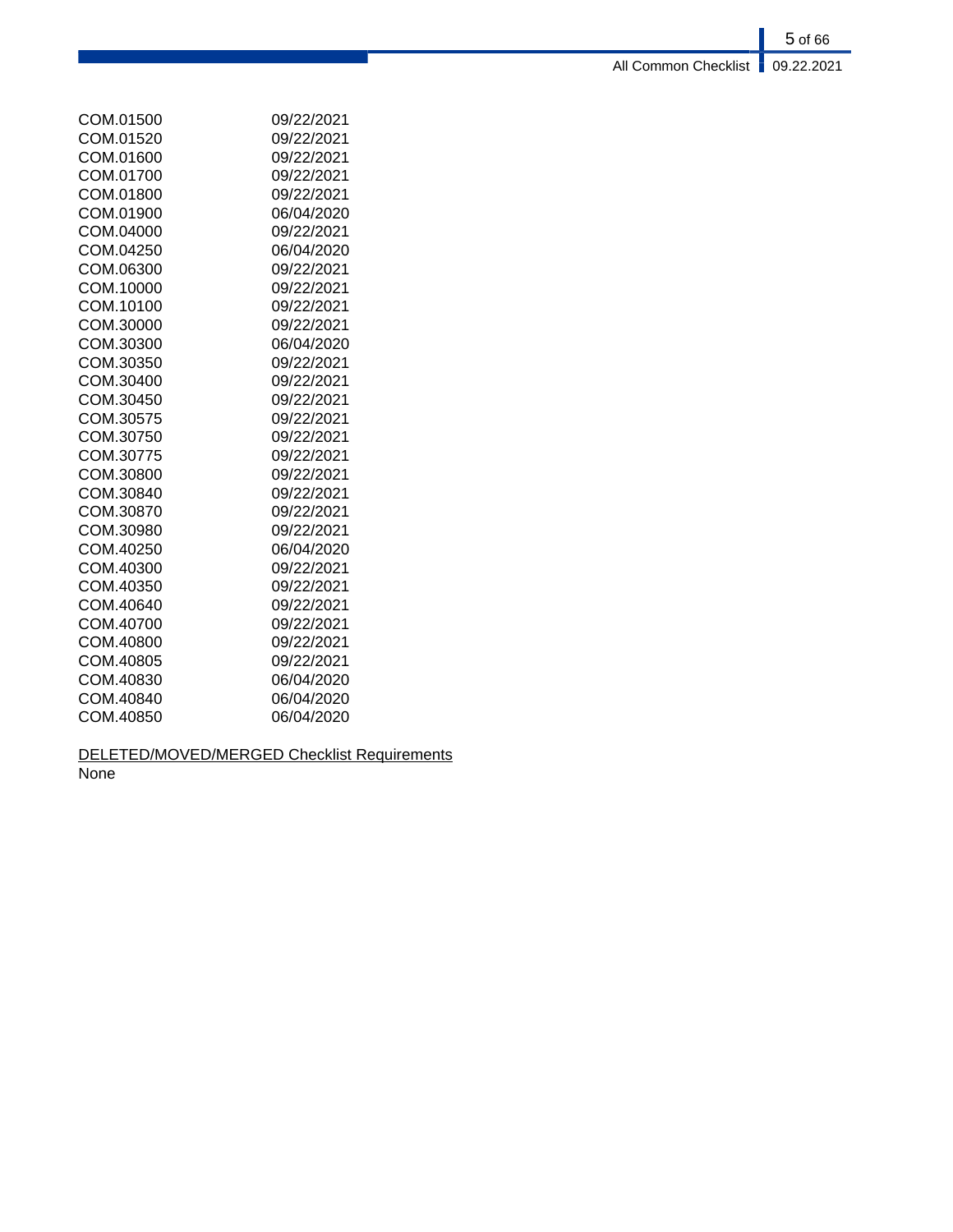# **UNDERSTANDING THE CAP ACCREDITATION CHECKLIST COMPONENTS**

All checklist requirements contain a requirement number, subject header, phase, and a declarative statement. Some requirements also contain:

- A NOTE: this portion provides additional detail to assist in interpreting the requirement, and/or
- Evidence of Compliance (EOC), which is intended to:
	- ❍ Suggest specific examples of acceptable records; some elements are required
	- ❍ Assist in inspection preparation and for managing ongoing compliance
	- **O** Drive consistent understanding of requirements

If a policy or procedure is referenced within a requirement, it is only repeated in the EOC if such statement adds clarity. All policies or procedures covered in the CAP checklists must be a written document. A separate policy or procedure may not be needed for items in EOC if it is already addressed by an overarching policy.

The Master version of the checklist also contains references and the inspector R.O.A.D. instructions (Read, Observe, Ask, Discover), which can provide valuable insight for the basis of requirements and on how compliance will be assessed.

# **INTRODUCTION**

The All Common Checklist (COM) contains a core set of requirements that apply to all areas performing laboratory tests and procedures. In some instances, the same requirement exists in both the COM Checklist and in a discipline-specific checklist, but with more specificity in the discipline-specific checklist. In these situations, the discipline-specific requirement takes precedence.

One COM Checklist is provided for inspection of each laboratory section or department. If more than one inspector is assigned to inspect a section, each inspector must be familiar with the COM requirements and ensure that all testing is in compliance.

Certain requirements are different for waived versus nonwaived tests. Refer to the checklist headings and explanatory text to determine applicability based on test complexity. The current list of tests waived under CLIA may be found at <http://www.accessdata.fda.gov/scripts/cdrh/cfdocs/cfClia/analyteswaived.cfm>

The use of the term "patient" within checklist requirements when referring to specimens, records, testing, reports, and other required elements is intended to apply broadly to the population served by the laboratory and may also include donors, clients, and study participants.

**Laboratories not subject to US regulations:** Checklist requirements apply to all laboratories unless a specific disclaimer of exclusion is stated in the checklist. When the phrase "FDA-cleared/approved test (or assay)" is used within the checklist, it also applies to tests approved by an internationally recognized regulatory authority (eg, CE-marking).

# **DEFINITION OF TERMS**

**Addendum** - Information appended to a final report with no changes to the original test result(s); original report is intact and unchanged, the addendum is added as an attachment or supplement to the original report.

**Alternative performance assessment** - A system for determining the reliability of laboratory examinations for which no commercial proficiency testing products are available, are not appropriate for the method or patient population served by the laboratory, or participation is not required by the accrediting organization.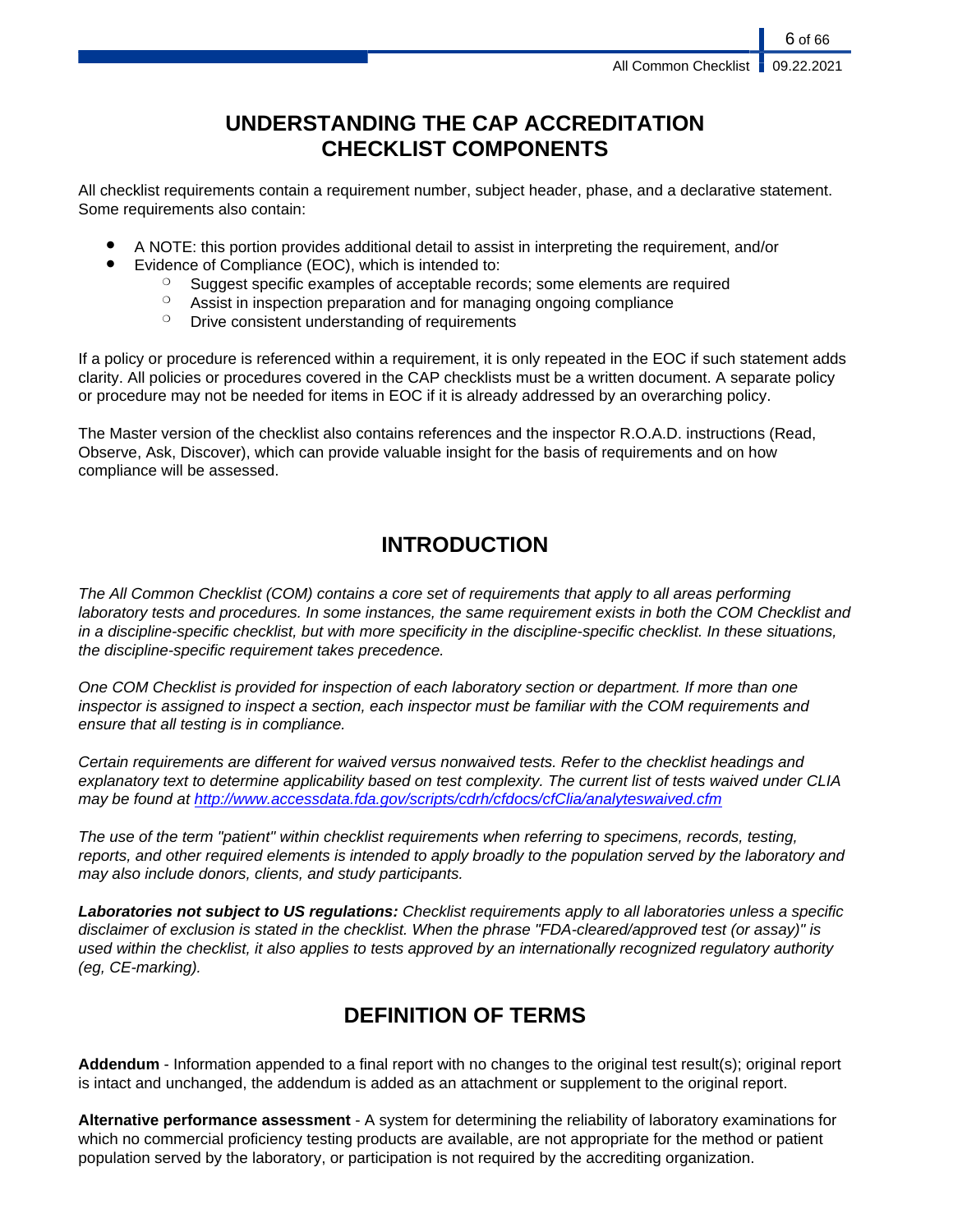**Amended/amendment** - Any change in a previously issued anatomic pathology or cytopathology report intended to correct an inaccuracy, including changes in the diagnosis, narrative text, clinical history, pre- and post-operative diagnoses, patient identification, or other content.

**Analytical performance characteristics** - For a specific test, the properties of a test identified from data collected during analytical validation or analytical verification studies.

**Analytical validation** - The process used to confirm with objective evidence that a laboratory-developed or modified FDA-cleared/approved test method or instrument system delivers reliable results for the intended application.

**Analytical verification** - The process by which a laboratory determines that an unmodified FDA-cleared/ approved test performs according to the specifications set forth by the manufacturer when used as directed.

**Annual** - Every 12 calendar months

**Authority** - The power to give orders or make decisions: the power or right to direct someone or control a process

**Biennial** - Every 24 calendar months

**Biorepository** - An entity that collects, processes, stores, manages, and distributes biospecimens for research purposes. The term laboratory may also be used in the checklist to generically refer to a biorepository participating in the CAP's Biorepository Accreditation Program.

**Check** - Examination to determine the accuracy, quality or presence of any attribute of a test system

**Clinical performance characteristics** - For a specific test, the properties of a test identified from data collected during studies of clinical validation, clinical utility, or clinical usefulness.

**Clinical validation** - The determination of the ability of a test to diagnose or predict risk of a particular health condition or predisposition, measured by sensitivity, specificity, and predictive values

**Commutable** - The property of a reference material that yields the same numeric result as would a patient's specimen containing the same quantity of analyte in the analytic method under discussion (ie, matrix effects are absent).

**Confirmation** - Substantiation of the correctness of a value or process

**Corrected/correction** - A change in a previously issued clinical pathology test report intended to correct an inaccuracy, including changes in test results, patient identification, reference intervals, interpretation, or other content.

**Corrective Action** - Action taken to eliminate the cause of a detected nonconformity or other undesirable situation

**Correlation** - Establishment of agreement between two or more measured values

**Credentialing** - The process of obtaining, verifying, and assessing the qualifications of a practitioner to provide care in a health care organization

**Device** - Any reagent, reagent product, kit, instrument, apparatus, equipment or related product, whether used alone or in combination, intended by the manufacturer to be distributed for use in vitro for the examination of human specimens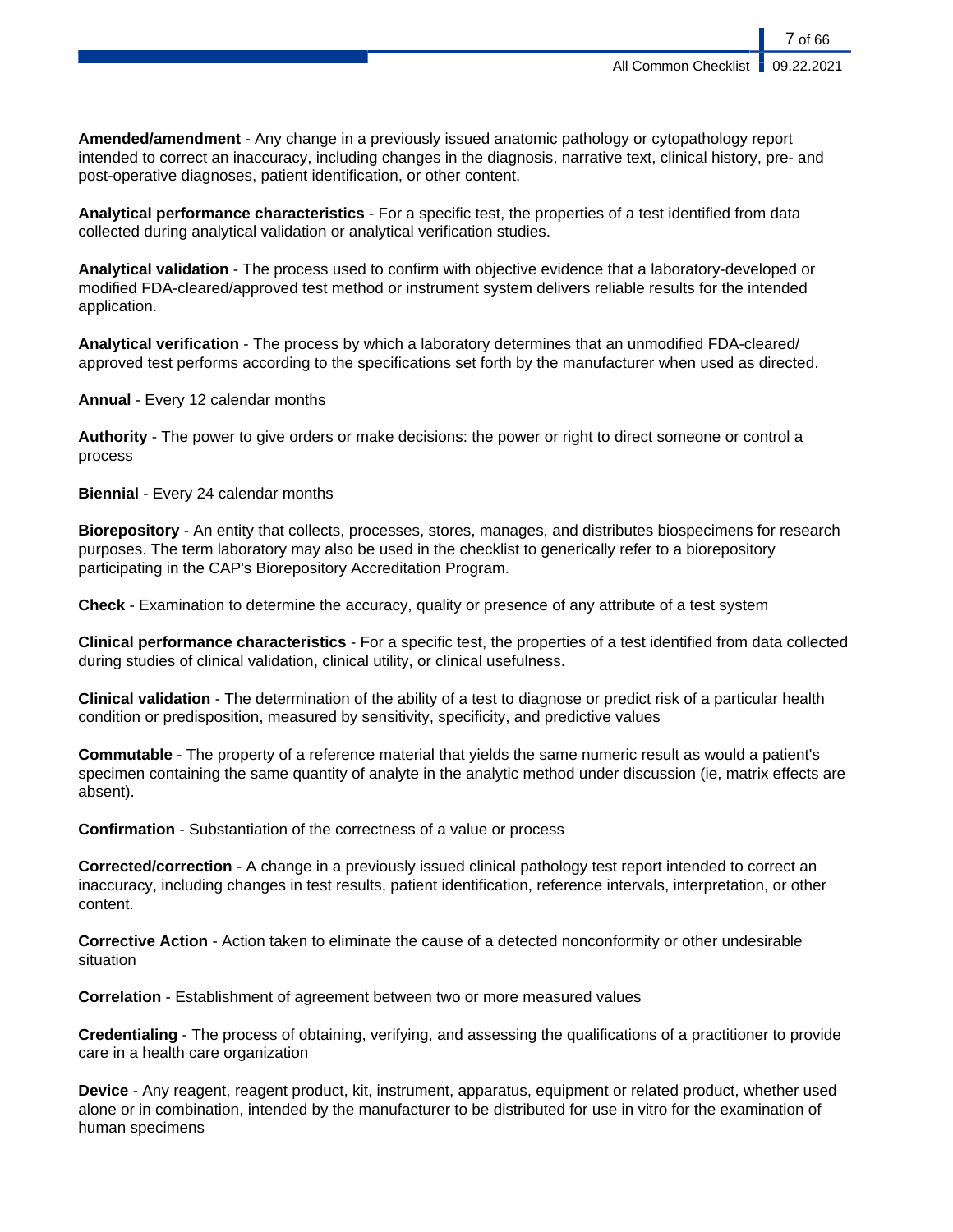**Digital image analysis** - The computer-assisted software detection or quantification of specific features in an image following enhancement and processing of that image, including analysis of immunohistochemistry samples, DNA analysis, morphometric analysis, and in situ hybridization

**Distributive testing** - Laboratory testing performed on the same specimen, or aliquot of it, that requires sharing between two or more laboratories (with different CLIA/CAP numbers) to provide a final, reportable result for the originally-ordered test. The laboratories involved may perform separate steps of "wet" testing, or may perform calculations, data analysis/informatics processing, or interpretive processes; all such models fall under the term distributive testing.

**Equipment** - Single apparatus or set of devices or apparatuses needed to perform a specific task

**Examination** - In the context of checklist requirements, examination refers to the process of inspection of tissues and samples prior to analysis. An examination is not an analytical test.

**External quality control** - A stable material designed to simulate a patient specimen for monitoring the performance of a test procedure or system to ensure reliable results. Common examples include positive and negative liquid materials or swabs provided with test kits; assayed and unassayed liquid controls provided by an instrument manufacturer, third party supplier or prepared by the laboratory; and control slides purchased or prepared by the laboratory to demonstrate appropriate reactivity or staining characteristics. In contrast to internal quality control processes, external quality control materials are not built into the performance of the clinical assay. External quality control materials are not to be confused with external quality assessment (EQA) program materials (external proficiency testing).

**FDA** - 1) For laboratories subject to US regulations, FDA refers to the US Food and Drug Administration, which is the regulatory body under Health and Human Services (HHS) with authority to regulate in vitro diagnostic products such as kits, reagents, instruments, and test systems; 2) For laboratories not subject to US regulations, FDA refers to the national, state or provincial, or local authority having jurisdiction over in vitro diagnostic test systems.

**Function Check** - Confirmation that an instrument or item of equipment operates according to manufacturer's specifications prior to initial use, at prescribed intervals, or after minor adjustment (e.g. base line calibration, balancing/zero adjustment, thermometer calibration, reagent delivery).

**High complexity** - Rating given by the FDA to commercially marketed in vitro diagnostic tests based on their risks to public health. Tests in this category are seen to have the highest risks to public health.

**Instrument** - An analytical unit that uses samples to perform chemical or physical assays (e.g. chemistry analyzer, hematology analyzer)

**Instrument platform** - Any of a series of similar or identical analytical methods intended by their manufacturer to give identical patient results across all models

**Internal quality control** - Processes integrated into the testing instrument and/or test system designed to monitor the performance of a test to ensure reliable results. Internal quality control may include electronic, builtin, or procedural control systems. On instruments/test systems with internal QC processes, performing the internal QC is typically a physical requirement of performance of the assay on clinical specimens.

**Laboratory** - Term used to refer to a clinical laboratory, biorepository, forensic drug testing laboratory, or reproductive laboratory participating in the CAP accreditation programs.

**Laboratory Director** - The individual who is responsible for the overall operation and administration of the laboratory, including provision of timely, reliable and clinically relevant test results and compliance with applicable regulations and accreditation requirements. This individual is listed on the laboratory's CAP and CLIA certificate (as applicable).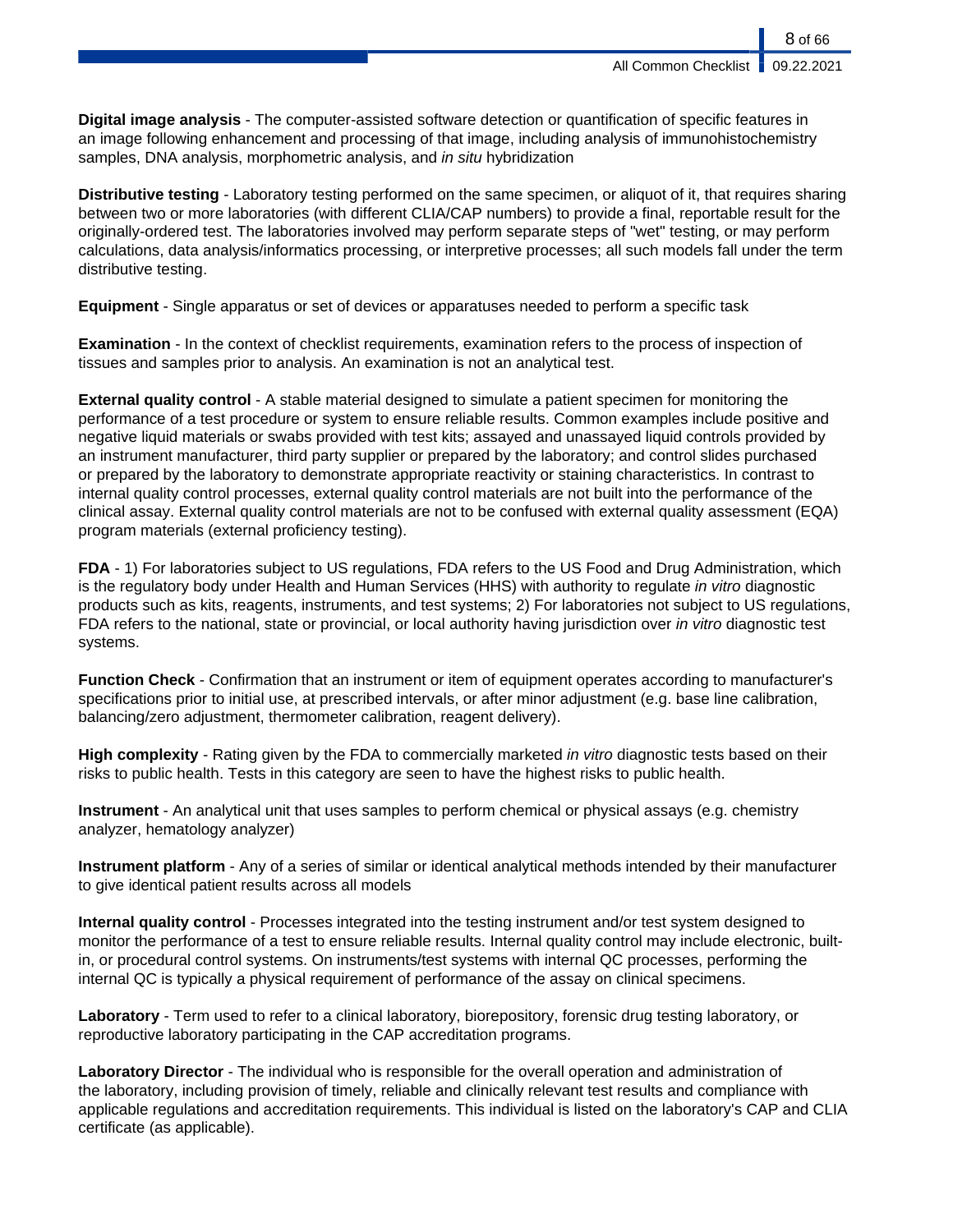**All Common Checklist** 

9 of 66

**Maintenance** - Activities that prolong the life of an instrument or minimize breakdowns or mechanical malfunctions. Examples include cleaning, lubrication, electronic checks, or changing parts, fluids, or tubing, etc.

**Moderate complexity** - Rating given by the FDA to commercially marketed in vitro diagnostic tests based on their risks to public health

**Modification of manufacturer's instructions** - Any change to the manufacturer's supplied ingredients or modifications to the assay as set forth in the manufacturer's labeling and instructions. It may include a change to specimen type, instrumentation or procedure that could affect its performance specifications for sensitivity, specificity, accuracy, or precision or any change to the stated purpose of the test, its approved test population, or any claims related to interpretation of the results

For laboratories subject to US regulations, this includes modifications to FDA-cleared/approved tests. For laboratories not subject to US regulations, it also includes modifications to tests approved by an internationally recognized regulatory authority (eg, CE marking).

**Non-conforming event** - An occurrence that: 1) deviates from the laboratory's policies or procedures; 2) does not comply with applicable regulatory or accreditation requirements; or 3) has the potential to affect (or has affected) patients, donors, the general public, or personnel safety.

**Nonwaived** - Tests categorized as either moderate complexity (including provider-performed microscopy) or high complexity according to a scoring system used by the FDA

**Pathologist** - A physician who has successfully completed an approved graduate medical education program in pathology.

In the US, a physician is defined as a doctor of medicine, doctor of osteopathy, or doctor of podiatric medicine who is licensed by the state to practice medicine, osteopathy, or podiatry within the state in which the laboratory is located. In jurisdictions not subject to US regulations, a physician is defined as an individual who has a primary medical school degree (eg, MBBS, MBChB, MD, DO) in keeping with the standards of that particular jurisdiction.

**Performance verification** - The set of processes that demonstrate an instrument or an item of equipment operates according to expectations prior to initial use and after repair or reconditioning (eg, replacement of critical components)

**Personnel -** The collective group of employees and contractors employed in the laboratory organization. Contractors may include those individuals contracted by the laboratory, such as pathologists, medical technologists, or nurses who perform patient testing. It would not include those individuals contracted outside the authority of the laboratory, such as medical waste disposal contractors, instrument service representatives, or cleaning contractors.

**Policy** - Written statement of overall guidelines, strategy, approach, intentions and directions endorsed by laboratory leadership that direct or restrict a facility's plans, actions, and decisions.

**Predictive marker testing** - Immunohistochemical, immunocytochemical, and in situ hybridization tests used to predict responsiveness to a specific treatment independent of other histopathologic findings. Rather than confirming a specific diagnosis, these tests differentiate predicted responsiveness to a targeted therapy among cases of the same diagnosis.

**Preventive action** - Action taken to eliminate the cause of a potential nonconformity or any other undesirable potential situation

**Primary source verification report** - A document, usually prepared by a third party agent or company that confirms that a job applicant's degree, certificate, or diploma is authentic, licenses were granted, and reported work history (company names, locations, dates and positions held) is accurate. The confirmation is obtained through direct contact with an institution, former employer, or their authorized agents.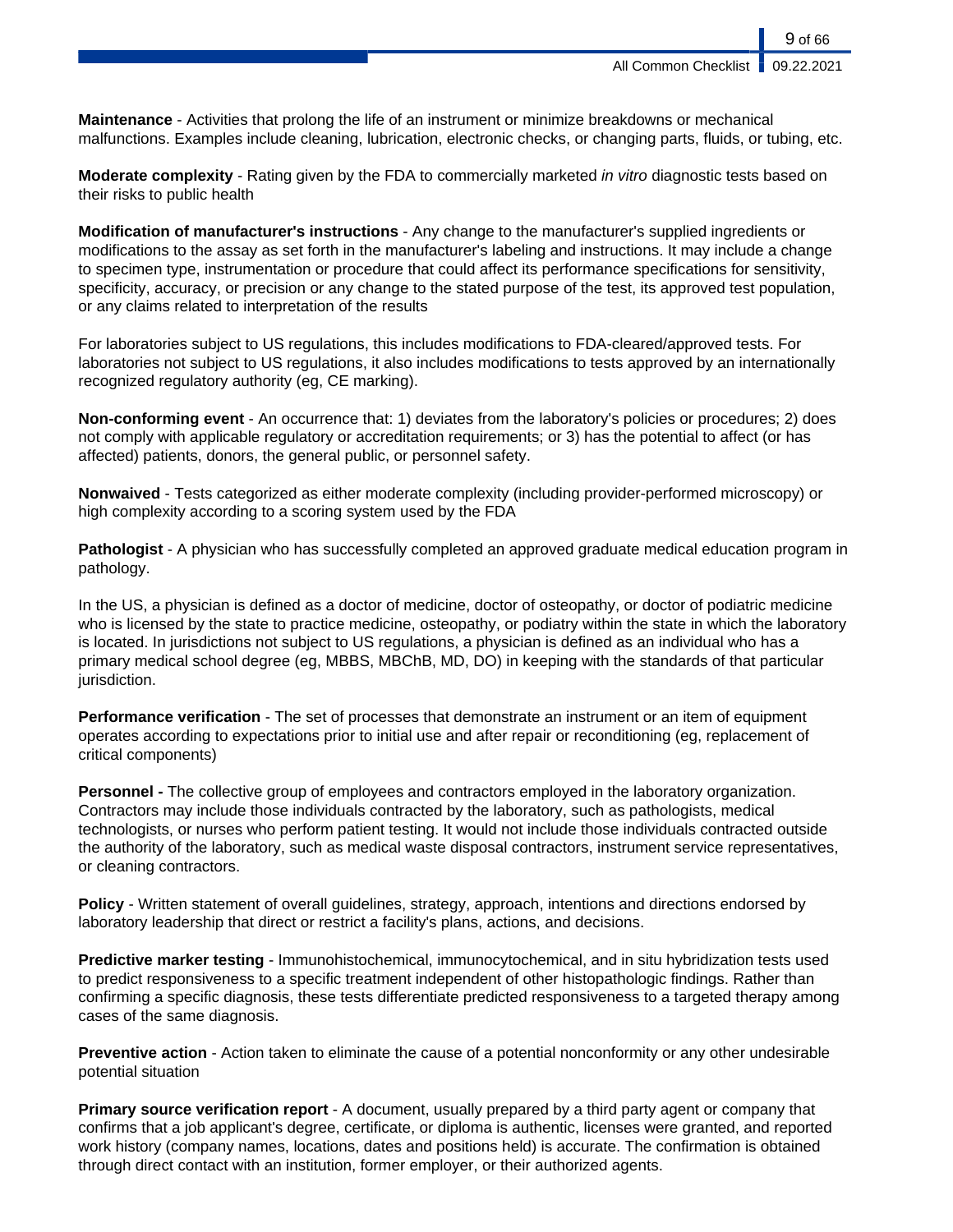**Primary specimen** - The body fluid, tissue, or sample submitted for examination, study or analysis. It may be within a collection tube, cup, syringe, swab, slide, data file, or other form as received by the laboratory.

**Procedure** - Set of specific instructions that describe the stepwise actions taken to complete a process, operation, activity, or task

**Process** - 1) A set of related tasks or activities that accomplishes a work goal; 2) A set of interrelated or interacting activities that transforms inputs into outputs

**Proficiency testing** - Evaluation of participant (laboratory or individual) performance against pre-established criteria by means of interlaboratory comparisons. In some countries, the PT programs for clinical laboratories are called "external quality assessment" programs.

**Qualified pathologist** - A pathologist who has training in the specific functions to be performed (eg, an anatomic pathologist for anatomic pathology functions, a clinical pathologist for clinical pathology functions, or an anatomic pathologist or dermatopathologist for skin biopsies).

**Quality management system (QMS)** - A QMS is a set of policies, processes, procedures, and resources designed to ensure high quality in an organization's services.

**Reagent** - Any substance in a test system other than a solvent or support material that is required for the target analyte to be detected and its value measured in a sample.

**Reference interval** - The range of test values expected for a designated population of individuals.

**Report errors** - A report element (see GEN.41096) that is either incorrect or incomplete

**Responsibility** - A duty or task that an individual is required or expected to do

**Root cause analysis (RCA)** - A systematic process for identifying the causal factor(s) that underlie errors or potential errors in care.

**Scope of Service** - The scope of service is the description of the tests/services that the laboratory provides to its customers/clients (eg, tests offered, hours of operation, turnaround times).

**Secondary specimen** - Any derivative of the primary specimen used in subsequent phases of testing. It may be an aliquot, dilution tube, slide, block, culture plate, reaction unit, data extract file, image, or other form during the processing or testing of a specimen. (The aliquots or images created by automated devices and tracked by internal electronic means are not secondary specimens.)

**Section Director** - The individual who is responsible for the technical and/or scientific oversight of a specialty or section of the laboratory.

**Semiannual** - Every 6 calendar months

**Sentinel event** - An unexpected occurrence that reaches a patient and results in death, permanent harm, or severe temporary harm, unrelated to the natural cause of the patient's illness or underlying condition.

**Subject to US Regulations** - Laboratories located within the United States and laboratories located outside of the US that have obtained or applied for a CLIA certificate to perform laboratory testing on specimens collected in the US and its territories for the assessment of the health of human beings.

**Telepathology** - The practice of pathology and cytology in which digitized or analog video, still image(s), or other data files are examined and an interpretation is rendered that is included in a formal diagnostic report in the patient record. It also includes the review of images by a cytotechnologist when a judgment of adequacy is recorded in the patient record.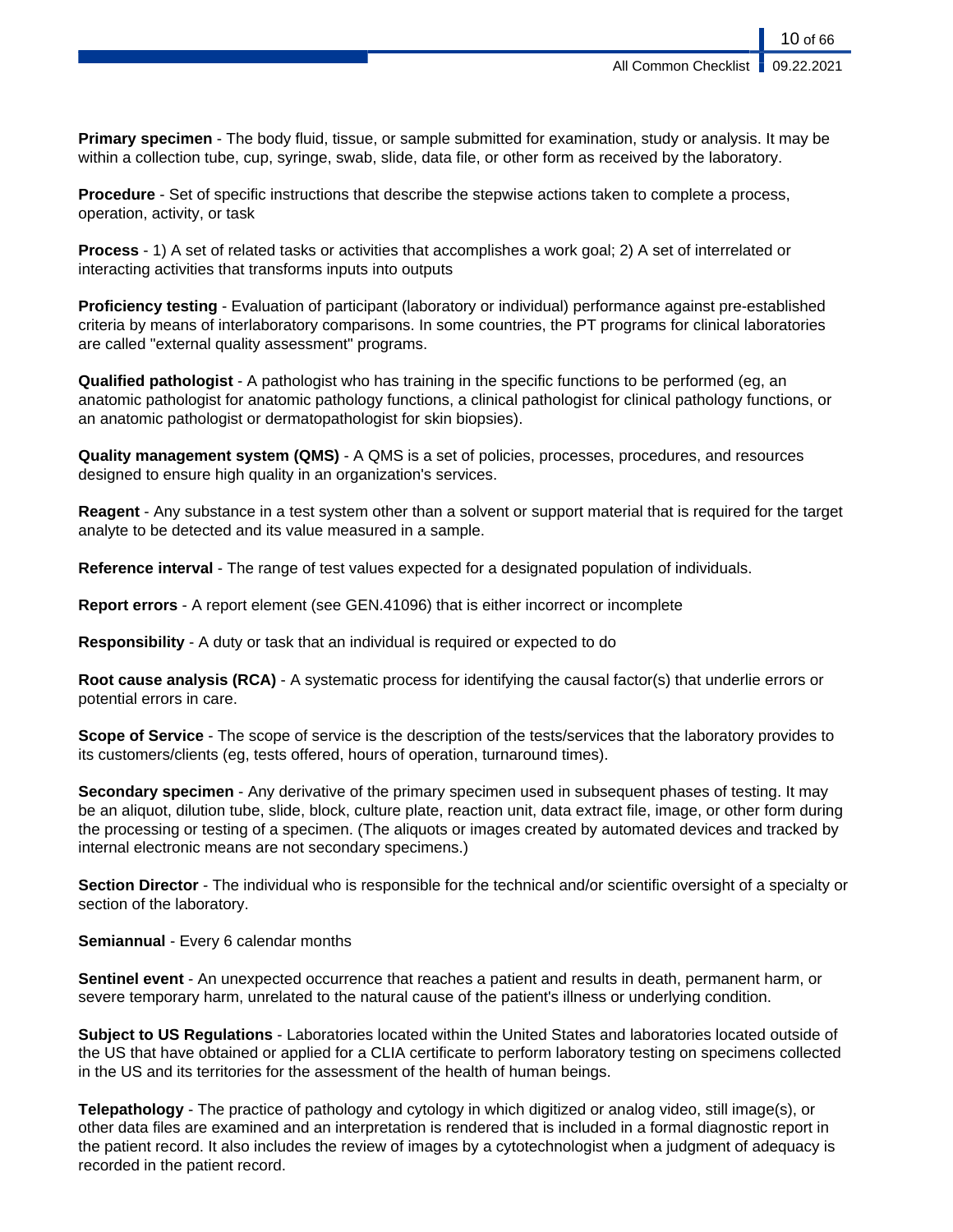**Test** - A qualitative, semiqualitative, quantitative, or semiquantitative procedure for detecting the presence of, or measuring of an analyte

**Testing personnel** - Individuals responsible for performing laboratory assays and reporting laboratory results

**Test system** - The process that includes pre-analytic, analytic, and post-analytic steps used to produce a test result or set of results. A test system may be manual, automated, multi-channel or single-use and can include reagents, components, equipment and/or instruments required to produce results. A test system may encompass multiple identical analyzers or devices. Different test systems may be used for the same analyte.

**Visitor** - An individual entering the laboratory who is not considered personnel.

**Waived** - A category of tests defined as "simple laboratory examinations and procedures which have an insignificant risk of an erroneous result." Laboratories performing waived tests are subject to minimal regulatory requirements.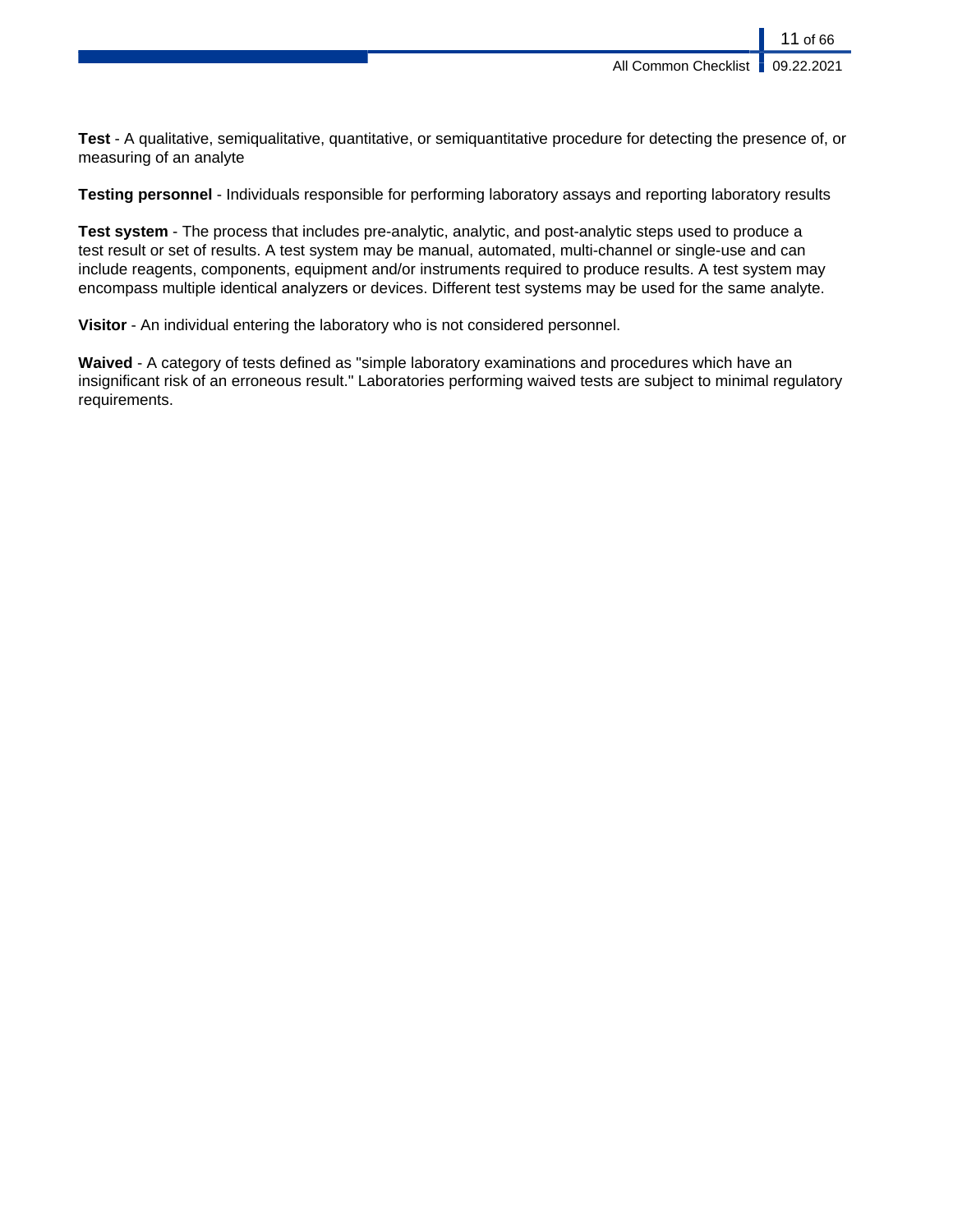# **ALL COMMON CHECKLIST**

# **PROFICIENCY TESTING**

The extent of a laboratory's proficiency testing (PT) and alternative performance assessment policies and procedures must be sufficient for the extent and complexity of testing performed in the laboratory. They must address preanalytic, analytic, and post analytic processes, such as:

- Enrollment in required PT or development of alternative performance assessment processes
- Proper handling and analysis of testing materials<br>• Review and reporting of results
- Review and reporting of results
- Evaluation of results
- Investigation of each unacceptable result to evaluate the impact on patient test results and to correct problems identified in a timely manner.

# **Inspector Instructions:**

| <b>READ</b>     | Sampling of proficiency testing policies and procedures<br>Sampling of evaluations of unacceptable proficiency testing results<br>Sampling of proficiency testing records including intermediate worksheets, instrument<br>printouts or interfaced results, proficiency testing result forms (paper or online),<br>signed attestation statement and laboratory director/designee review<br>Records of semiannual alternative performance assessment testing, if applicable<br>$\bullet$<br>Evaluations of ungraded proficiency testing results, if applicable                                                                                                                                                                                                                                                                                                                                                                                                                                                                                                                                                                                                                                                                                                                                                                                                                                                                                                                                                                                                             |
|-----------------|---------------------------------------------------------------------------------------------------------------------------------------------------------------------------------------------------------------------------------------------------------------------------------------------------------------------------------------------------------------------------------------------------------------------------------------------------------------------------------------------------------------------------------------------------------------------------------------------------------------------------------------------------------------------------------------------------------------------------------------------------------------------------------------------------------------------------------------------------------------------------------------------------------------------------------------------------------------------------------------------------------------------------------------------------------------------------------------------------------------------------------------------------------------------------------------------------------------------------------------------------------------------------------------------------------------------------------------------------------------------------------------------------------------------------------------------------------------------------------------------------------------------------------------------------------------------------|
| ASK             | How are testing personnel selected to perform a proficiency testing challenge?<br>What steps do you follow when you are assigned to perform proficiency testing?<br>In what situations would you repeat a proficiency testing specimen?<br>$\bullet$<br>What do you consider unacceptable proficiency testing performance and how do you<br>determine corrective action?<br>How do you evaluate ungraded proficiency testing?                                                                                                                                                                                                                                                                                                                                                                                                                                                                                                                                                                                                                                                                                                                                                                                                                                                                                                                                                                                                                                                                                                                                             |
| <b>DISCOVER</b> | Select a representative sampling of proficiency testing results and follow records<br>from kit receipt, selection of personnel to perform testing, test performance, use of<br>intermediate worksheets, instrument printouts or interfaced results, and completion<br>of proficiency testing result forms (paper or online), to the submission of results to the<br>proficiency testing provider. Determine if the specimen and results are being handled<br>in compliance with requirements and following laboratory policies and procedures.<br>Select a representative sampling of unacceptable proficiency testing results and<br>follow records from original testing to final determination of root cause. Determine<br>if the procedures and processes produce a thorough investigation with appropriate<br>corrective action taken<br>$\bullet$<br>Select an analyte with an unacceptable proficiency testing event and review records<br>for the subsequent proficiency testing event for that analyte. Closely examine the<br>testing records to confirm that the specimens were handled and reported in the<br>same manner as patient specimens (COM.01600) and following laboratory policy<br>and procedure. Determine if any inappropriate actions were taken to ensure an<br>acceptable event score such as duplicate testing of specimens when not indicated in<br>laboratory policy.<br>Compare tests listed on the laboratory's CAP Activity Menu to those listed on<br>the laboratory's test requisition(s), computer order screens, procedure manuals, |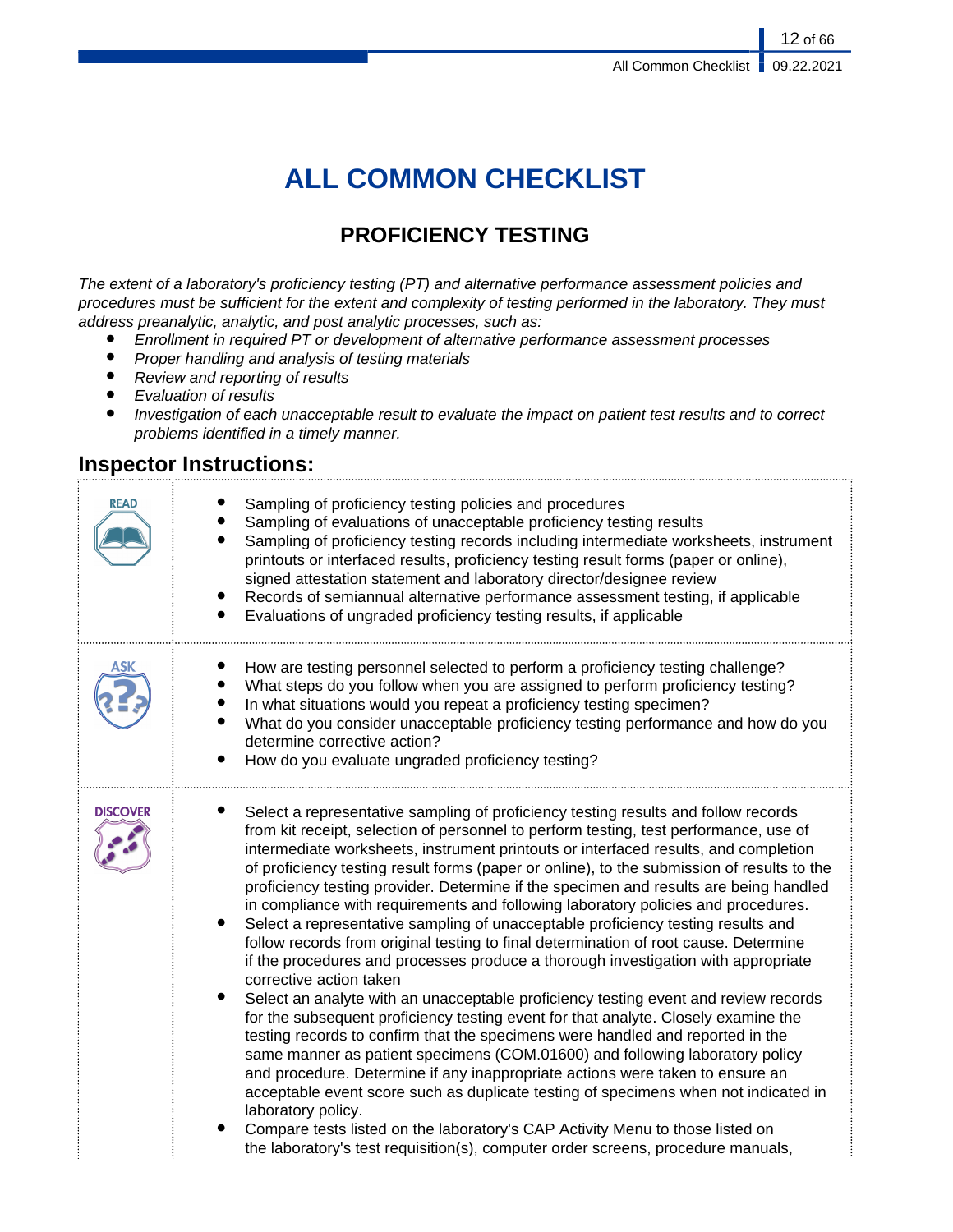instrument list, or patient reports and discuss potential discrepancies with responsible personnel. Determine if the CAP Activity Menu accurately reflects testing and activities performed.

# **\*\*REVISED\*\* 06/04/2020 COM.01000 PT Procedure Phase II**

**The laboratory has written procedures for proficiency testing (PT) sufficient for the extent and complexity of testing done in the laboratory.**

NOTE: The laboratory must have written procedures for:

- Proper handling, analysis, review and reporting of PT materials
- Investigation of each unacceptable PT result to evaluate the impact on patient specimen results and to correct problems identified in a timely manner.

### **REFERENCES**

1) Clinical and Laboratory Standards Institute (CLSI). Using Proficiency Testing and Alternative Assessment to Improve Medical Laboratory Quality. 3rd ed. CLSI guideline QMS24. Clinical and Laboratory Standards Institute. Wayne, PA; 2016.

# **\*\*REVISED\*\* 09/22/2021 COM.01100 Ungraded PT Challenges Phase II**

# **The laboratory director or designee assesses its performance on proficiency testing (PT) challenges that are ungraded.**

# NOTE: Examples include, but are not limited to:

- PT challenges that were intended to be graded, but were not, for reasons such as:
- $\degree$  The laboratory submitted its results after the cut-off date
- $\circ$  The laboratory did not submit results
- $\degree$  The laboratory did not complete the result form correctly (eg, submitted the wrong method code or recorded the result in the wrong place)
- $\degree$  The laboratory's result was not graded because of lack of consensus
	- **Educational PT challenges**

PT records must show that ungraded PT results are evaluated for acceptable performance with investigation and corrective action taken for unacceptable results as required in COM.01700. A signature on the PT report without any notation on the acceptability of ungraded results does not meet the intent of this requirement.

The laboratory must define how it assesses performance on ungraded PT challenges and how the assessments are recorded.

# **Evidence of Compliance:**

- ✓ Written procedures for assessing PT performance **AND**
- Records of review and evaluation of ungraded PT challenges by the laboratory director or designee

#### REFERENCES

1) Department of Health and Human Services, Centers for Medicare & Medicaid Services. Clinical laboratory improvement amendments of 1988; final rule. Fed Register. 2003(Jan 24):3705 [42CFR493.1236(a)(2)]

# **\*\*REVISED\*\* 06/04/2020 COM.01200 Activity Menu Phase I**

# **The laboratory's current CAP Activity Menu accurately reflects the testing performed.**

NOTE: The laboratory's CAP Activity Menu must include all patient/client testing performed by the laboratory.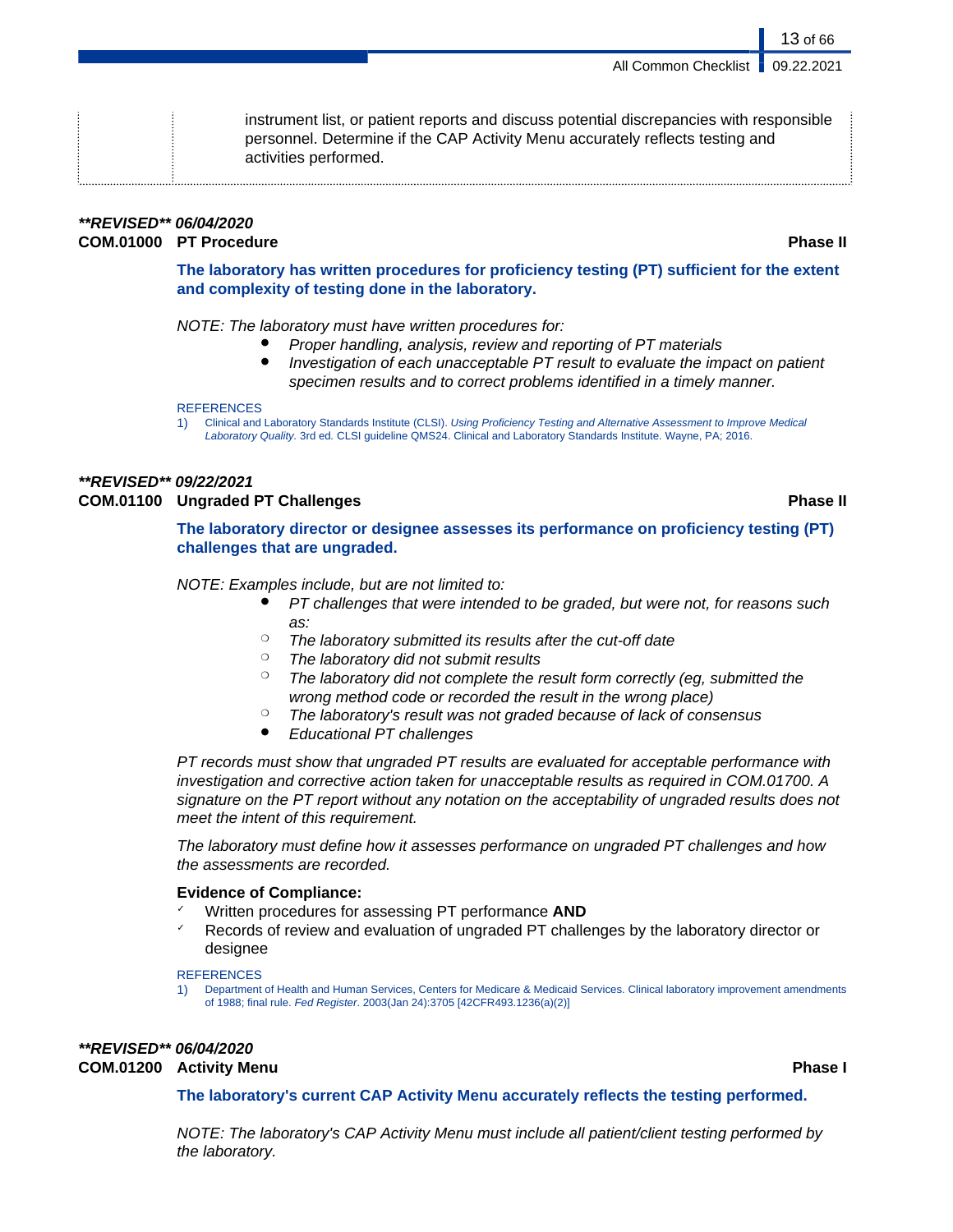**All Common Checklist** 

14 of 66

- For laboratories with a CLIA certificate, it includes all testing and activities performed under that CLIA certificate.
- For laboratories not subject to CLIA, it includes all testing and activities meeting all of the following criteria: 1) performed under the same laboratory director, 2) under the same laboratory name, and 3) at the same physical premises (contiguous campus).

The testing and activities must be listed on the laboratory's CAP Activity Menu regardless of whether it is also accredited by another organization. The laboratory must update its CAP Activity Menu when tests are added or removed by logging into e-LAB Solutions Suite on cap.org and going to Organization Profile - Sections/Departments. In order to ensure proper customization of the checklists, the laboratory must also ensure its activity menu is accurate for non-test activities, such as methods and types of services offered.

Some activities are included on the Master Activity Menu using more generic groupings or panels instead of listing the individual tests. The Master Activity Menu represents only those analytes that are directly measured. Calculations are not included, with a few exceptions (eg, INR, hematocrit).

Laboratories are not required to include testing performed solely for the purpose of research on their activity menus, but may opt to include such testing if the laboratory wants it to be inspected by the CAP. Testing performed for research is defined as laboratory testing on human specimens where **patient-specific** results are **not** reported for the diagnosis, prevention, or treatment of any disease or impairment of, or the assessment of the health of, human beings. If patient-specific results are reported from the laboratory, the testing is subject to CLIA and must be reported to the CAP.

If an inspector identifies that a laboratory is performing tests or procedures not included on the laboratory's CAP Activity Menu, the inspector must do the following:

- Cite COM.01200 as a deficiency
- Contact the CAP (800-323-4040) for inspection instructions as requirements may be missing from a laboratory's customized checklist
- Record whether those tests/procedures were inspected on the appropriate section page in the Inspector's Summation Report (ISR).

#### **REFERENCES**

1) Department of Health and Human Services, Centers for Medicare and Medicaid Services. Clinical laboratory improvement amendments of 1988; final rule. Fed Register. 2004(Oct 1): 985 [42CFR493.51]

# **\*\*REVISED\*\* 09/22/2021**

# **COM.01300 PT Participation Phase II**

# **The laboratory participates in the appropriate required proficiency testing (PT)/external quality assessment (EQA) program accepted by CAP for the patient testing performed.**

NOTE 1: Information on analytes that require enrollment and participation in a CAP-accepted PT program is available on the CAP website [[cap.org](http://www.cap.org/)] through e-LAB Solutions Suite under CAP Accreditation Resources, Master Activity Menu Reports. Also, the inspection packet includes a report with this information for each laboratory section/department. The CAP Office audits PT participation to assure that accredited laboratories participate in appropriate PT.

NOTE 2: This checklist requirement applies to both waived and nonwaived tests.

NOTE 3: For laboratories subject to US regulations, participation in proficiency testing may be through CAP PT Programs or another proficiency testing provider accepted by CAP. Laboratories will not be penalized if they are unable to participate in an oversubscribed program. If unable to participate, however, the laboratory must implement an alternative performance assessment procedure for the affected analytes. For regulated analytes, if the CAP and CAP-accepted PT programs are oversubscribed, Centers for Medicare and Medicaid Services (CMS) requires the laboratory to attempt to enroll in another CMS-approved PT program.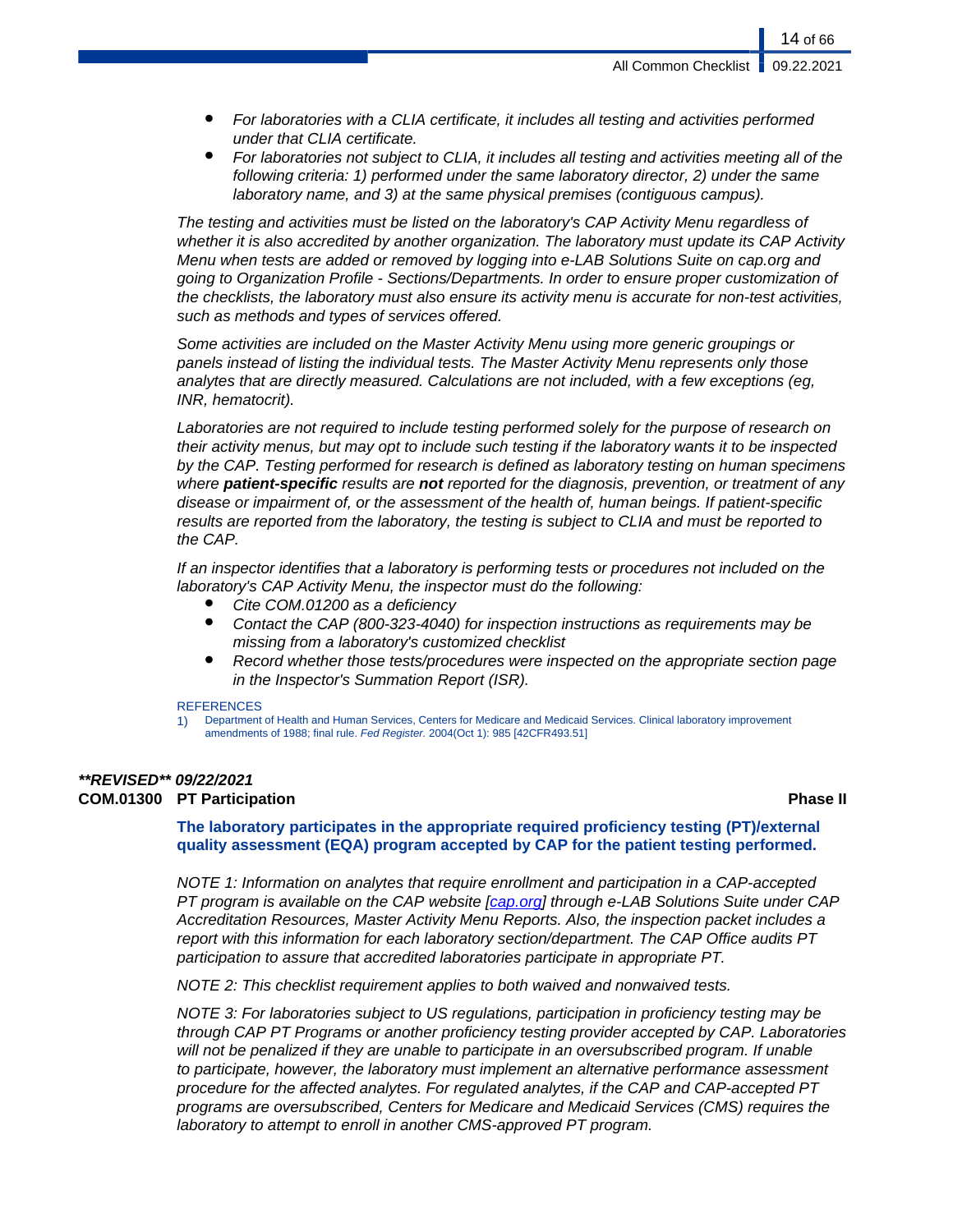Laboratories must participate in one CAP-accepted PT program for each required analyte for a minimum of one year before designating a different CAP-accepted PT program for PT compliance and reporting to the CMS. If a laboratory enrolls in PT mid-year due to a new application for accreditation or the introduction of new testing, the laboratory may change to another CAP-accepted PT provider at the next enrollment period without waiting a full year. If a laboratory enrolls in PT from multiple PT providers for one required analyte, it must designate only one PT provider to submit a performance score to the CMS for the year.

NOTE 4: For laboratories not subject to US regulations, participation in proficiency testing must be through CAP PT Programs only. Laboratories may use acceptable alternatives when the CAP is unable to deliver PT due to oversubscribed programs, stability issues or customs denial, contingent on CAP approval. If unable to participate, however, the laboratory must implement an alternative performance assessment procedure for the affected analytes.

NOTE 5: Refer to COM.01520 for PT and alternative performance assessment requirements for predictive marker testing performed using immunohistochemistry and in situ hybridization methods.

NOTE 6: For purposes of photograph/image identification in CAP PT Programs, it is strongly recommended that current educational resources be available to the bench technologist. Examples include the bench top resource guides, color atlases, and the Surveys Hematology Glossary, as applicable.

### **Evidence of Compliance:**

Records such as CAP PT order confirmation indicating that the laboratory is enrolled in CAP PT Programs for all analytes that CAP requires PT **OR** record of completed/submitted result forms for all analytes on the activity menu

#### **REFERENCES**

- 1) Department of Health and Human Services, Centers for Medicare and Medicaid Services. Clinical laboratory improvement amendments of 1988; final rule. Fed Register. 1992(Feb 28):7146 [42CFR493.801]
- 2) Clinical and Laboratory Standards Institute (CLSI). Using Proficiency Testing and Alternative Assessment to Improve Medical
- Laboratory Quality. 3rd ed. CLSI guideline QMS24. Clinical and Laboratory Standards Institute. Wayne, PA; 2016.
- 3) College of American Pathologists. Standards for Laboratory Accreditation; standard III. Northfield, IL: CAP, 2017.

# **\*\*REVISED\*\* 09/22/2021**

# **COM.01400 PT Attestation Statement Phase II**

**The proficiency testing attestation statement is signed (physical or electronic signature) by the laboratory director or qualified designee and all individuals involved in the testing process.**

NOTE: If electronic signatures are used for the PT attestation, the laboratory must be able to show that they are traceable to the event (eg, electronic record with a date/time stamp for the activity) and are only used by the authorized person (eg, password protected account). A listing of typed names on the attestation statement does not meet the intent of the requirement. The signature of the laboratory director or designee need not be obtained prior to reporting results to the proficiency testing provider.

Designees must be qualified through education and experience to meet the defined regulatory requirements associated with the complexity of the testing as defined in the Personnel section of the Laboratory General Checklist.

- For high complexity testing, it may be delegated to an individual meeting the qualifications of a technical supervisor or section director (GEN.53400). For the specialties of Histocompatibility, Cytogenetics, and Transfusion Medicine, refer to specific requirements for the qualifications of section directors/technical supervisors in the associated checklists (HSC.40000, CYG.50000, and TRM.50050).
- For moderate complexity testing, it may be delegated to an individual meeting the qualifications of a technical consultant (GEN.53625).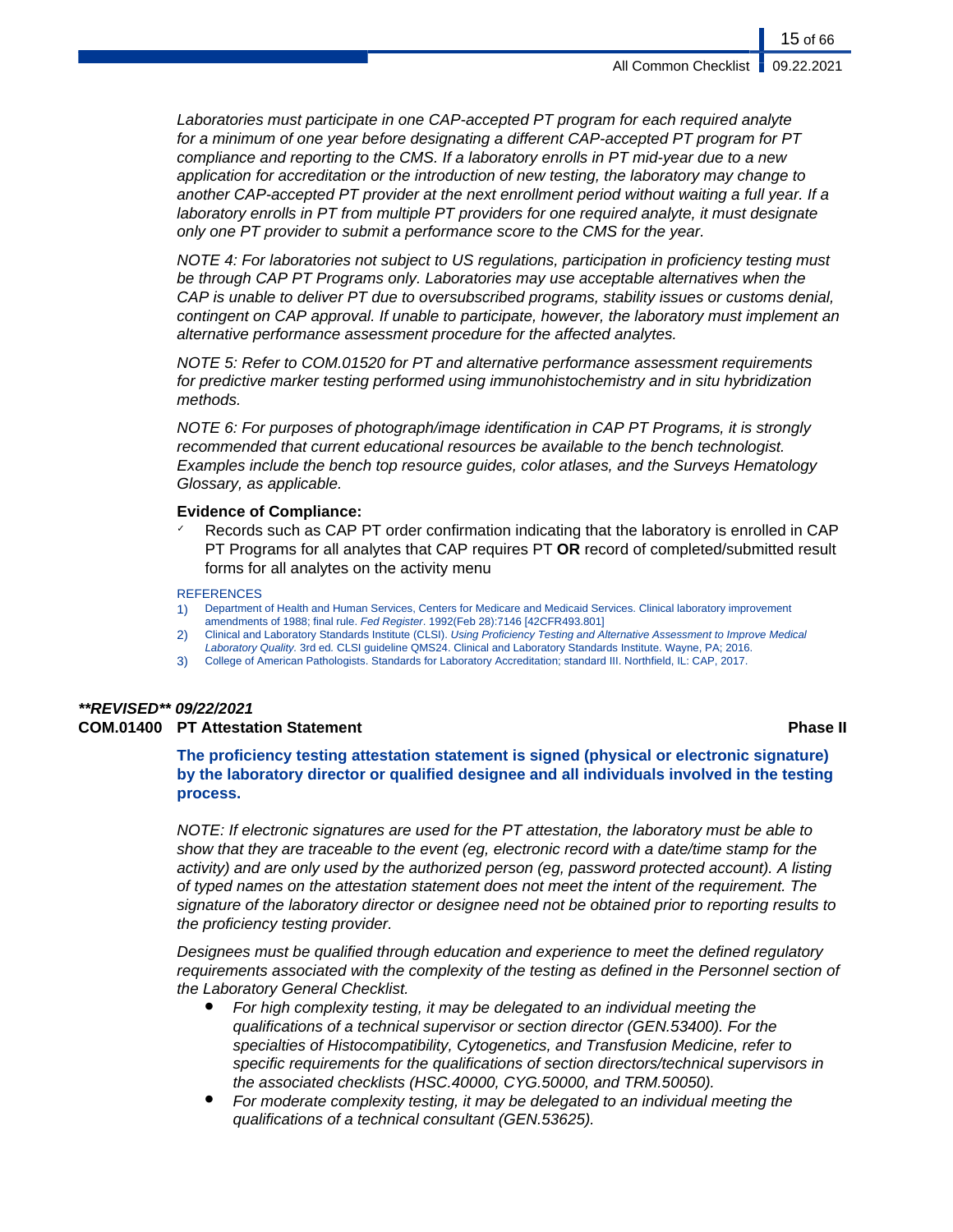# **Evidence of Compliance:**

Appropriately signed attestation statement from submitted PT result forms

#### **REFERENCES**

- 1) Department of Health and Human Services, Centers for Medicare and Medicaid Services. Clinical laboratory improvement amendments of 1988; final rule. Fed Register. 1992(Feb 28):7146 [42CFR493.801(b)(1)]
- 2) Department of Health and Human Services, Centers for Medicare and Medicaid Services. QSO-21-10-CLIA. Clinical laboratory improvement amendments of 1988 (CLIA) Laboratories Surveyor Guidance for New and Modified CLIA Requirements Related to SARS-CoV-2 Test Result Reporting. January 8, 2021. [https://www.cms.gov/files/document/qso-21-10-clia.pdf.](#page-0-0) Accessed February 3, 2021.

# **\*\*REVISED\*\* 09/22/2021 COM.01500 Alternative Performance Assessment Phase II**

16 of 66

**For tests for which CAP does not require proficiency testing (PT), the laboratory at least semiannually exercises an alternative performance assessment system for determining the reliability of analytic testing.**

NOTE 1: Appropriate alternative performance assessment processes include participation in an external PT program not required by CAP; participation in an ungraded/educational PT program; split sample analysis with another laboratory, split sample analysis with an established in-house method, use of assayed materials, clinical validation by chart review, or other suitable and documented means. It is the responsibility of the laboratory director to define alternative performance assessment processes and the criteria for successful performance in accordance with good clinical and scientific laboratory practice. Specimens used for alternative performance assessment must be integrated into the routine workload, where applicable (refer to COM.01600).

NOTE 2: For in situ hybridization testing other than predictive marker testing, and other complex molecular and sequencing-based tests (including but not limited to microarray-based tests, multiplex PCR-based tests, and next generation sequencing-based tests), alternative performance assessment may be performed by method or specimen type rather than for each analyte or tested abnormality. For tests such as allergen testing, alternative performance assessment may be performed in batches of analogous tests.

NOTE 3: Semiannual alternative performance assessment must be performed on tests for which external PT is not available.

NOTE 4: This checklist requirement applies to both waived and nonwaived tests.

The list of analytes for which CAP requires enrollment and participation in a CAP-accepted PT program is available on cap.org through e-LAB Solutions Suite under CAP Accreditation Resources, Master Activity Menu Reports. Also, the inspection packet includes a report with this information for each laboratory section/department.

A form, Alternative Performance Assessment (APA) Test List, is available on cap.org through e-LAB Solutions Suite to help laboratories track compliance with this requirement.

# **Evidence of Compliance:**

- List of tests defined by the laboratory as requiring alternative performance assessments **AND**
- Records of those assessments

#### **REFERENCES**

- 1) Department of Health and Human Services, Centers for Medicare and Medicaid Services. Clinical laboratory improvement amendments of 1988; final rule. Fed Register. 2003(Jan 24):7184 [42CFR493.1236(c)(1)]
- 2) Shahangian S, et al. A system to monitor a portion of the total testing process in medical clinics and laboratories. Feasibility of a splitspecimen design. Arch Pathol Lab Med. 1998;122:503-511
- 3) Shahangian S, Cohn RD. Variability of laboratory test results. Am J Clin Pathol. 2000;113:521-527
- 4) Clinical and Laboratory Standards Institute (CLSI). Using Proficiency Testing and Alternative Assessment to Improve Medical Laboratory Quality. 3rd ed. CLSI guideline QMS24. Clinical and Laboratory Standards Institute. Wayne, PA; 2016.
- 5) Schrijver I, Aziz N, Jennings L, Richards CS, Voelkerding KV, Weck KE. Methods-Based Proficiency Testing in Molecular Genetic Pathology. J Mol Diagn. May 2014;16(3):283-287.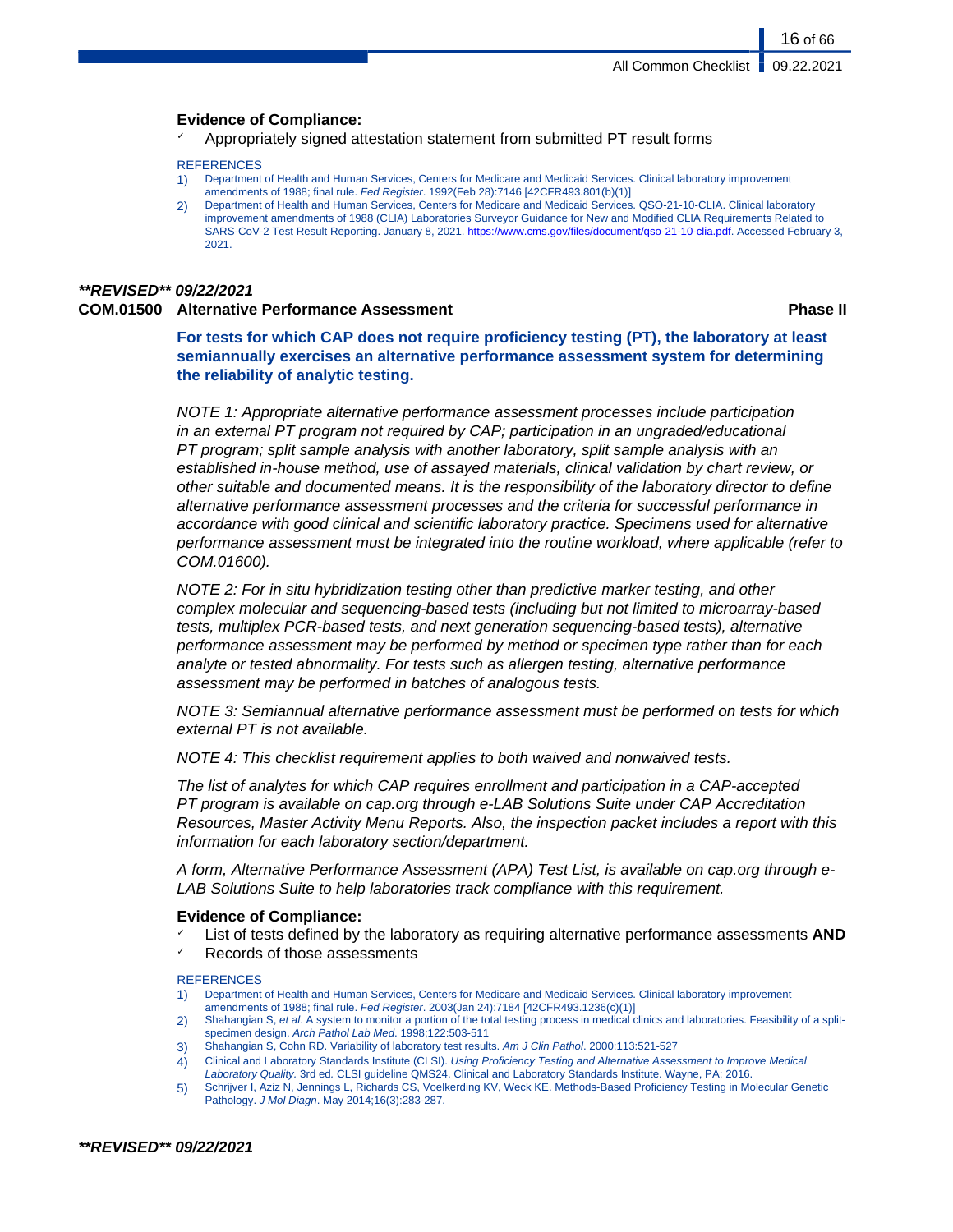# **COM.01520 PT and Alternative Performance Assessment for IHC and ISH Predictive Marker Interpretation**

**Phase II**

**The laboratory participates in the appropriate required proficiency testing (PT) program/ external quality assessment (EQA) program accepted by CAP or performs alternative performance assessment for all predictive marker interpretation performed using immunohistochemistry (IHC), immunocytochemistry, and in situ hybridization (ISH) methods, as required in the note.**

NOTE: The term predictive marker is used to refer to IHC, immunocytochemical, and ISH tests used to predict responsiveness to a specific treatment independent of other histopathologic findings. Rather than confirming a specific diagnosis, these tests differentiate predicted responsiveness to a target therapy.

Information on analytes that require enrollment and participation in a CAP-accepted PT program is available on the CAP website [\[cap.org\]](http://www.cap.org/) through e-LAB Solutions Suite under CAP Accreditation Resources, Master Activity Menu Reports. Also, the inspection packet includes a report with this information for each laboratory section/department. The CAP Office audits PT participation to assure that accredited laboratories participate in appropriate PT.

For laboratories not subject to US regulations, participation in PT must be through CAP PT programs only. Laboratories may use acceptable alternatives when the CAP is unable to deliver PT due to oversubscribed programs, stability issues or customs denial, contingent on CAP approval. If unable to participate, however, the laboratory must implement an alternative performance assessment procedure for the affected analytes.

The following requirements for participation in PT or alternative performance assessment must be followed:

- Predictive marker IHC interpretation For analytes where participation in CAP Surveys or CAP-accepted PT programs is required, IHC slides may be sent to another facility for staining only (if needed) and be interpreted at the originating laboratory.
- Predictive marker ISH interpretation For analytes where participation in CAP Surveys or CAP-accepted PT programs is required, hybridization (ISH) must be performed at the same laboratory performing the interpretation. If hybridization and interpretation are performed at different laboratories, the interpreting laboratory must perform alternative performance assessment at least semiannually and must not participate in formal (external) PT.
- HER2 PT for breast predictive marker testing is method specific. Laboratories interpreting HER2 results performed by multiple methods must participate in the required PT or perform alternative performance assessment as described above for each method.
- Semiannual alternative performance assessment is required for other predictive marker tests for which CAP does not require proficiency testing. Examples of alternative performance assessment include but are not limited to participation in a PT or external assessment program if available (eg, PD-L1); split sample analysis with another method or another laboratory; use of assayed materials, or clinical validation by chart review.
- For predictive markers performed by methods other than IHC, immunocytochemistry, and ISH, refer to COM.01300 and COM.01500.

# **Evidence of Compliance:**

- Records such as CAP PT order confirmation for predictive markers where CAP-accepted PT programs are required **OR** record of completed/submitted result forms **OR**
- Records of alternative performance assessment for IHC, immunocytochemistry, and ISH predictive markers for which the CAP does not require participation in a PT program

#### **REFERENCES**

1) Wolff AC, Hammond EH, Allison KH, et al. Human Epidermal Growth Factor Receptor 2 Testing in Breast Cancer: American Society of Clinical Oncology/College of American Pathologists Clinical Practice Guideline Focused Update. Arch Pathol Lab Med. 2018; 142(11):1364-82.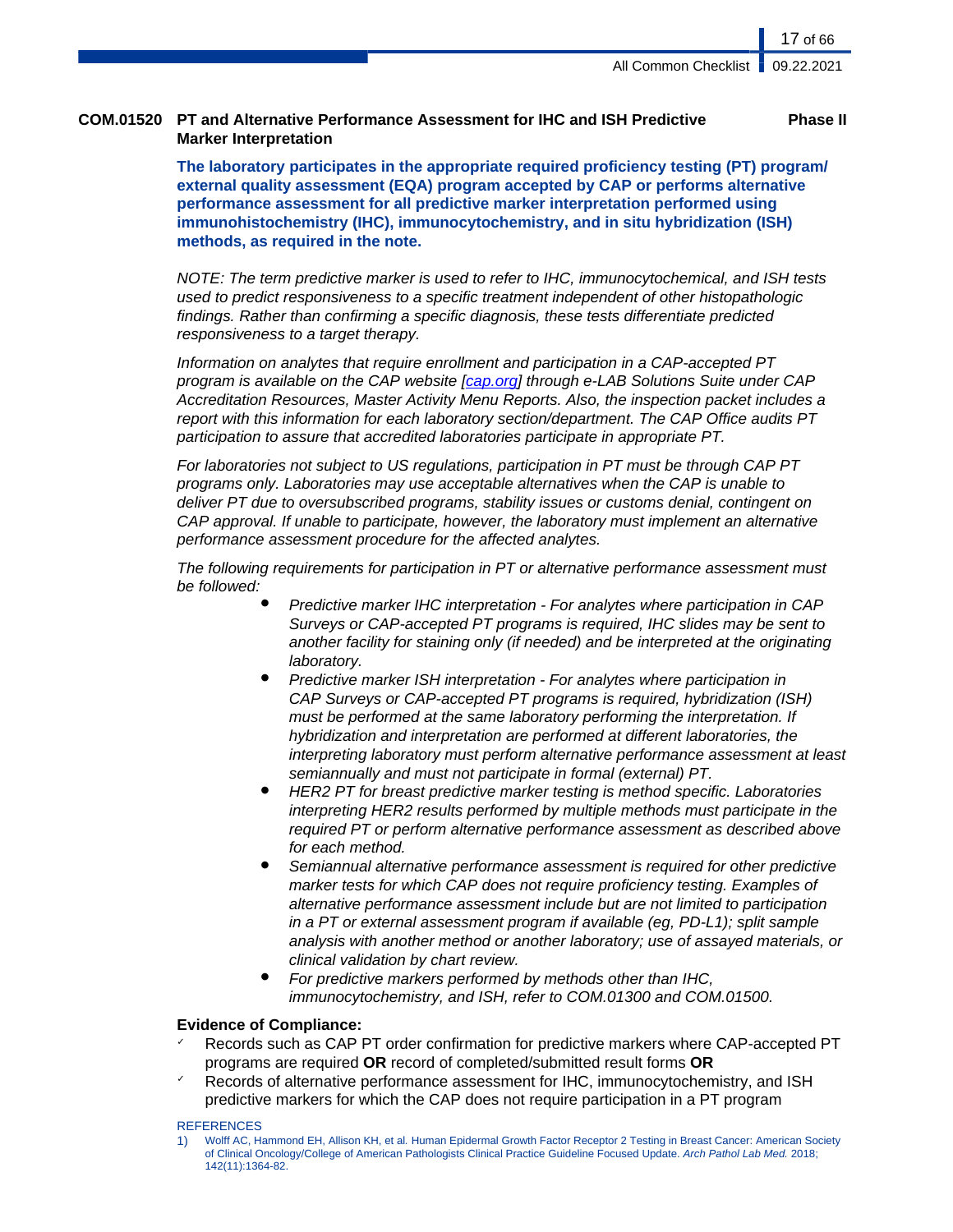- 2) Nakhleh RE, Grimm EE, Idowu MO, et al. Laboratory compliance with the American Society of Clinical Oncology/College of American Pathologists (ASC/CAP) guidelines for human epidermal growth factor 2 (HER2) testing: a College of American Pathologists survey of 757 laboratories. Arch Pathol Lab Med 134:728-34, 2010.
- 3) Clinical and Laboratory Standards Institute (CLSI). Using Proficiency Testing and Alternative Assessment to Improve Medical Laboratory Quality. 3rd ed. CLSI guideline QMS24. Clinical and Laboratory Standards Institute. Wayne, PA; 2016.
- 4) Allison KH, Hammond ME, Dowsell M, et al. Estrogen and progesterone receptors in breast cancer: American Society of Clinical Oncology/College of American Pathologists guideline update [published online ahead of print January 2020]. Arch Pathol Lab Med. doi: 10.5858/arpa.2019-0904-SA.

# **\*\*REVISED\*\* 09/22/2021**

#### **COM.01600 PT and Alternative Performance Assessment Specimen Testing Phase II**

**The laboratory integrates all proficiency testing (PT) and alternative performance assessment specimens within the routine laboratory workload, where applicable, and those specimens are analyzed by personnel who routinely test patient/client specimens, using the same primary method systems as for patient/client/donor specimens.**

NOTE: Repetitive analysis of any proficiency specimen by one or more individuals is acceptable only if patient/client specimens are routinely analyzed in the same manner. With respect to morphologic examinations (identification of cell types and microorganisms; review of electrophoretic patterns, etc.), group review and consensus identifications are permitted only for unknown specimens that would ordinarily be reviewed by more than one person on an actual patient specimen.

Laboratories that are subject to regulation by the Centers for Medicare and Medicaid Services (CMS) are not permitted to test the same analyte from the same PT product on more than one instrument or method unless that is how the laboratory tests patient specimens and laboratory procedures are written to reflect that process.

If the laboratory (under one CLIA license) uses multiple methods for an analyte, proficiency specimens must be analyzed by the primary method at the time of the PT event, or be rotated among primary methods each PT shipment. Laboratories subject to CMS regulation are not allowed to order multiple PT kits for the purpose of testing the same specimens/analyte on multiple instruments or methods prior to the due date for submitting results to the provider.

The educational purposes of PT are best served by a rotation that allows all testing personnel to be involved in the PT program. PT records must be retained and can be an important part of the competency and continuing education records in the personnel files of the individuals. PT materials and specimens specifically used semiannual alternative performance assessment purposes must be integrated within the routine workload, where applicable.

**The US Department of Defense (DOD) and the Department of Veterans Affairs (VA) laboratories** are subject to different regulations. For both the DOD and the VA, multiple proficiency testing kits may be ordered, with results reported, from the same proficiency testing provider on the same analyte; however, laboratories may not compare results from multiple kits until after the deadline for submission of results to the provider.

**Laboratories not subject to US regulations** may order multiple proficiency testing kits and report results from the same proficiency testing provider on the same analyte. They may not compare results from multiple kits until after the deadline for submission of results to the provider.

# **Evidence of Compliance:**

- ✓ Written policy describing proper handling of PT and alternative performance assessment specimens **AND**
- Instrument printout and/or work records **AND**
- ✓ Completed attestation pages from submitted PT result forms

#### **REFERENCES**

- 1) Department of Health and Human Services, Centers for Medicare and Medicaid Services. Clinical laboratory improvement amendments of 1988; final rule. Fed Register. 1992(Feb 28):7146 [42CFR493.801(b)]
- 2) Shahangian S, et al. Toward optimal PT use. Med Lab Observ. 2000;32(4):32-43
- 3) Parsons PJ. Evaluation of blood lead proficiency testing: comparison of open and blind paradigms. Clin Chem. 2001;47:322-330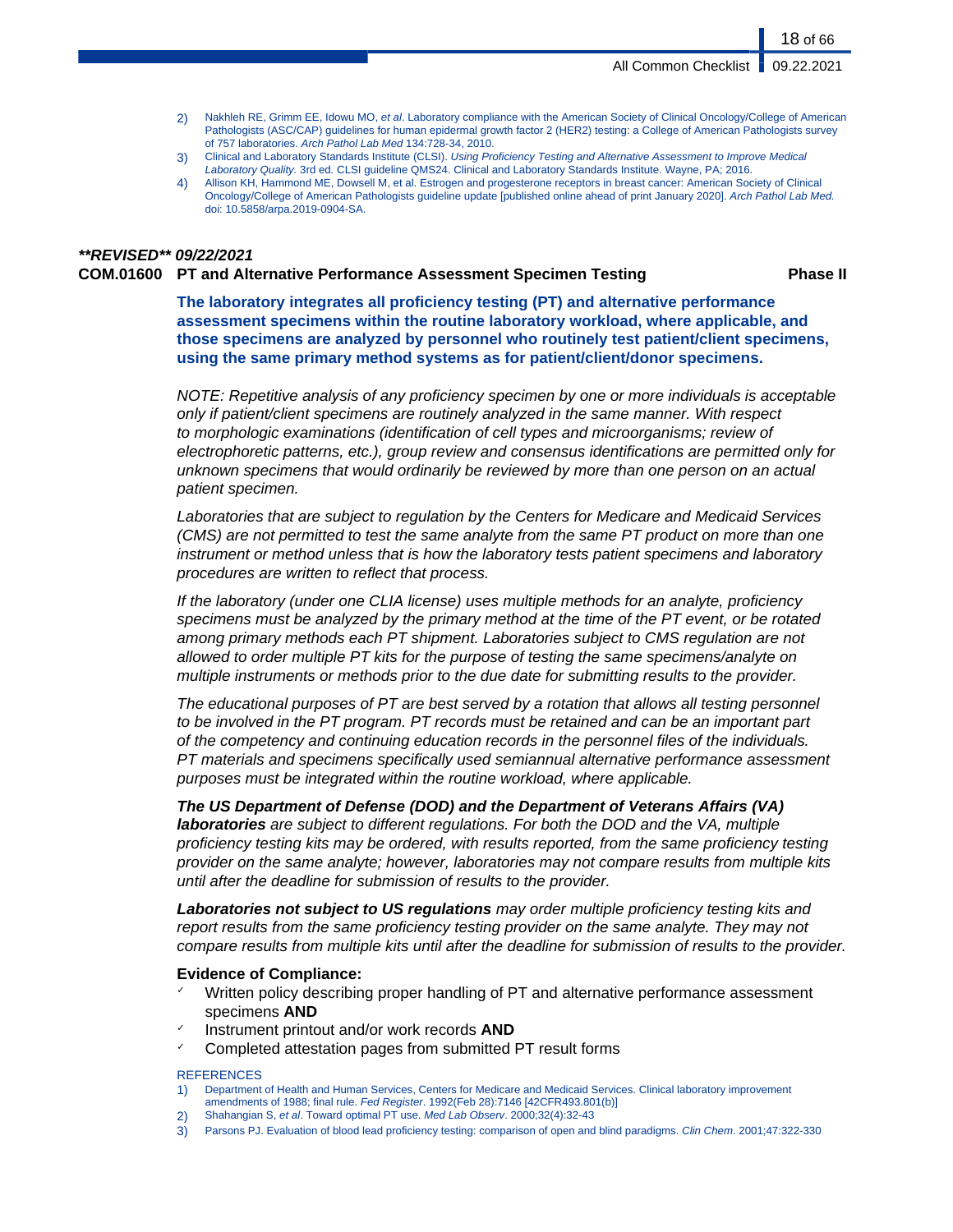# **\*\*REVISED\*\* 09/22/2021**

# **COM.01700 PT and Alternative Performance Assessment Result Evaluation Phase II**

19 of 66

**There is ongoing evaluation of proficiency testing (PT) and alternative performance assessment results by the laboratory director or designee with appropriate corrective action taken for each unacceptable result.**

NOTE: Each unacceptable PT or alternative performance assessment result (any result or specimen not meeting defined acceptability criteria) must be evaluated in a timely manner to determine the impact on patient test results and correct problems identified. It is recommended that the laboratory investigate acceptable results that show significant bias or trends.

Primary records related to PT and alternative performance assessment testing are retained for at least two years (five years for transfusion medicine). These include all instrument tapes, work cards, computer printouts, evaluation reports, evidence of review, and records of follow-up or corrective action.

For laboratories outside the US, PT failures relating to problems with shipping and specimen stability should include working with local customs and health regulators to ensure appropriate transit of PT specimens.

# **Evidence of Compliance:**

- Records of ongoing review of all PT reports and alternative performance assessment results by the laboratory director or designee **AND**
- Records of investigation of each "unacceptable" PT and alternative performance assessment result including records of corrective action appropriate to the nature and magnitude of the problem

#### **REFERENCES**

- 1) Department of Health and Human Services, Centers for Medicare and Medicaid Services. Clinical laboratory improvement amendments of 1988; final rule. Fed Register. 1992(Feb 28):7173 [42CFR493.1407(e)(4)(iv)]
- 2) Steindel SJ, et al. Reasons for proficiency testing failures in clinical chemistry and blood gas analysis. A College of American Pathologists Q-Probes study in 655 laboratories. Arch Pathol Lab Med. 1996;120:1094-1101
- 3) Clinical and Laboratory Standards Institute (CLSI). Using Proficiency Testing and Alternative Assessment to Improve Medical Laboratory Quality. 3rd ed. CLSI guideline QMS24. Clinical and Laboratory Standards Institute. Wayne, PA; 2016.
- 4) Shahangian S, et al. Toward optimal PT use. Med Lab Observ. 2000;32(4):32-43
- 5) Zaki Z, et al. Self-improvement by participant interpretation of proficiency testing data from events with 2 to 5 samples. Clin Chem. 2000;46:A70
- 6) Stavelin A, Riksheim BO, Christensen NG, Sandberg S. The Importance of Reagent Lot Registration in External Quality Assurance/ Proficiency Testing Schemes. Clin Chem. 2016;62(5):708-15.

#### **\*\*REVISED\*\* 09/22/2021**

# **COM.01800 PT Interlaboratory Communication Phase II**

**There is no interlaboratory communication about proficiency testing specimens and results until after the deadline for submission of data to the proficiency testing provider.**

#### NOTE: Proficiency testing (PT) must be:

- Performed by personnel at the laboratory (CAP/CLIA number) for which PT was ordered.
- Reported by personnel at the laboratory where PT was performed.

The laboratory director must define and enforce written PT policies, strictly prohibiting interlaboratory communications about PT specimens or results until after the deadline for submission of data to the PT provider. The CAP strongly recommends personnel training on the handling of PT specimens and prevention of interlaboratory communication.

The laboratory must retain records of PT events, including copies of PT program report forms, instrument printouts, and work records.

PT records must not be shared with and should be inaccessible to personnel of other laboratories, including an affiliated laboratory until after the deadline for submission of results. Laboratories that share a common computer system or personnel must have strict policies and procedures to ensure that personnel do not access proficiency testing records from other laboratories.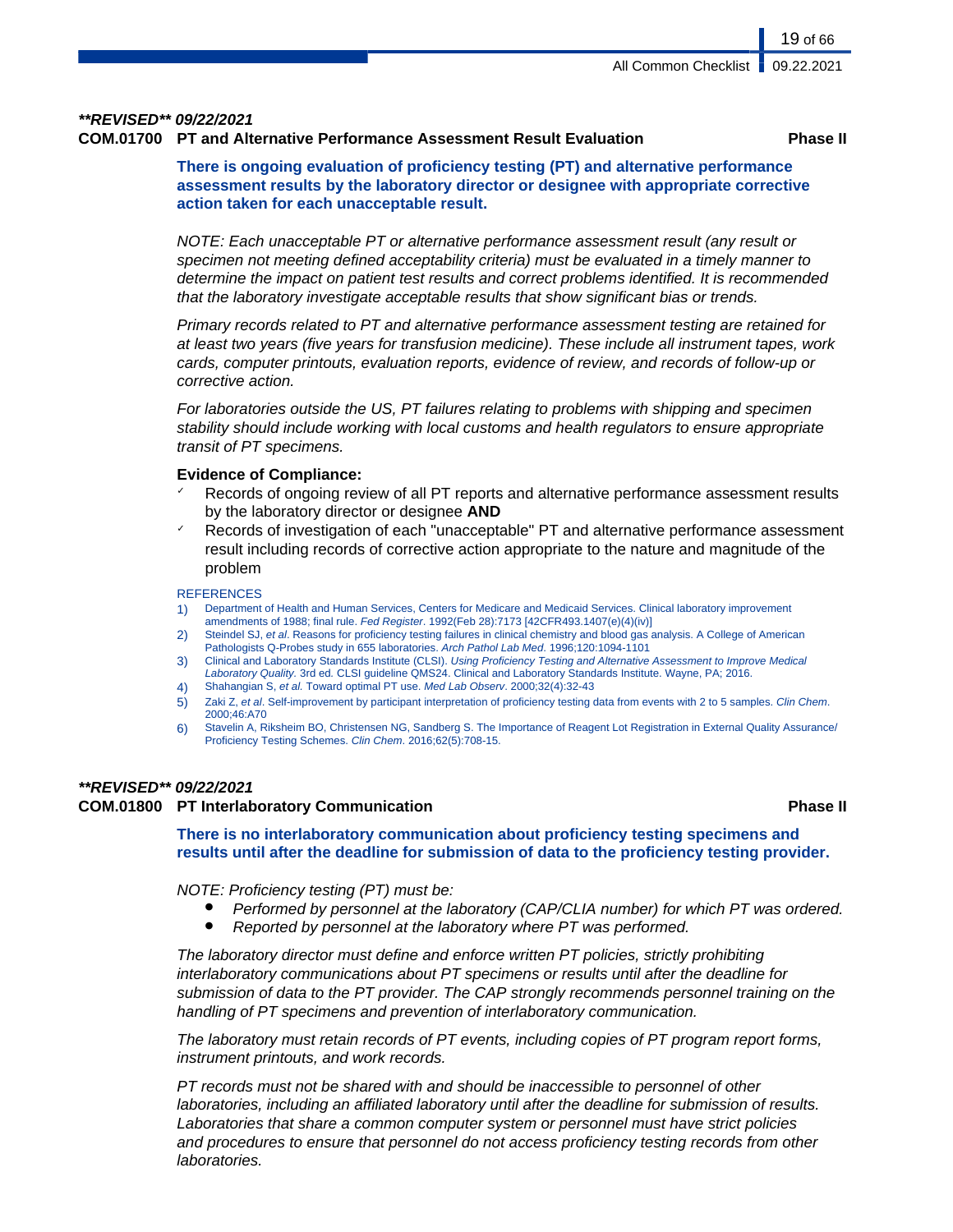# **Evidence of Compliance:**

- ✓ Written policy prohibiting interlaboratory communication about PT specimens **AND**
- PT records

# **REFERENCES**

- 1) Department of Health and Human Services, Centers for Medicare and Medicaid Services. Clinical laboratory improvement
- amendments of 1988; final rule. Fed Register. 1992(Feb 28):7146 [42CFR493.801(b)(3)]
- 2) Bierig JR. Comparing PT results can put a lab's CLIA license on the line. Northfield, IL: College of American Pathologists CAP Today. 2002;16(2):84-87

# **\*\*REVISED\*\* 06/04/2020 COM.01900 PT Referral Phase II**

20 of 66

**Proficiency testing specimens are not referred to other laboratories and are not accepted from other laboratories for analysis.**

NOTE 1: The laboratory director must define and enforce written proficiency testing policies that strictly prohibit referral or acceptance of proficiency testing specimens for analysis from other laboratories. This applies even if the second laboratory is in the same health care system. This prohibition takes precedence over the requirement that proficiency testing specimens be handled in the same manner as patient specimens. For example, a laboratory's routine procedure for review of patient abnormal CBC blood smears might be referral of the smear to a pathologist located at another site (different CAP/CLIA number). For proficiency testing specimens, the laboratory must NOT follow its routine procedure to refer the specimen. If the PT specimen meets laboratory-defined criteria for referral to a pathologist prior to reporting and the pathologist is at another site, the pathologist must review the PT specimen at the physical location of the laboratory performing the PT. Alternatively, the laboratory must refer to the PT provider kit instructions on how to record a result for a test not performed in the laboratory.

NOTE 2: Laboratories that perform testing using a distributive testing model where portions of the process are performed at another laboratory with a different CAP/CLIA number must not participate in formal PT, as this is considered PT referral by CMS and is strictly prohibited. An alternative performance assessment must be performed at least semiannually in lieu of formal PT in these situations. Common examples of distributive testing include:

- In situ hybridization and slide interpretation performed at separate laboratories
- Next generation sequencing wet bench process, bioinformatics processes, and/or interpretation performed at different laboratories
- Leukemia/lymphoma flow cytometry panels and pathologist interpretation of the data at different laboratories

Immunohistochemistry (IHC) slides are permitted to be sent to another facility for staining only.

NOTE 3: Records of training on referral and acceptance of PT specimens is strongly recommended.

Refer to 'Tips for Avoiding Proficiency Testing Referral' on the CAP website ([http://www.cap.org\)](http://www.cap.org) through e-LAB Solutions Suite.

# **Evidence of Compliance:**

Written policy prohibiting PT specimen referral or acceptance from other laboratories **AND** ✓ Proficiency testing records

**REFERENCES** 

- 1) Department of Health and Human Services, Centers for Medicare & Medicaid Services. Clinical laboratory improvement amendments of 1988; final rule. Fed Register. 1992(Feb 28): [42CFR493.801(b)(4)]
- 2) Department of Health and Human Services, Centers for Medicare & Medicaid Services. Brochure #8. Proficiency Testing, Dos and Don'ts. September 2008. [https://www.cms.gov/Regulations-and-Guidance/Legislation/CLIA/Downloads/CLIAbrochure8.pdf](#page-0-0). Accessed December 23, 2015.

# **COM.01950 Cease Patient Testing for Repeat PT Failures Phase II**

**If the laboratory was instructed by the CAP to cease patient testing for an analyte or subspecialty due to repeat unsuccessful proficiency testing, laboratory records**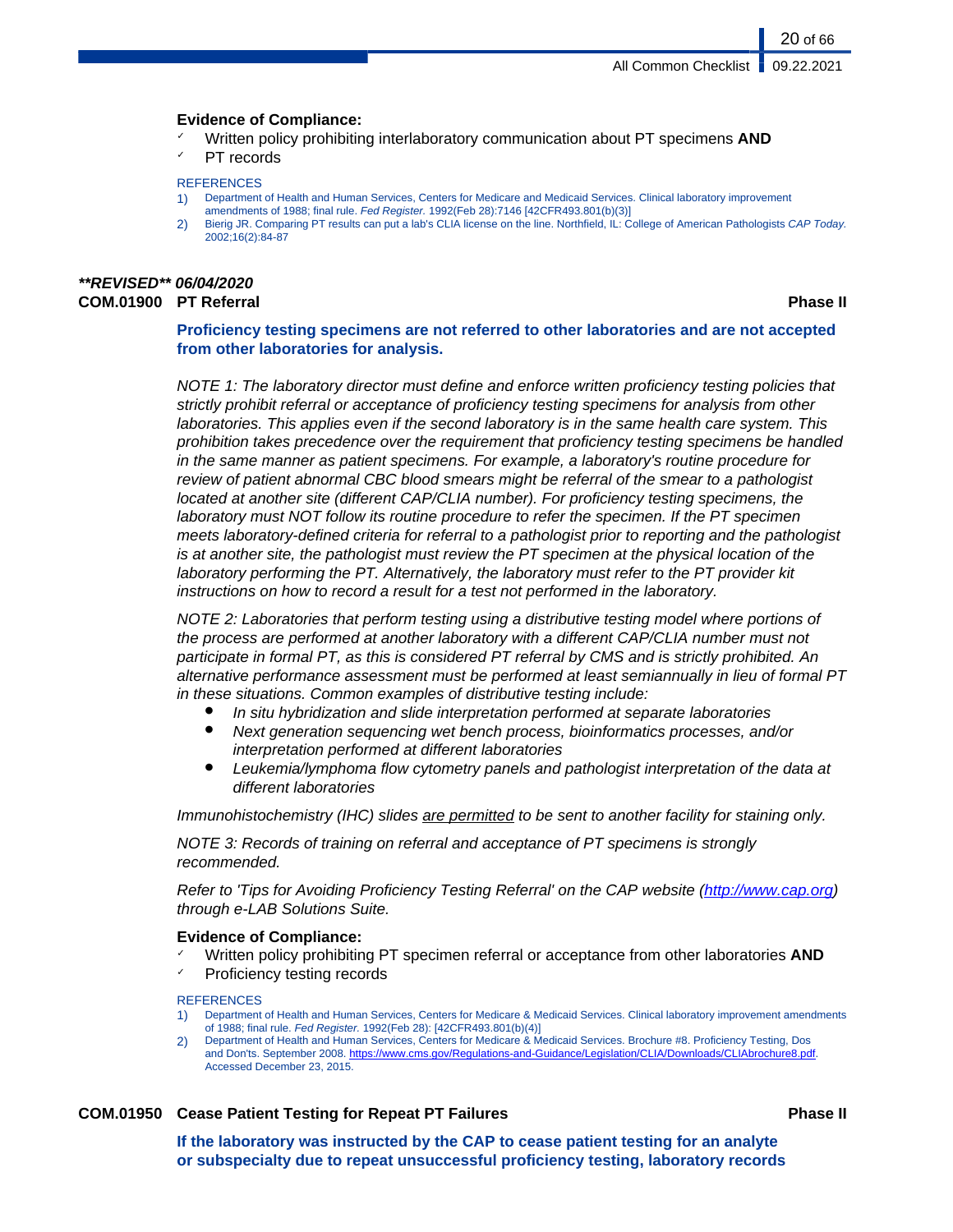# **demonstrate that no patient results were released until after the laboratory received approval from the CAP to resume patient testing.**

NOTE: In order to resume patient testing, the laboratory must meet the conditions as outlined in the cease patient testing notification.

# **Evidence of Compliance:**

- $\checkmark$  Records of communication notifying staff/physicians that testing is suspended for the required period of time **OR**
- $\leq$  LIS report verifying that no patient results were reported for the affected analyte or subspecialty during the cease testing time frame **OR**
- ✓ Patient reports indicating name and address of the referral laboratory where testing was performed during the affected period **OR**
- Send-out log to referral laboratory

# **REFERENCES**

- 1) Department of Health and Human Services, Centers for Medicare & Medicaid Services. Clinical laboratory improvement amendments of 1988; final rule. Fed Register. 2003(Jan 24): [42CFR493.807].
- 2) Olson JD, Karon BS. PT failures: steps to preventing a cease testing. CAP Today. 2015;29(9):5-8.

# **QUALITY MANAGEMENT**

# **GENERAL ISSUES**

# **Inspector Instructions:**

| READ            | Sampling of quality management system (QMS) policies and procedures<br>QMS pre-analytic, analytic and post-analytic quality monitoring records and corrective<br>action when indicators do not meet threshold<br>Incident/error log and corrective action<br>Records of high school graduate high complexity test review by supervisor<br>Records of monthly review of instrument/equipment maintenance and function checks<br>Records of instrument/method comparison performed twice a year                                                                             |
|-----------------|---------------------------------------------------------------------------------------------------------------------------------------------------------------------------------------------------------------------------------------------------------------------------------------------------------------------------------------------------------------------------------------------------------------------------------------------------------------------------------------------------------------------------------------------------------------------------|
|                 | How do you evaluate data on the incident/error log? How do you determine<br>appropriate corrective action?<br>As a staff member, what is your role in your laboratory's QMS?<br>How do you detect and correct laboratory errors?                                                                                                                                                                                                                                                                                                                                          |
| <b>DISCOVER</b> | Follow an incident identified on the incident/error log and follow actions including<br>notification and resolution<br>Select several problems identified by the QM plan and follow tracking and corrective<br>action. Determine if the methods used led to discovery and effective correction of the<br>problem.<br>Review two or three instruments or items of equipment critical for patient testing.<br>Determine if function check and maintenance records are adequate and if the<br>laboratory performed the appropriate follow-up when irregularities were found. |

# **\*\*REVISED\*\* 09/22/2021**

# **COM.04000 Quality Management System (QMS) Phase II**

**The laboratory's QMS (as described in GEN.13806) is implemented in each section (department) of the laboratory.**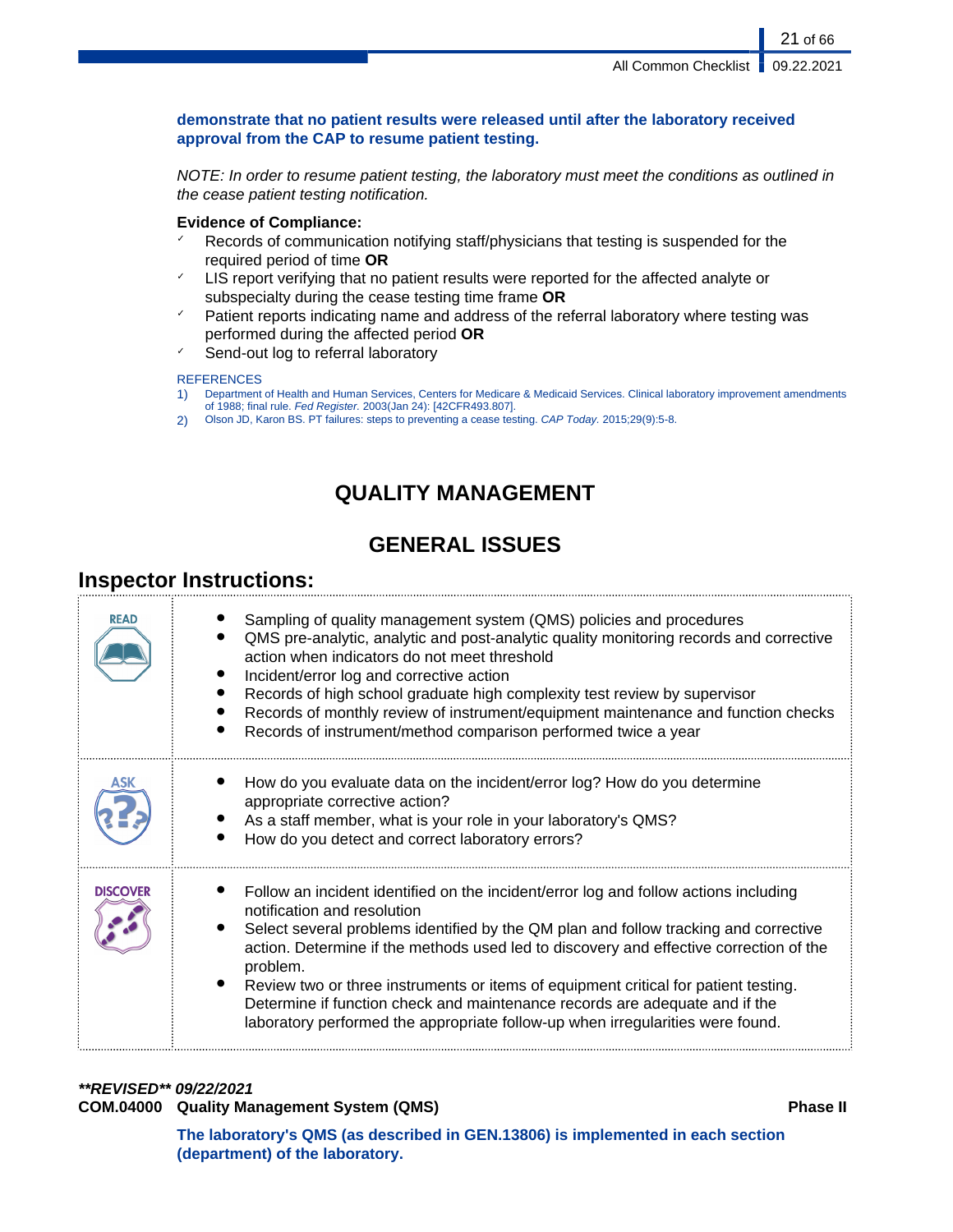NOTE: The program must ensure quality throughout the pre-analytic, analytic and post-analytic phases of testing, as appropriate for each section (department) of the laboratory.

### **Evidence of Compliance:**

Records reflecting conformance with the QMS as designed

#### **REFERENCES**

- 1) Department of Health and Human Services, Centers for Medicare and Medicaid Services. Clinical laboratory improvement
- amendments of 1988; final rule. Fed Register. 1992(Feb 28):7176 [42CFR493.1445(e)(5)]
- 2) Clinical and Laboratory Standards Institute (CLSI). Quality Management System Model for Laboratory Services. 5th ed. CLSI guideline QMS01. Clinical and Laboratory Standards Institute, Wayne, PA; 2019.
- 3) Department of Health and Human Services, Centers for Medicare and Medicaid Services. Clinical laboratory improvement amendments of 1988; final rule. Fed Register. 2003(Jan 24): [42CFR493.1289]

# **COM.04050 Error Detection and Correction Phase II**

22 of 66

**There is a written procedure for the detection and correction of significant clerical and analytical errors, and unusual laboratory results, in a timely manner.**

NOTE: One common method is review of results by a qualified person (technologist, supervisor, pathologist) before release from the laboratory, but there is no requirement for supervisory review of all test results before or after reporting to the patient record. In computerized laboratories, there should be automatic "traps" for improbable results.

The process for detecting clerical errors, significant analytical errors, and unusual laboratory results must provide for timely correction of errors, ie, before results become available for clinical decision making. For confirmed errors detected after reporting, corrections must be promptly made and reported to the appropriate clinical personnel or referring laboratory, as applicable.

If laboratories use delta checks as a mechanism to detect errors prior to the reporting of patient results, the laboratory must have written procedures describing the actions to be taken when acceptability criteria are exceeded and a process for approval of new or changed delta checks by the laboratory director or designee.

Error detection and correction procedures must include listings of common situations that may cause analytically inaccurate results and must address such analytic errors or interferences. This may require alternate testing methods; in some situations, it may not be possible to report results for some or all of the tests requested.

The intent of this requirement is NOT to require verification of all results outside the reference interval.

#### **Evidence of Compliance:**

- ✓ Records of review of results **OR** records of consistent implementation of the error detection system(s) **AND**
- Records of timely corrective action of identified errors

#### **REFERENCES**

- Dufour D, et al. The clinical significance of delta checks. Am J Clin Pathol. 1998;110:531
- 2) Department of Health and Human Services, Centers for Medicare and Medicaid Services. Clinical laboratory improvement amendments of 1988; final rule. Fed Register. 2003(Jan 24): [42CFR493.1281(b)]
- 3) Clinical and Laboratory Standards Institute. Use of Delta Checks in the Medical Laboratory;  $1^{st}$  ed. CLSI document EP33-ED1. Clinical and Laboratory Standards Institute. Wayne, PA; 2016.

# **COM.04100 Supervisory Review for High Complexity Testing Phase II**

**In the absence of on-site supervisors, high complexity testing performed by trained high school graduates qualifying as high complexity testing personnel is reviewed by the laboratory director or supervisor/general supervisor within 24 hours.**

NOTE: The CAP does NOT require supervisory review of all test results before or after reporting to the patient record. Rather, this requirement is intended to address only that situation for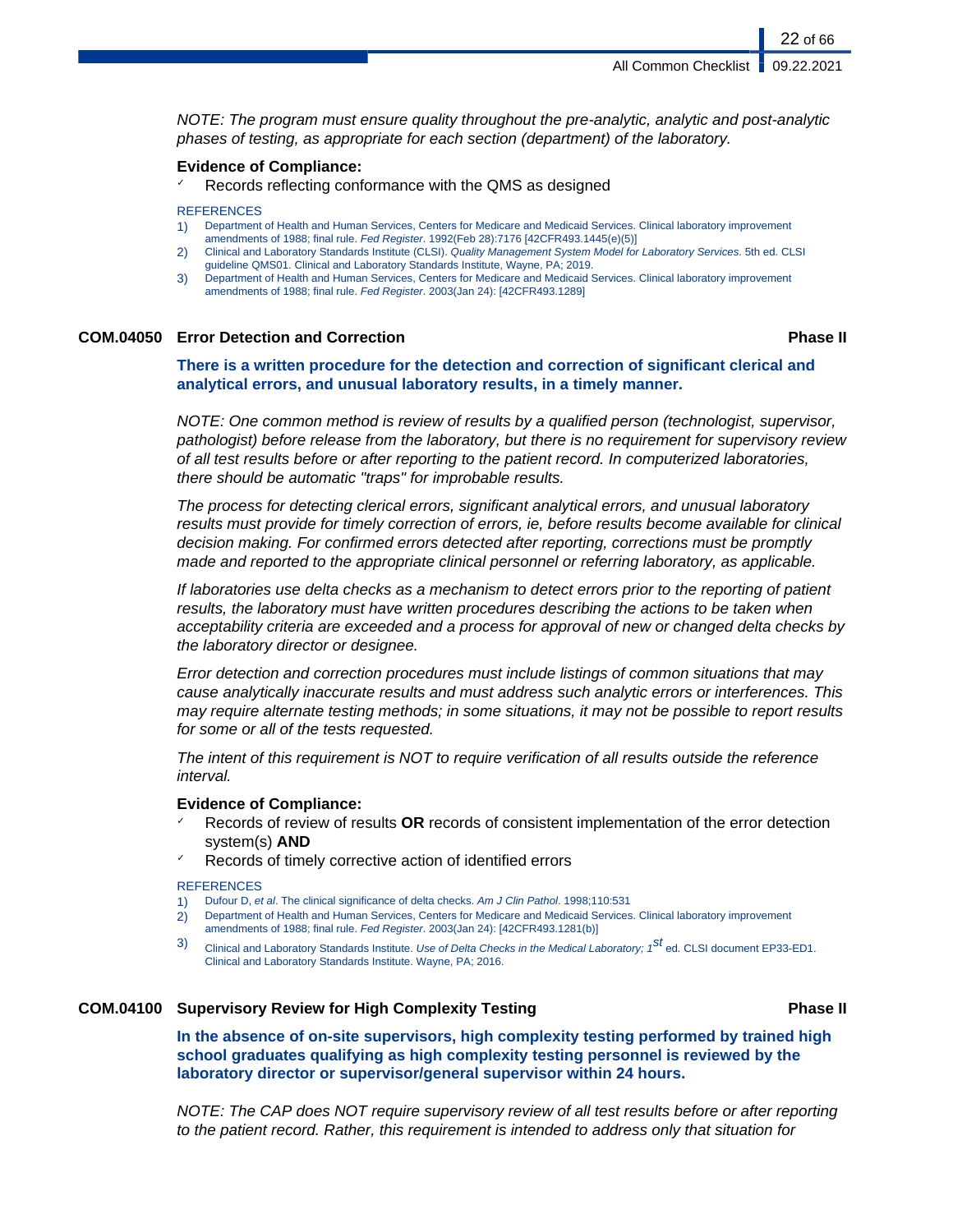"high complexity testing" performed by trained high school graduates qualifying under the CLIA regulation 42CFR493.1489(b)(5)(i) when a qualified supervisor/general supervisor is not present.

The qualifications to perform high complexity testing can be accessed using the following link: [CAP Personnel Requirements by Testing Complexity](http://www.cap.org/apps/docs/laboratory_accreditation/build/pdf/personnel_requirements_by_testing_complexity.pdf).

# **Evidence of Compliance:**

- Written policy defining the personnel and testing requiring review **AND**
- Records of result review for specified personnel

#### **REFERENCES**

1) Department of Health and Human Services, Centers for Medicare and Medicaid Services. Clinical laboratory improvement amendments of 1988; final rule. Fed Register. 1992(Feb 28):7182 [42CFR493.1463(a)(3) and 42CFR493.1463(c)]: 7183 [42CFR493.1489(b)(1)] and [42CFR493.1489(b)(5)]

# **COM.04200 Instrument/Equipment Record Review Phase II**

23 of 66

**The laboratory director or designee reviews and assesses instrument and equipment maintenance and function check records at least monthly.**

NOTE: If problems are identified (eg, maintenance not performed as scheduled), the reviewer must record corrective action. The review of the records related to tests that have an approved individualized quality control plan (IQCP) must include an assessment of whether further evaluation of the risk assessment and quality control plan is needed based on problems identified (eg, trending for repeat failures, etc.).

### **Evidence of Compliance:**

 $\checkmark$  Records of monthly review

### **\*\*REVISED\*\* 06/04/2020**

# **COM.04250 Comparability of Instruments and Methods - Nonwaived Testing Phase II**

**If the laboratory uses more than one nonwaived instrument/method to test for a given analyte, the instruments and methods are checked against each other at least twice a year for comparability of results.**

NOTE: This requirement applies to tests performed on the same or different instrument makes/ models or by different methods, even if there are different reference intervals or levels of sensitivity. It includes primary and back up methods used for patient testing. The purpose of the requirement is to evaluate the relationship between test results using different methodologies, instruments, or testing sites. The laboratory must establish a written procedure for this check that includes acceptance criteria.

This requirement is not applicable to:

- Calculated parameters
- **Waived methods**
- **Laboratories with different CAP numbers**

The following types of materials may be used to generate data for comparability studies:

- Patient/client specimens (pooled or unpooled) are preferred to avoid potential matrix effects
- Quality control materials for tests performed on the same instrument platform, with both control materials and reagents of the same manufacturer and lot number.
- Alternative protocols based on quality control or reference materials for cases when availability or pre-analytical stability of patient/client specimens is a limiting factor. The materials must be validated (when applicable) to have the same response as fresh human specimens for the instruments and methods involved.

This requirement only applies when the instruments/reagents are producing the same reportable result. For example, some laboratories may use multiple aPTT reagents with variable sensitivity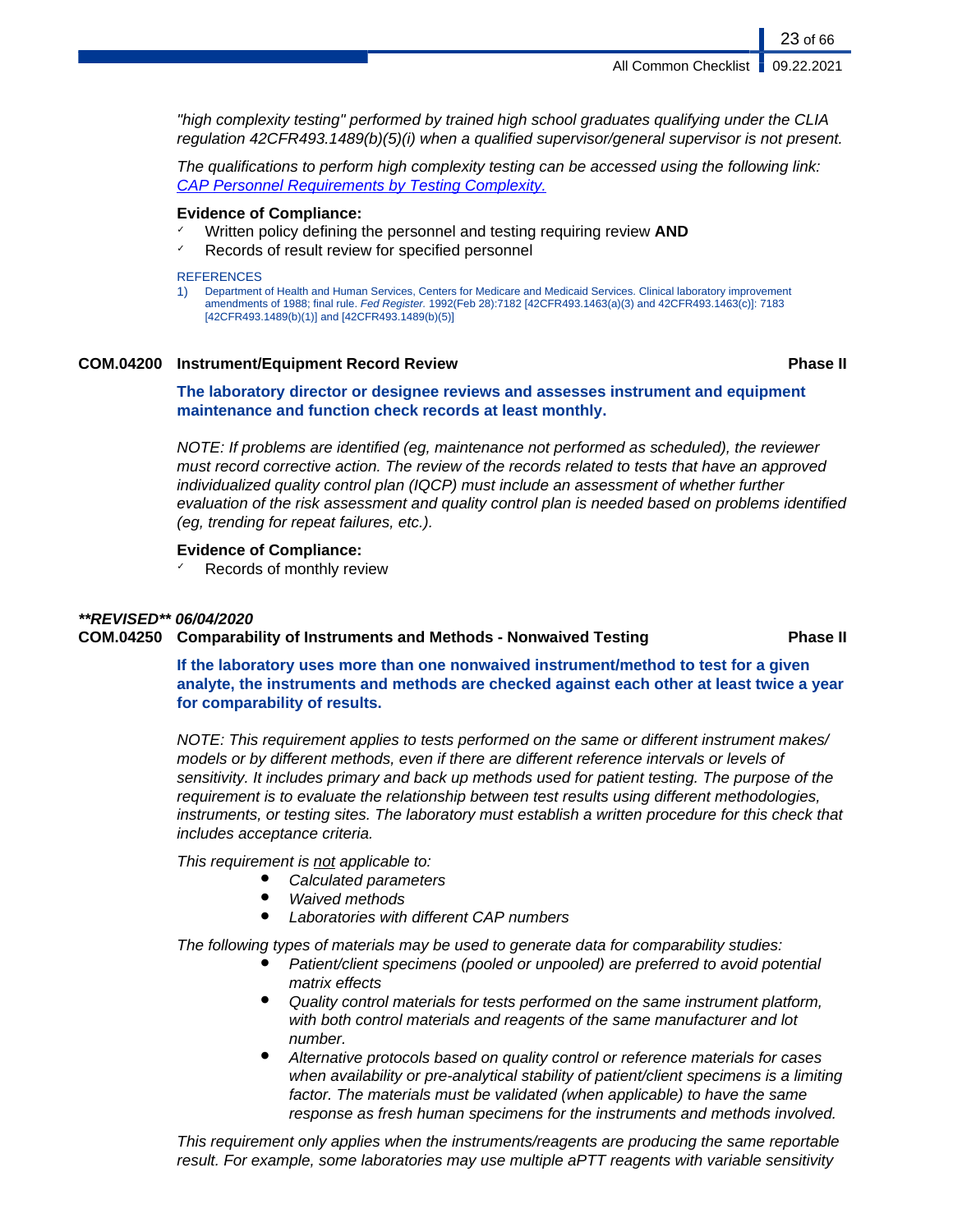to the lupus anticoagulant to perform different tests, such as aPTT for heparin monitoring and a lupus-like anticoagulant screen. If these are defined as separate tests, this requirement does not apply unless each type of aPTT test is performed on more than one analyzer.

For Microbiology testing, this requirement applies when two instruments (same or different manufacturers) are used to detect the same analyte. Two or more detectors or incubation cells connected to a single data collection, analysis and reporting computer need not be considered separate systems (eg, multiple incubation and monitoring cells in a continuous monitoring blood culture instrument, two identical blood culture instruments connected to a single computer system, or multiple thermocycler cells in a real time polymerase chain reaction instrument). This checklist requirement does not apply to multiple analytical methods (eg, antigen typing versus culture or detection of DNA versus a biochemical characteristic) designed to detect the same analyte.

#### **Evidence of Compliance:**

- ✓ Written procedure for performing instrument and method comparison **AND**
- Records of comparability studies reflecting performance at least twice per year with appropriate specimen types

#### **REFERENCES**

- 1) Department of Health and Human Services, Centers for Medicare and Medicaid Services. Medicare, Medicaid and CLIA programs; CLIA fee collection; correction and final rule. Fed Register. 2003(Jan 24):5236 [42CFR493.1281(a)]
- 2) Ross JW, et al. The accuracy of laboratory measurements in clinical chemistry: a study of eleven analytes in the College of American Pathologists Chemistry Survey with fresh frozen serum, definitive methods and reference methods. Arch Pathol Lab Med. 1998;122:587-608
- 3) Miller WG, Myers GL, Ashwood ER, et al. State of the Art in Trueness and Inter-Laboratory Harmonization for 10 Analytes in General Clinical Chemistry. Arch Pathol Lab Med 2008;132:838-846
- 4) Clinical and Laboratory Standards Institute. Verification of Comparability of Patient Results within One Healthcare System: Approved Guideline (Interim Revision). CLSI document EP31-A-IR. Clinical and Laboratory Standards Institute, Wayne, PA; 2012.
- 5) Miller WG, Erek A, Cunningham TD, et al. Commutability limitations influence quality control results with different reagent lots. Clin Chem. 2011;57:76-83

# **COM.04300 Comparability Criteria - Nonwaived Testing Phase II**

**Acceptability criteria are defined for comparability of nonwaived instruments and methods used to test the same analyte and action is taken when the criteria are not met.**

NOTE: Statistically defined acceptability limits should be used for quantitative assays.

#### **Evidence of Compliance:**

Records of comparability studies with evidence of review and action taken, as appropriate

# **REFERENCES**

- 1) Department of Health and Human Services, Centers for Medicare and Medicaid Services. Clinical laboratory improvement amendments of 1988; final rule. Fed Register. 2003(Jan 24): [42CFR493.1282(A)]
- 2) Clinical and Laboratory Standards Institute (CLSI). Protocol for the Evaluation, Validation, and Implementation of Coagulometers: Approved Guideline. CLSI document H57-A (ISBN 1-56238-656-5).Clinical and Laboratory Standards Institute, 940 West Valley Road, Suite 1400, Wayne, Pennsylvania 19087-1898 USA, 2008.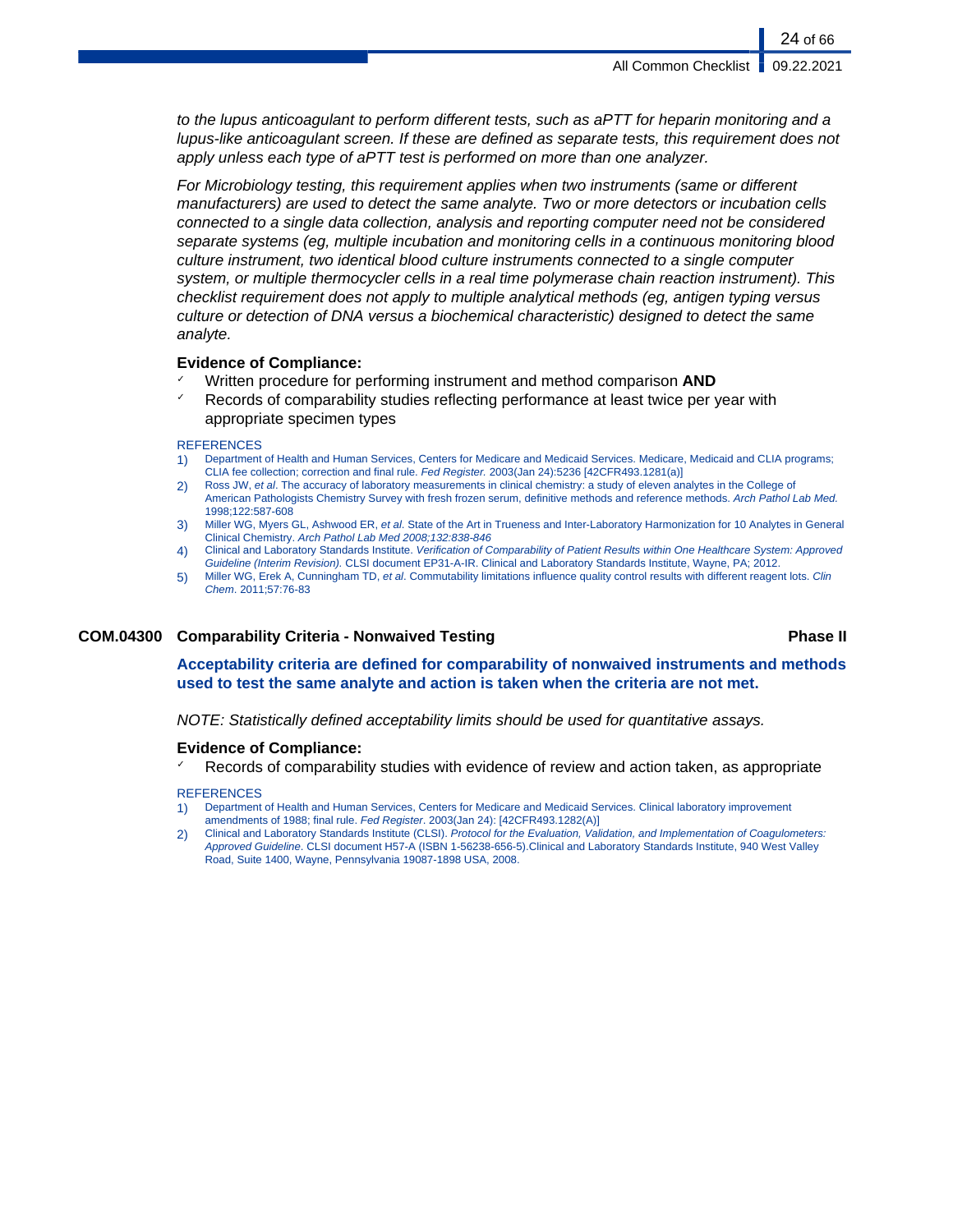# **SPECIMEN COLLECTION AND HANDLING**

# **Inspector Instructions:**

| <b>READ</b>    | Sampling of specimen collection and handling policies and procedures<br>Sampling of specimen rejection records/log                                                                                                                                                                                                                                                            |
|----------------|-------------------------------------------------------------------------------------------------------------------------------------------------------------------------------------------------------------------------------------------------------------------------------------------------------------------------------------------------------------------------------|
| <b>OBSERVE</b> | Sampling of patient specimens and derivatives of the primary specimen used during<br>testing (specimen labeling, presentation, integrity)<br>Determine if the aliquoting process and procedure are adequate to prevent cross-<br>contamination and specimen mix up                                                                                                            |
| ASK            | What is your course of action when you receive unacceptable or sub-optimal<br>specimens?<br>How does your laboratory ensure specimen integrity throughout processing and<br>testing?<br>What identifiers are in place on specimens (eg, slides, aliquots, etc.) derived from the<br>primary specimen?<br>What is your process for preparing aliquots from a primary specimen? |

# **COM.06000 Specimen Collection Manual Phase II**

**The specimen collection manual defines methods for patient identification, patient preparation, specimen collection and labeling, specimen preservation, and conditions for transportation and storage before testing, consistent with good laboratory practice.**

NOTE: The proximity of the patient to the test site does not preclude the need for proper identification systems to prevent reporting of one patient's result to another's record. Refer to the Specimen Collection section of the Laboratory General Checklist for additional information on patient identification. The specimen collection manual may be in paper or electronic format.

#### **REFERENCES**

1) Department of Health and Human Services, Centers for Medicare and Medicaid Services. Clinical laboratory improvement amendments of 1988; final rule. Fed Register. 2003(Oct 1):1034 [42CFR493.1242(a)]

# **COM.06100 Primary Specimen Container Labeling Phase II**

# **All primary specimen containers are labeled with at least two patient-specific identifiers.**

NOTE: A primary specimen container is the innermost container that holds the original specimen prior to processing and testing. This may be in the form of a specimen collection tube, cup, syringe, swab, slide or other form of specimen storage. Data files received from other laboratories for analysis are considered a specimen and must contain acceptable patient identifiers. Criteria for acceptable specimen labeling and the handling of sub-optimal specimens must be defined in laboratory policy.

Examples of acceptable identifiers include, but are not limited to: patient name, date of birth, hospital number, social security number, requisition number, accession number, unique random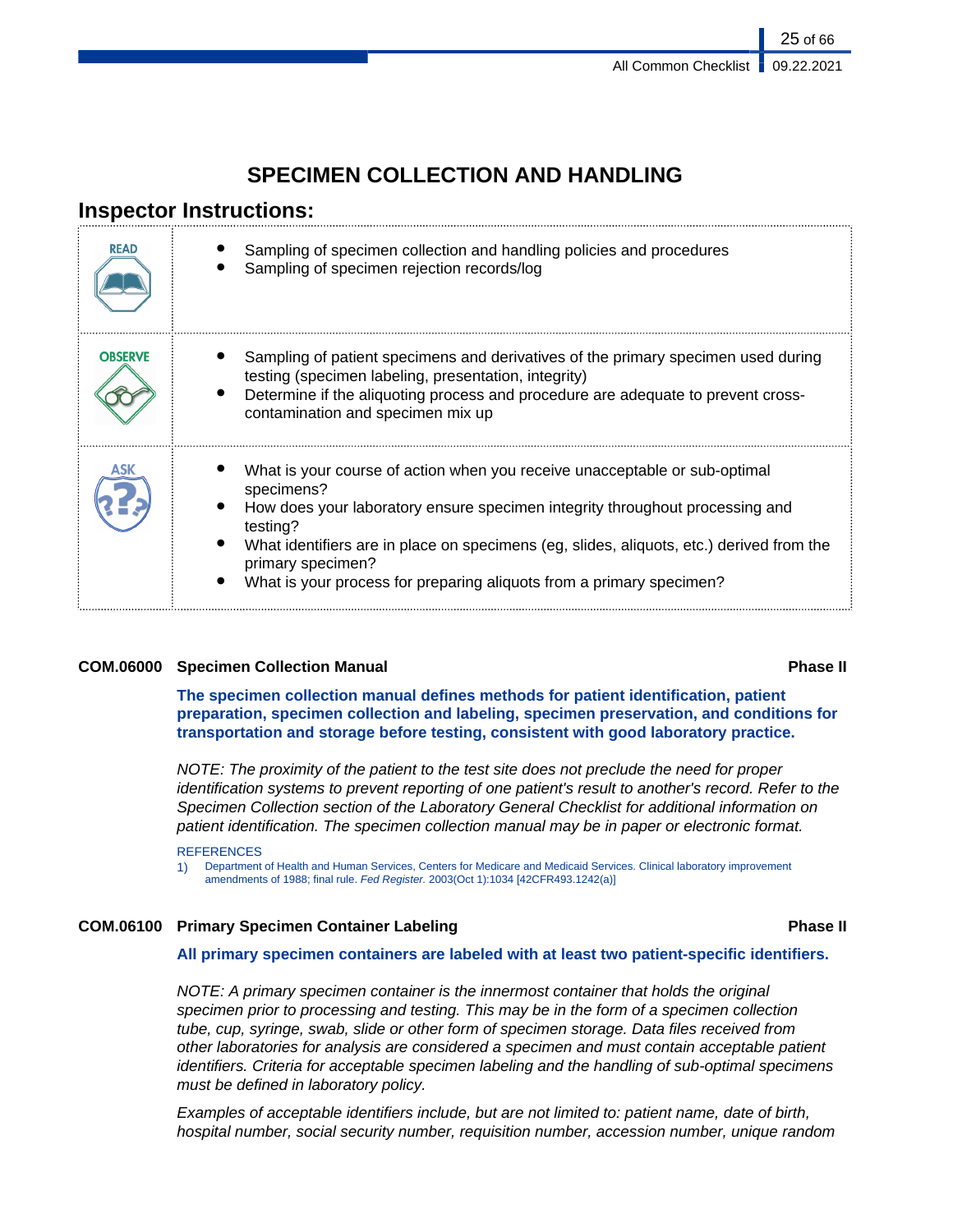number. A location (eg, hospital room number) is not an acceptable identifier. Identifiers may be in a machine readable format, such as a barcode.

For prepared slides submitted to the laboratory, if the slides are labeled with only one identifier, they must be securely submitted in a container labeled with two identifiers.

In limited situations, a single identifier may be used if it can uniquely identify the specimen. For example, in a trauma situation where a patient's identification is not known, a specimen may be submitted for testing labeled with a unique code that is traceable to the trauma patient. Other examples may include forensic specimens, coded or de-identified research specimens, or donor specimens labeled with a unique code decryptable only by the submitting location.

For specimens where site of origin is critical to the analysis (eg, site specific cultures, surgical and cytology specimens), the primary specimen container and/or the requisition must clearly identify the site of origin, and as appropriate, the laterality of the specimen (right versus left). If more than one specimen container is submitted with one requisition, each container must be labeled in a manner to ensure linkage of the specimen to the site of origin and laterality.

This requirement does not apply to the labeling of specimens collected for **immediate** bedside patient testing performed in the presence of the patient. If the specimens are (or may be) utilized for testing away from the patient, the labeling criteria defined in this requirement apply.

#### **Evidence of Compliance:**

- Written policy with criteria for acceptable labeling of primary specimen containers **AND**
- ✓ Specimen collection procedures with defined labeling specifications **OR**
- Records of compliance audits for specimen labeling

#### **REFERENCES**

- 1) Clinical and Laboratory Standards Institute. Specimen Labels: Content and Location, Fonts, and Label Orientation; Approved Standard. CLSI document AUTO12-A. Clinical and Laboratory Standards Institute. Wayne, PA; 2011.
- 2) So You're Going to Collect a Blood Specimen. An Introduction to Phlebotomy,  $12^{\text{th}}$  ed. Northfield, IL: College of American Pathologists, 2007.
- 3) Clinical and Laboratory Standards Institute. Laboratory Automation: Bar Codes for Specimen Container Identification; Approved Standard. 2<sup>nd</sup> ed. CLSI document AUTO02-A2. Clinical and Laboratory Standards Institute. Wayne, PA; 2006.

#### **COM.06200 Secondary Specimen Container Labeling Phase II**

**Adequate specimen identification is provided on specimen containers throughout all phases of testing, including, but not limited to aliquots, dilution, tubes, slides, blocks, culture plates, reaction units, nucleic acids and other extracts, data extract files, images, and other secondary specimens created during the processing or testing of a specimen.**

NOTE: A single, unique identifier may be used to label materials derived from the primary specimen for use in subsequent phases of testing. The specimen identification system used must provide reliable identification of the secondary specimen and be linked to the full particulars of patient identification, collection date, specimen type, etc. The specimen identifier(s) must be indelible, legible, and able to withstand all stages of processing and conditions of storage. Identification may be text-based, numeric, bar-coded, etc. The form of this system is entirely at the discretion of each laboratory and must be defined in laboratory procedure.

Slides prepared from specimens in the laboratory are considered secondary specimen containers. Slides prepared in the patient setting and brought to the laboratory (eg, fine needle aspiration, bone marrow preparations) are considered primary specimen containers and must follow the labeling requirements for primary specimen containers.

For histology specimens, each block of tissue must be identified by a unique identifier traceable to the primary specimen (eg, accession number) assigned to the case and by any descriptive letter(s)/number(s) added by the prosector during the dissection. If additional blocks are prepared later, all lists and logs must reflect these additions. Identification number and letter(s)/number(s) must be affixed to all blocks in a manner that remains legible. Each slide must be identified by the unique identifier traceable to the primary specimen and descriptive letters unique to the block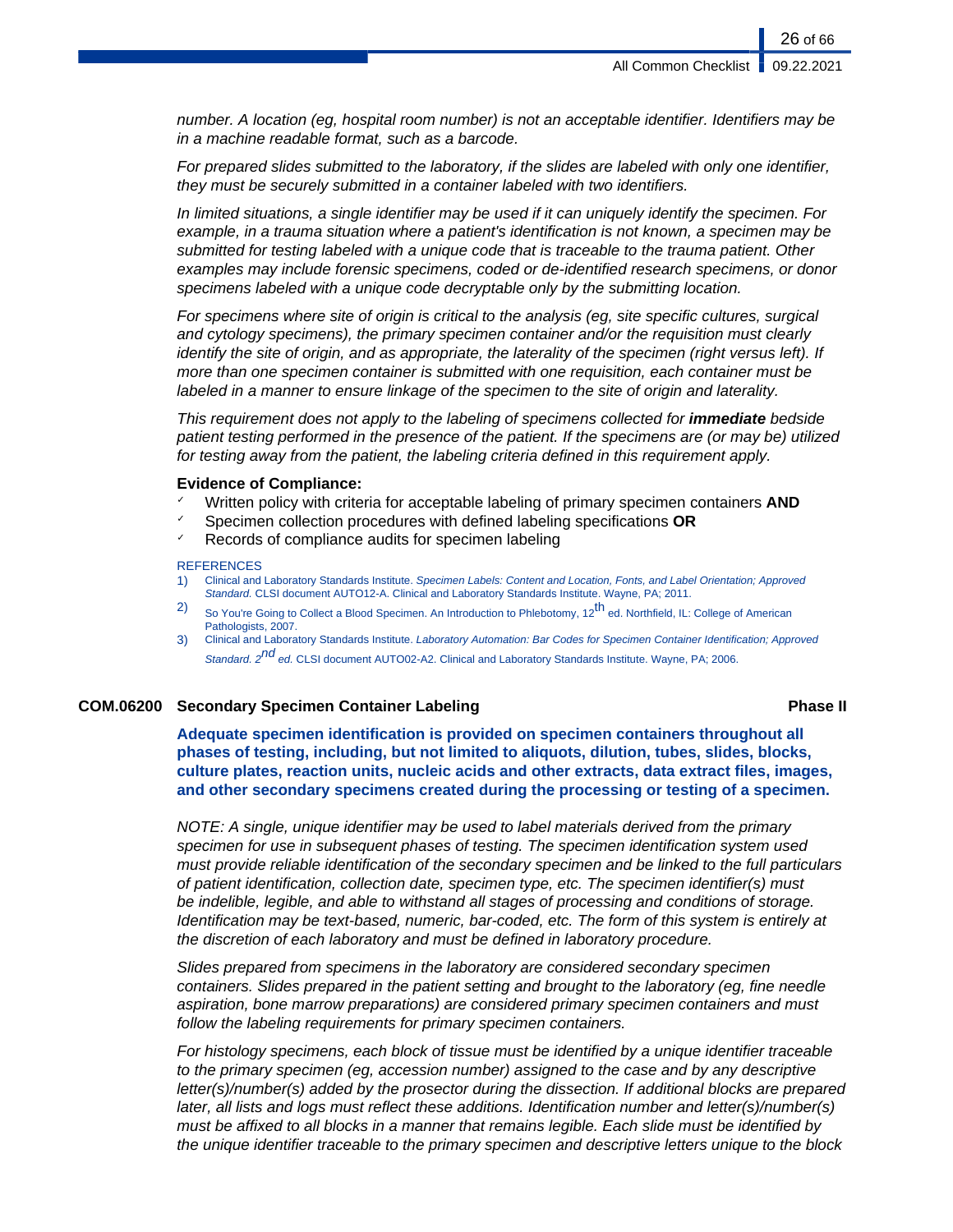**All Common Checklist** 

from which it is cut. Other appropriate identifiers should be included as applicable (eg, levels of sectioning). Automated prelabeling systems are acceptable.

### **Evidence of Compliance:**

Written policy with criteria for acceptable labeling of specimens derived from the primary specimen container

**REFERENCES** 

- 1) Clinical and Laboratory Standards Institute. Specimen Labels: Content and Location, Fonts, and Label Orientation; Approved Standard. CLSI document AUTO12-A. Clinical and Laboratory Standards Institute. Wayne, PA; 2011.
- 2) Clinical and Laboratory Standards Institute. Laboratory Automation: Bar Codes for Specimen Container Identification; Approved Standard. 2nd ed. CLSI document AUTO02-A2. Clinical and Laboratory Standards Institute. Wayne, PA; 2006.
- 3) Department of Health and Human Services, Centers for Medicare and Medicaid Services. Clinical laboratory improvement amendments of 1988; final rule. Fed Register. 2003(Oct 1):1034 [42CFR493.1242(a)]

### **\*\*NEW\*\* 09/22/2021**

### **COM.06250 Specimen Aliquoting Phase II**

27 of 66

**The laboratory follows a written procedure for aliquoting of specimens to prevent crosscontamination and mix up of specimens and aliquots.**

NOTE: Aliquots must not be returned to the original specimen container for specimens to be used for molecular-based testing or forensic drug testing, or for biorepository storage. For specimens used for other types of testing, the laboratory must consider contamination and the potential for specimen mix up when defining its procedure.

If previously aliquoted specimens are used for additional testing, the procedure must define when and how they can be used.

# **\*\*REVISED\*\* 09/22/2021**

# **COM.06300 Specimen Rejection Criteria Phase II**

**The laboratory defines and follows criteria for the rejection or special handling of specimens that do not meet established laboratory criteria for the requested test(s). The laboratory retains records of these specimens in the patient/client report and/or quality management records.**

NOTE: The test report must indicate information regarding the condition and disposition of specimens that do not meet the laboratory's criteria for acceptability for the specific test(s) requested.

If there is a pre-analytic problem with a specimen, there must be a mechanism to notify clinical personnel responsible for patient care and record the deviation from the collection instructions. If the responsible clinical individual (eg, physician) desires the result and the laboratory agrees to perform testing, the laboratory must note the condition of the specimen on the report and inform the individual that results from these specimens must be interpreted with caution as some or all of them may be inaccurate. The laboratory must retain a record of this communication (eg, in patient report or another laboratory record). For referral laboratories, this may be performed by the referring laboratory as part of the service agreement.

Examples of specimens not meeting established pre-analytic parameters include:

- Improperly collected, handled (eg, specimen leakage), or stored specimens
- Desiccated specimens, if appropriate
- Specimens submitted beyond their stability time limits
- Insufficient quality/quantity of specimen
- Inadequate specimen labeling or requisition information
- **Broken slides**
- Hemolyzed, lipemic, or grossly contaminated specimens
- Tissue specimens with inadequate or inappropriate fixation or processing for the specific test(s) ordered (eg, frozen section specimen submitted for IHC HER2 testing).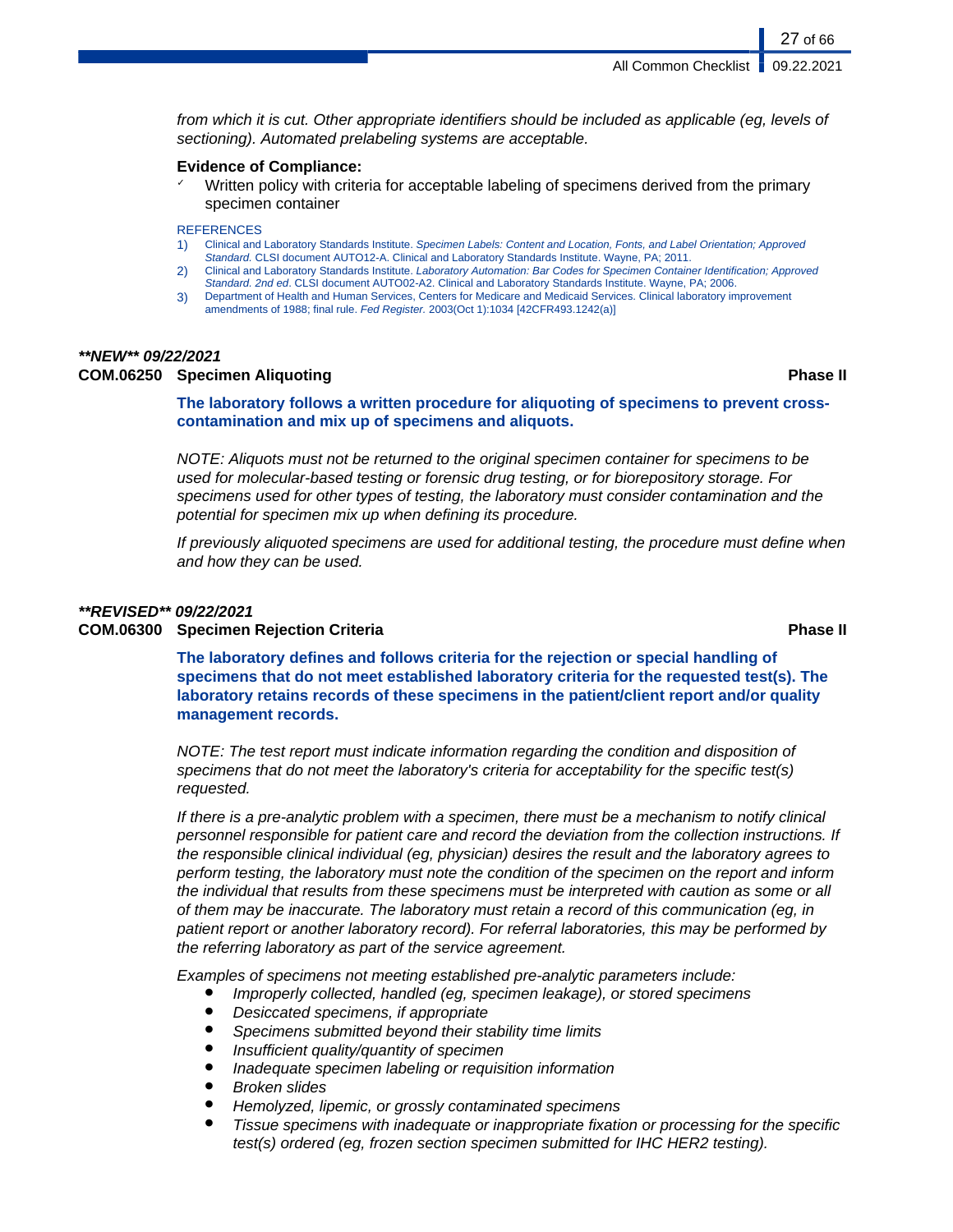For surgical pathology/cytology specimens, some types of specimens may be acceptable for some types of analysis and not for others. For example, a breast tissue specimen processed for frozen section would not be acceptable for HER2 IHC testing but is acceptable to use for breast cancer diagnosis.

For newborn screening specimens, rejection criteria must be consistent with the criteria defined in the current edition of the CLSI NBS01 Standard, Blood Collection on Filter Paper for Newborn Screening Programs.

# **Evidence of Compliance:**

- ✓ Records of rejected specimens **AND**
- Records of communications with clinical personnel for specimen deviations **AND**
- ✓ Written instructions for special handling of sub-optimal specimens **AND**
- ✓ Records of disposition of unacceptable specimens

#### **REFERENCES**

- 1) Department of Health and Human Services, Centers for Medicare and Medicaid Services. Clinical laboratory improvement amendments of 1988; final rule. Fed Register. 2003(Jan 24):7183 [42CFR493.1249(a) and (b)]
- 2) Department of Health and Human Services, Centers for Medicare and Medicaid Services. Clinical laboratory improvement amendments of 1988; final rule. Fed Register. 2003(Jan 24): [42CFR493.1283(a)(3)]
- 3) Clinical and Laboratory Standards Institute (CLSI). Accuracy in Patient and Specimen Identification. 2nd ed. CLSI standard GP33. Clinical and Laboratory Standards Institute, Wayne, PA; 2019.
- 4) Clinical and Laboratory Standards Institute. Blood Collection on Filter Paper for Newborn Screening Programs. 7th ed. CLSI standard NBS01. Clinical and Laboratory Standards Institute. Wayne, PA; 2021.
- 5) Clinical and Laboratory Standards Institute. Enumeration of Immunologically Defined Cell Populations by Flow Cytometry; Approved Guideline. 2<sup>nd</sup> ed. CLSI document H42-A2. Clinical and Laboratory Standards Institute, Wayne, PA; 2007.
- 6) Karcher DS, Lehman CM. Clinical consequences of specimen rejection: a College of American Pathologists Q-Probes analysis of 78 clinical laboratories. Arch Pathol Lab Med. 2014; 138(8):1003-1008.
- 7) Nakhleh RE, Souers RJ, Bashleben CP, Talbert ML. Fifteen years' experience of a College of American Pathologists program for continuous monitoring and improvement. Arch Pathol Lab Med. 2014;138(9):1150-1155.
- 8) Compton CC, Robb JA, Anderson MW, et al. Preanalytic and Precision Pathology: Pathology Practices to Ensure Molecular Integrity of Cancer Patient Biospecimens for Precision Medicine. Arch Pathol Lab Med. 2019;143(11):1346-63.

# **POLICY AND PROCEDURE MANUAL**

All laboratory testing, functions, and/or processes must be defined in written policies and/or procedures, with appropriate approval, to assure clarity and consistency.

The manual should address relevant pre-analytic and post-analytic considerations, as well as the analytic activities of the laboratory. The specific style and format of procedure manuals are at the discretion of the laboratory director.

# **Inspector Instructions:**

| <b>READ</b> | Representative sample of policies and procedures for completeness, laboratory<br>director approval, and review. Current practice must match contents of policies and<br>procedures.                                                                                                                                                                                                                        |
|-------------|------------------------------------------------------------------------------------------------------------------------------------------------------------------------------------------------------------------------------------------------------------------------------------------------------------------------------------------------------------------------------------------------------------|
| ASK         | How do you access policies and procedures?<br>What procedure has most recently been implemented or modified?<br>How do you ensure all copies of policies and procedures are up to date?<br>How are changes in procedures documented and communicated to staff?<br>How are discontinued policies and procedures removed from general access?<br>Show me how you access procedures when your network is down |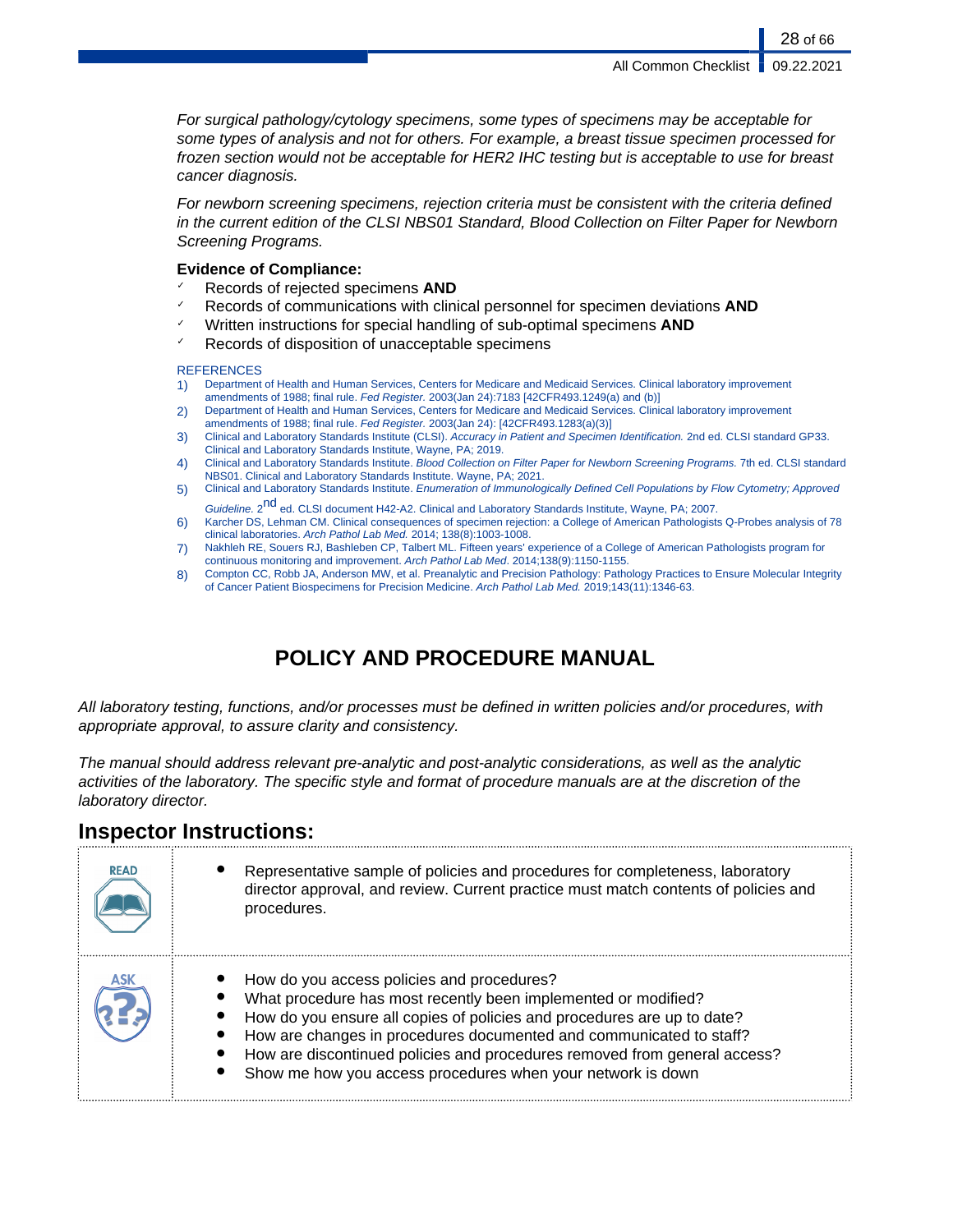

Identify a newly-implemented procedure in the prior two years and follow the steps through authoring, laboratory director approval, and staff training

# **\*\*REVISED\*\* 09/22/2021 COM.10000 Policy and Procedure Manual Phase II**

29 of 66

**A complete policy and procedure manual is available in a paper-based, electronic, or webbased format at the workbench or in the work area.**

NOTE 1: The use of inserts provided by manufacturers is not acceptable in place of a procedure manual. However, such inserts may be used as part of a procedure description, if the insert accurately and precisely describes the procedure as performed in the laboratory. Any variation from this printed or electronic procedure must be detailed in the procedure manual. **In all cases, procedures must match the laboratory's practice, the laboratory's practice must follow written procedure, and appropriate reviews must occur.**

NOTE 2: A manufacturer's procedure manual for an instrument/reagent system may be acceptable as a component of the overall departmental procedures. Any modification to or deviation from the manufacturer's manual must be clearly recorded and approved.

NOTE 3: Card files or similar systems that summarize key information are acceptable for use as quick reference at the workbench provided that:

- A complete manual is available for reference
- The card file or similar system corresponds to the complete manual and is subject to document control

NOTE 4: Electronic manuals accessed by computer are fully acceptable. There is no requirement for paper copies to be available for the routine operation of the laboratory, as long as the electronic versions are readily available to all personnel and personnel have been trained on how to access them. However, procedure manuals must be available to laboratory personnel when the electronic versions are inaccessible (eg, during laboratory information system or network downtime); thus, the laboratory must maintain paper copies, electronic copies on CD or other digital media, or have an approved alternative mechanism to access web-based files during network downtimes. All policies and procedures, in either electronic or paper form, must be readily available for review by the inspector at the time of the CAP inspection.

Electronic manuals and electronic copies of policies and procedures are subject to proper document control (see GEN.20375).

#### **REFERENCES**

- 1) Department of Health and Human Services, Centers for Medicare and Medicaid Services. Clinical laboratory improvement amendments of 1988; final rule. Fed Register. 2003(Jan 24):7164 [42CFR493.1251(a) (b) (1-14)(c)(d)(e)]
- 2) Borkowski A, et al. Intranet-based quality improvement documentation at the Veterans Affairs Maryland health care system. Mod. Pathol. 2001;14:1-5
- 3) Clinical and Laboratory Standards Institute (CLSI). Quality Management System: Development and Management of Laboratory documents; Approved Guideline - Sixth Edition. CLSI document QMS02-A6 (ISBN 1-56238-869-X). Clinical and Laboratory Standards Institute, 940 West Valley Road, Suite 1400, Wayne, Pennsylvania 19087 USA, 2013.

# **\*\*NEW\*\* 09/22/2021**

# **COM.10050 Procedure Manual Elements Phase II**

**The procedure manual includes the following elements, when applicable to the test procedure:**

**Principle and clinical significance**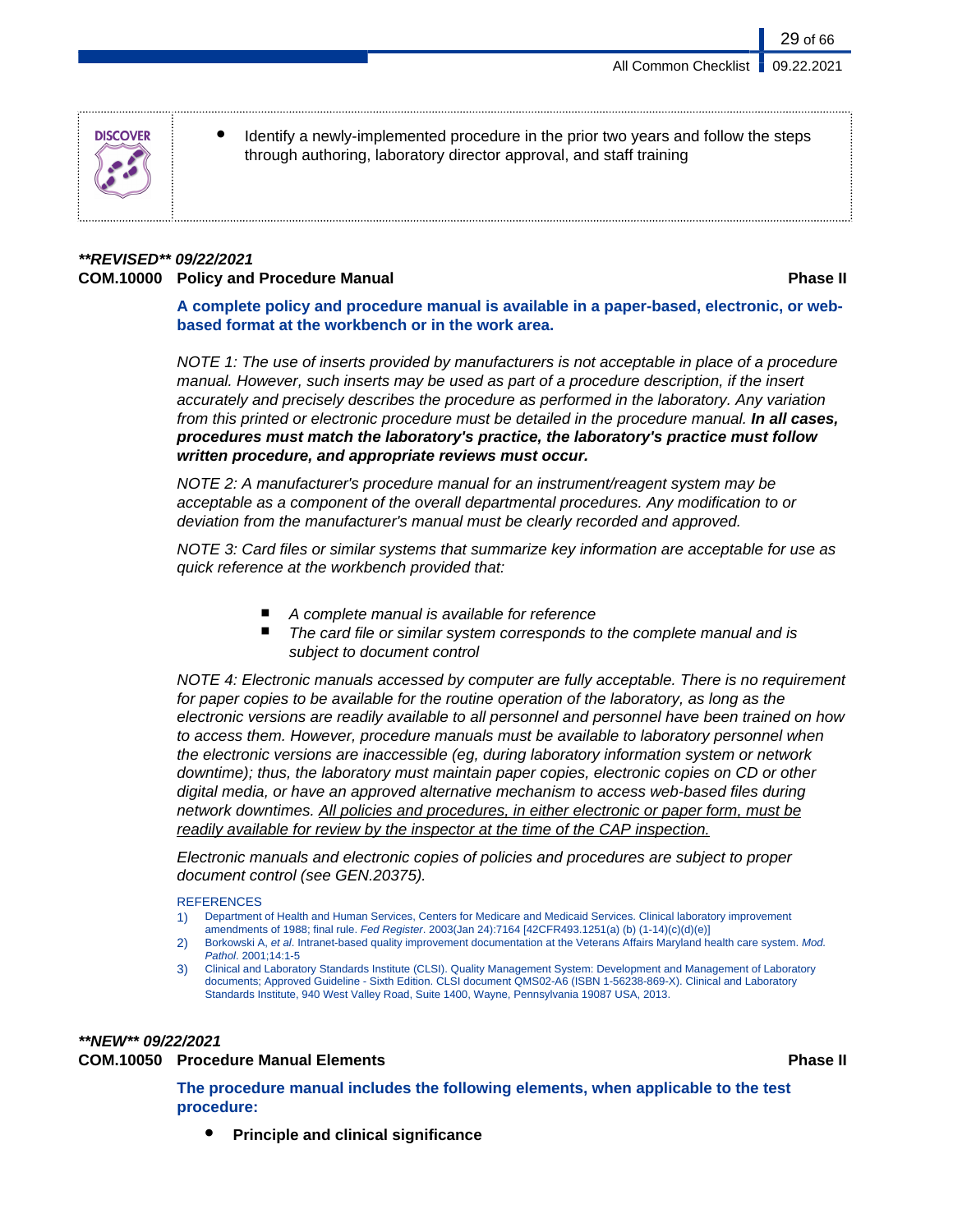- **Requirements for patient preparation; specimen collection, labeling, handling storage, preservation, transportation, processing, and referral; and criteria for specimen acceptability and rejection**
- **Microscopic examination, including the detection of inadequately prepared slides**
- **Step-by-step performance of the procedure, including test calculations and interpretation of results**
- **Preparation of slides, solutions, calibrators, controls, reagents, stains, and other materials used in testing**
- **Calibration and calibration verification procedures**
- The analytic measurement range for test results for the test system, if applicable
- **Control procedures**
- **Corrective action to take when calibration or control results fail to meet the laboratory's criteria for acceptability**
- **Limitations in the test methodology, including interfering substances**
- **Reference intervals (normal values)**
- **Imminently life-threatening (critical) test results**
- **Pertinent literature references**
- The laboratory's system for entering results in the patient record and reporting **patient results including, when appropriate, the procedure for reporting imminently life-threatening (critical) results**
- **Description of the course of action to take if a test system becomes inoperable**

#### **REFERENCES**

- 1) Department of Health and Human Services, Centers for Medicare and Medicaid Services. Clinical laboratory improvement amendments of 1988; final rule. Fed Register. 2003(Jan 24):7164 [42CFR493.1251(a) (b)].
- 2) Clinical and Laboratory Standards Institute (CLSI). Quality Management System: Development and Management of Laboratory documents; Approved Guideline - Sixth Edition. CLSI document QMS02-A6 (ISBN 1-56238-869-X). Clinical and Laboratory Standards Institute, Wayne, Pennsylvania, 2013.

# **\*\*REVISED\*\* 09/22/2021 COM.10100 Policy and Procedure Review Phase II**

**The laboratory director or designee reviews all technical policies and procedures at least every two years.**

NOTE: The laboratory director must ensure that the collection of testing policies and technical procedures is complete, current, and has been thoroughly reviewed by a knowledgeable person. Technical approaches must be scientifically valid and clinically relevant.

To minimize the burden on the laboratory and reviewer(s), the CAP suggests using a schedule whereby roughly 1/24 of all technical policies and procedures are reviewed monthly. Paper/ electronic signature review must be at the level of each procedure, or as multiple signatures on a listing of named procedures. A single signature on a Title Page or Index is not a sufficient record that each policy or procedure has been carefully reviewed. Signature or initials on each page of a policy or procedure is not required.

The laboratory may record review of electronic procedures by:

- Including statements such as "reviewed by [name of reviewer] on [date of review]" in the electronic record
- Using a secure electronic signature
- Using paper review sheets.

Only technical policies and procedures are addressed in this requirement. Biennial review is not required for other controlled documents.

# **Evidence of Compliance:**

Records of policy or procedure review

#### **REFERENCES**

1) Department of Health and Human Services, Centers for Medicare and Medicaid Services. Clinical laboratory improvement amendments of 1988; final rule. Fed Register. 1992(Feb 28):7173 [42CFR493.1407(e)(13)]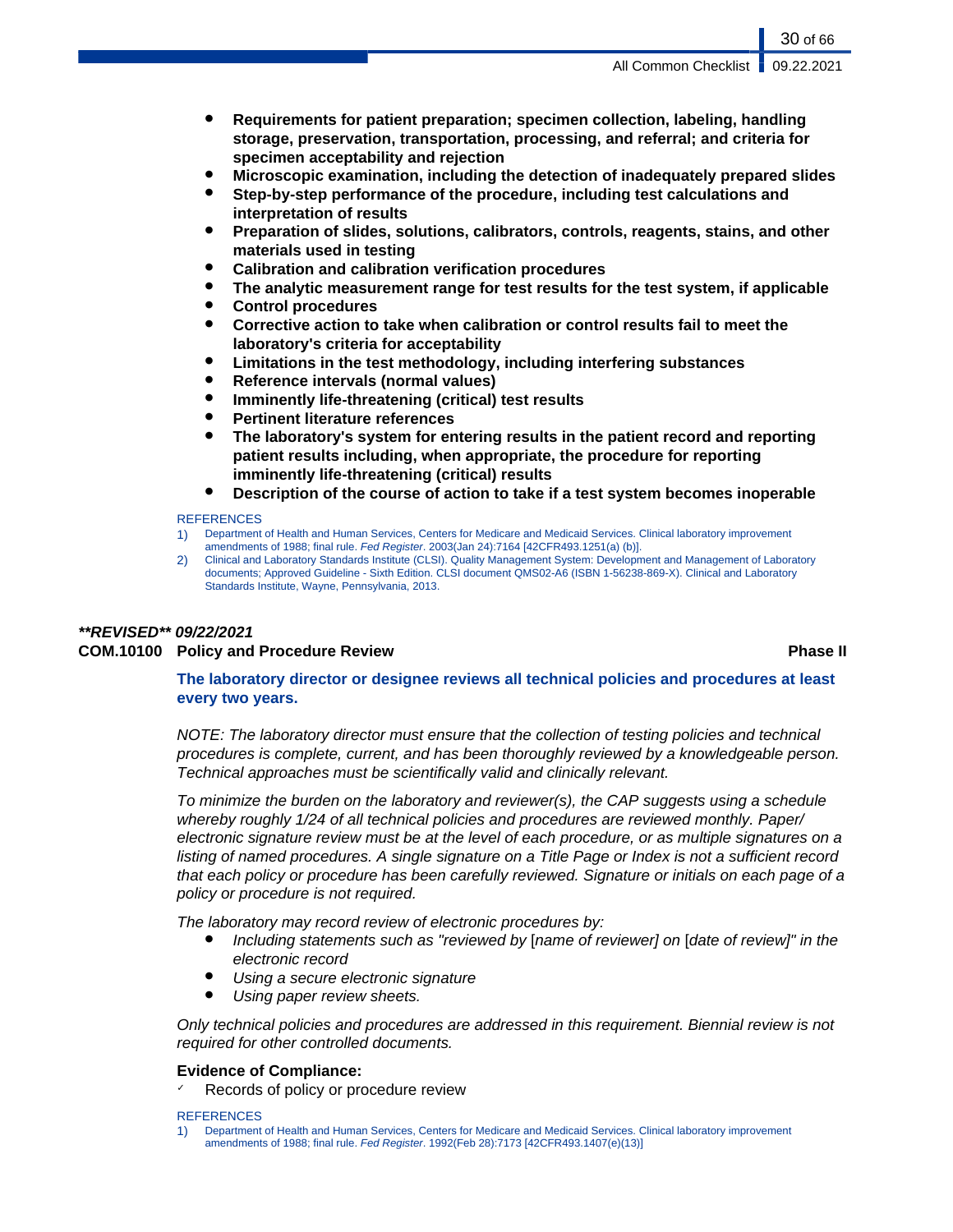2) Borkowski A, et al. Intranet-based quality improvement documentation at the Veterans Affairs Maryland health care system. Mod. Pathol. 2001;14:1-5

# **COM.10200 New Policy and Procedure Approval Phase II**

31 of 66

**The laboratory director reviews and approves all new technical policies and procedures, as well as substantial changes to existing documents, before implementation.**

NOTE: This review may not be delegated to designees in laboratories subject to the CLIA regulations.

Paper or electronic signature review of records is acceptable. A secure electronic signature is desirable, but not required.

#### **Evidence of Compliance:**

- ✓ Policy for review **AND**
- Records of new policy or procedure approval

#### **REFERENCES**

1) Department of Health and Human Services, Centers for Medicare and Medicaid Services. Clinical laboratory improvement amendments of 1988; final rule. Fed Register. 2003(Jan 24):7164 [42CFR493.1251(d)]

# **COM.10250 New Policy and Procedure Approval (Not Subject to US Regulations) Phase II**

**For laboratories not subject to US regulations, the laboratory director or designee who meets CAP director qualifications reviews and approves all new technical policies and procedures, as well as substantial changes to existing documents before implementation.**

NOTE: Paper or electronic signature review of records is acceptable. A secure electronic signature is desirable, but not required.

# **Evidence of Compliance:**

Policy for review **AND** 

Records of new policy or procedure approval

# **COM.10300 Knowledge of Policies and Procedures Phase II**

**The laboratory has a defined process and records indicating that all personnel are knowledgeable about the contents of the policies and procedures (including changes) relevant to the scope of their testing activities.**

NOTE: The form of this system is at the discretion of the laboratory director. Annual procedure sign-off by testing personnel is not required.

#### **Evidence of Compliance:**

Records indicating that the testing personnel have read the policies and procedures, new and revised, **OR** records of another written method approved by the laboratory director

#### **REFERENCES**

1) Department of Health and Human Services, Centers for Medicare and Medicaid Services. Clinical laboratory improvement amendments of 1988; final rule. Fed Register. 2003(Jan 24): [42CFR493.1251(a)]

#### **COM.10500 Discontinued Policies and Procedures Phase II**

**The laboratory retains a paper or electronic copy of discontinued policies and procedures with dates of initial use and retirement for at least two years (five years for transfusion medicine).**

NOTE: The laboratory must follow its document control system to archive discontinued policies and procedures.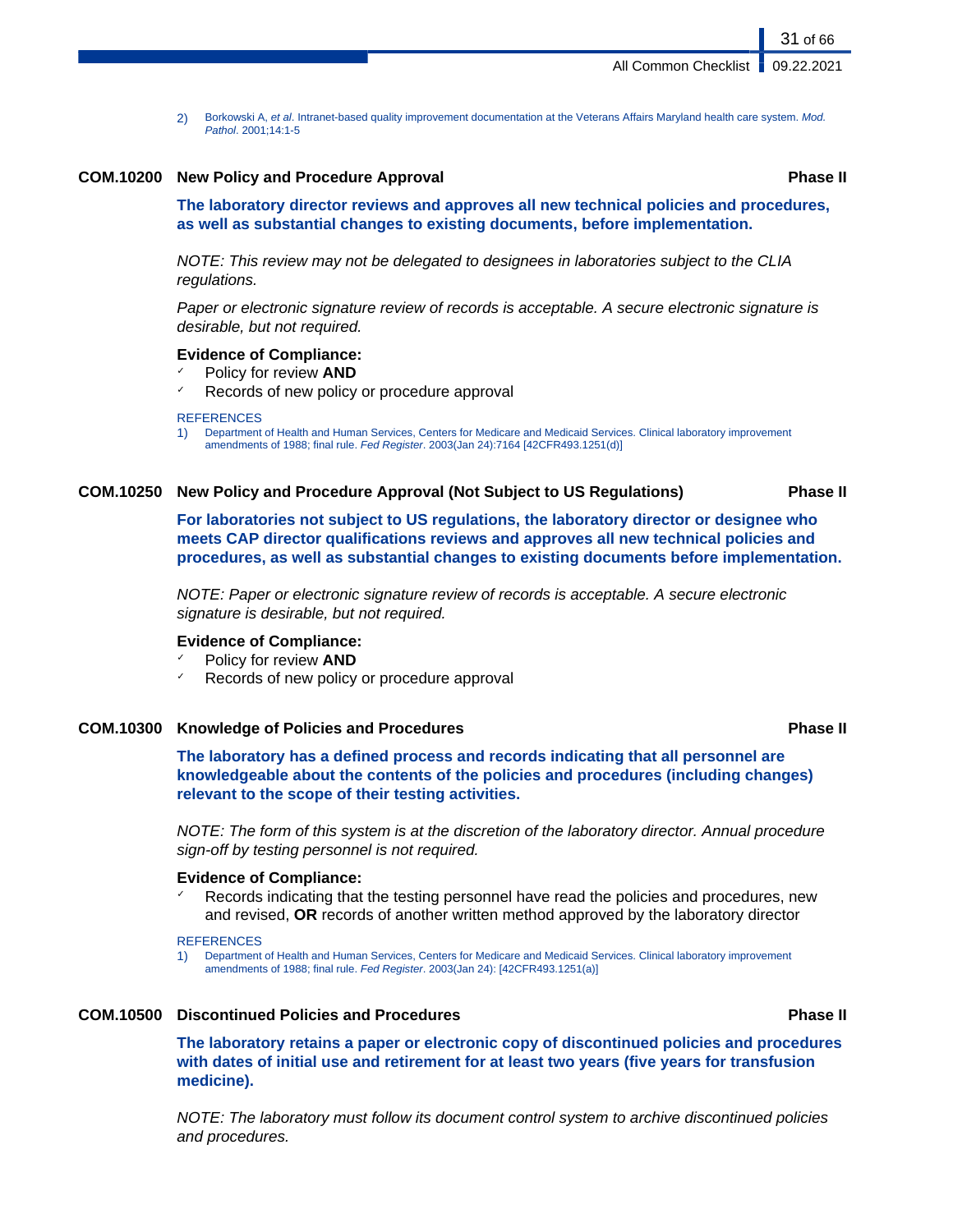32 of 66

Discontinued policies and procedures must generally be inaccessible to the working areas of the laboratory (GEN.20375).

For testing on minors (under the age of 21), stricter national, federal, state (or provincial), or local laws and regulations may apply to retention of discontinued policies and procedures.

#### **REFERENCES**

1) Department of Health and Human Services, Centers for Medicare and Medicaid Services. Clinical laboratory improvement amendments of 1988; final rule. Fed Register. 2003(Jan 24):7164 [42CFR493.1105(a)(2)], [42CFR493.1251(e)]

# **RESULTS REPORTING**

# **Inspector Instructions:**

| <b>READ</b>     | Sampling of critical patient results/logs                                      |
|-----------------|--------------------------------------------------------------------------------|
|                 | How do you record the reporting of critical results? Who do you contact?       |
| <b>DISCOVER</b> | Follow a critical result from testing, reporting and recording of notification |

# **COM.29950 Reference Intervals Phase II**

**All patient/client results are reported with reference (normal) intervals or interpretations as appropriate.**

NOTE: The laboratory must report reference intervals or interpretations with patient/client results, where such exist to allow for proper interpretation of patient/client data. Age- and/or sex-specific reference intervals or interpretive ranges must be reported with patient test results, as applicable. In addition, the use of high and low flags is recommended. It is not necessary to include reference intervals when test results are reported as part of a treatment protocol that includes clinical actions, which are based on the test result (eg, activated clotting time in cardiac surgery).

Under some circumstances it may be appropriate to distribute lists or tables of reference intervals to all users and sites where reports are received. This system is acceptable if rigidly controlled.

**REFERENCES** 

- 1) Department of Health and Human Services, Centers for Medicare & Medicaid Services. Clinical laboratory improvement amendments of 1988; final rule. Fed Register. 2003(Jan 24):7162 [42CFR493.1291(d)]
- 2) Clinical and Laboratory Standards Institute (CLSI). Defining, Establishing, and Verifying Reference Intervals in the Clinical Laboratory - Approved Guideline-Third Edition. CLSI Document EP28-A3c. Clinical and Laboratory Standards Institute, Wayne, PA; 2010.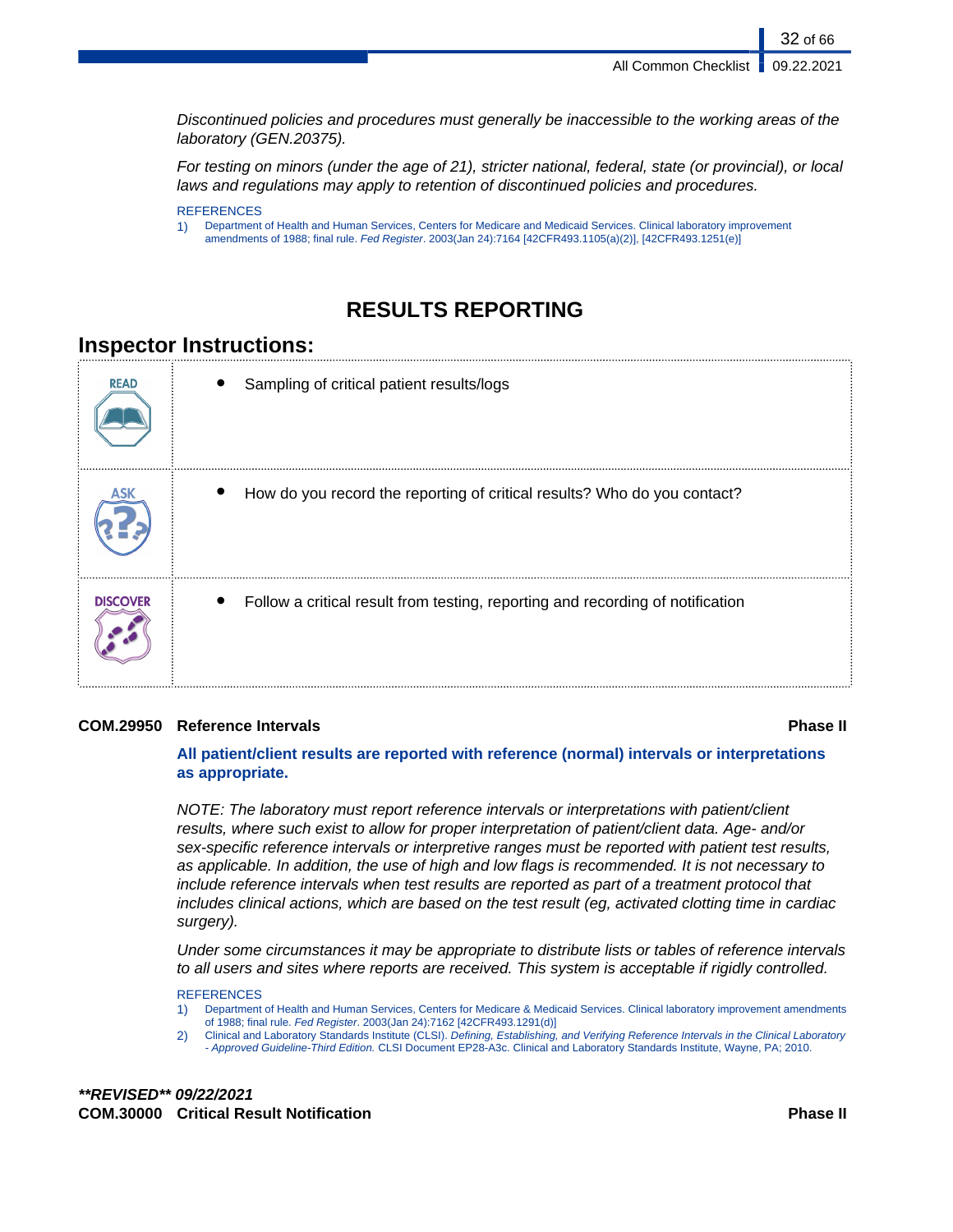**The laboratory has written procedures for immediate notification of physicians or other clinical personnel responsible for patient care when results of designated tests exceed established "critical" values. Records of notification are retained.**

NOTE: Alert or critical results are those results that may require prompt clinical attention to avert significant patient morbidity or mortality. The laboratory director, in consultation with the clinicians served, must define the critical values and critical results that pertain to its patient population. The laboratory may establish different critical results for specific patient subpopulations (for example, dialysis clinic patients).

An appropriate notification includes a direct dialog with the responsible individual or an electronic communication (eg, secure email or fax) with confirmation of receipt by the responsible individual.

For communication of significant and unexpected surgical pathology and cytopathology findings, refer to ANP.12175 and CYP.06450 instead.

Allowing clinicians to "opt out" of receiving critical results is strongly discouraged.

The laboratory must retain records showing prompt notification of critical results to the appropriate clinical individual. These records must include the following:

- Date of communication
- Time of communication
- Responsible laboratory individual
- Person notified (the person's first name alone is not adequate documentation)
- Test results.

Any problem encountered in accomplishing this task must be investigated to prevent recurrence.

Referral laboratories may report critical results directly to clinical personnel, or to the referring laboratory. The referral laboratory must have a written agreement with the referring laboratory that indicates to whom the referral laboratory reports critical results.

In the point-of-care setting, the identity of the testing individual and person notified need not be recorded when the individual performing the test is the same person who treats the patient. In this circumstance, however, there must be a record of the critical result, date, and time in the test report or elsewhere in the medical record.

#### **REFERENCES**

- 1) Department of Health and Human Services, Centers for Medicare and Medicaid Services. Clinical laboratory improvement
- amendments of 1988; final rule. Fed Register. 2003(Jan 24): [42CFR493.1291(g)] 2) Clinical and Laboratory Standards Institute. Management of Clinical- and Significant-Risk Results. 1st ed. CLSI Guideline GP47. Clinical and Laboratory Standards Institute. Wayne, PA; 2015.
- 3) Howanitz PJ, Steindel SJ, Heard NV. Laboratory critical values policies and procedures: a College of American Pathologists Q-Probes study in 623 institutions. Arch Pathol Lab Med. 2002; 126:663-669. (92-04).
- 4) Wagar EA, Stankovic AK, Wilkinson DS, Walsh M, Souers RJ. Assessment monitoring of laboratory critical values. A College of American Pathologists Q-Tracks study of 180 institutions. Arch Pathol Lab Med. 2007; 131:44-49. (QT10).
- 5) Wagar EA, Friedberg RC, Souers R, Stankovic AK. Critical values comparison: a College of American Pathologists Q-Probes survey of 163 clinical laboratories. Arch Pathol Lab Med. 2007; 131:1769-1775. (QP054).

# **COM.30100 Critical Result Read-Back Phase I**

**For verbally communicated critical results, personnel communicating results request and record "read-back" of the results.**

NOTE: If critical results are transmitted electronically (eg, secure email or fax), the laboratory must confirm receipt by the responsible individual; however, no read-back is necessary.

### **Evidence of Compliance:**

Records of critical result notification, including read-back as necessary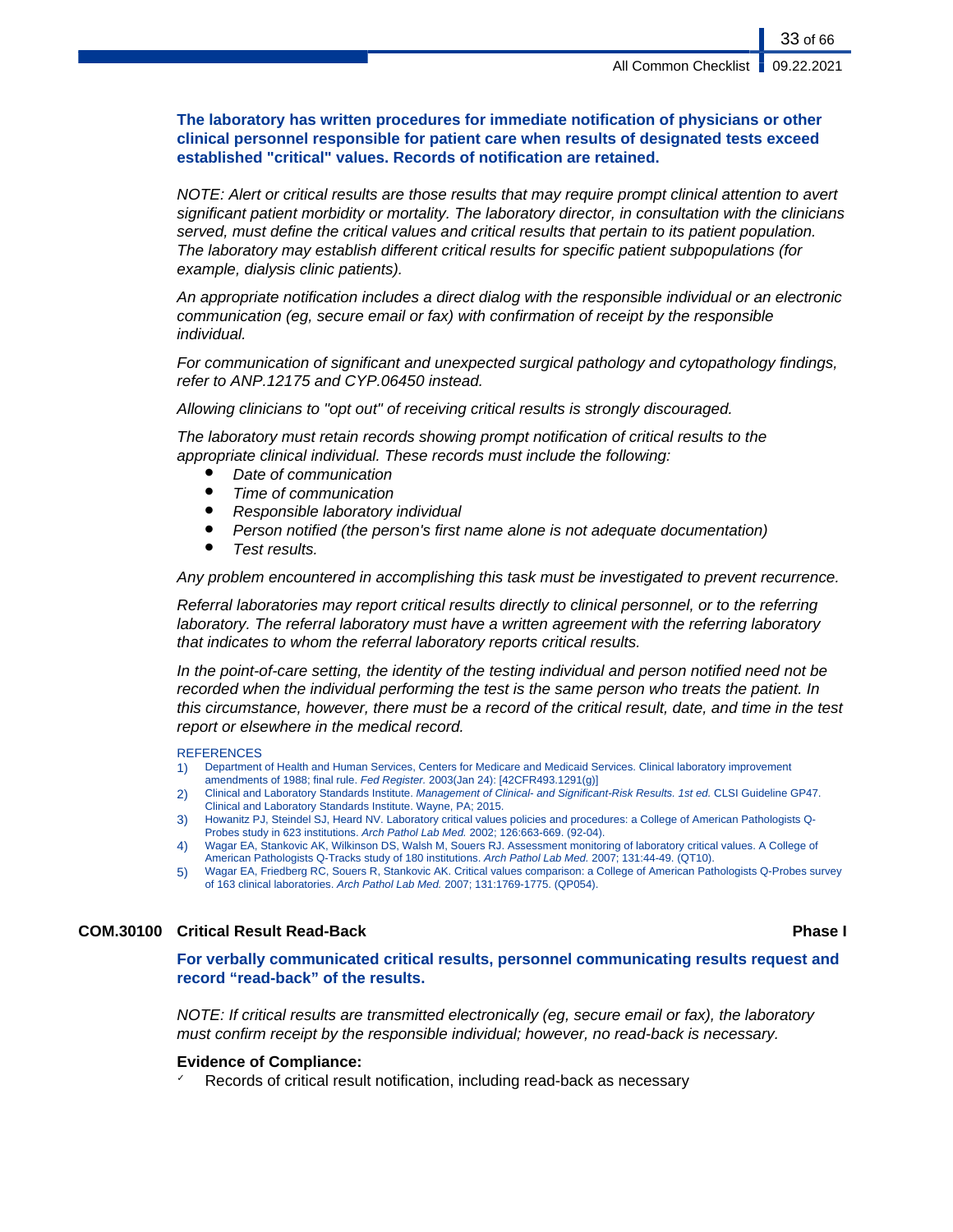# **REAGENTS**

# **Inspector Instructions:**

| READ           | Sampling of test procedures for reagent handling<br>Sampling of new reagent/shipment confirmation of acceptability records<br>Sampling of ambient temperature logs (if reagents stored at ambient temperature)                                                                                                                                                                                                                                                                                                                               |
|----------------|----------------------------------------------------------------------------------------------------------------------------------------------------------------------------------------------------------------------------------------------------------------------------------------------------------------------------------------------------------------------------------------------------------------------------------------------------------------------------------------------------------------------------------------------|
| <b>OBSERVE</b> | Sampling of reagents (expiration date, labeling, storage)                                                                                                                                                                                                                                                                                                                                                                                                                                                                                    |
|                | How do you store the reagents and controls used in test procedures?<br>How do you confirm the acceptability of new reagent lots?<br>If you identify a problem with a reagent in use (eg, expired vial, unacceptable storage<br>conditions, etc.), what is your process for evaluating the potential impact on patients?<br>What are your laboratory's criteria for mixing components from one lot number of<br>reagent kit with components from another lot number of kit?<br>How does your laboratory manage and control reagent inventory? |

# **COM.30250 Reagent Storage and Handling - Waived Tests Phase II**

# **For waived tests, the laboratory follows manufacturer instructions for handling and storing reagents, cartridges, test cards, etc.**

NOTE: There is no requirement to routinely label individual containers with "date opened"; however, a new expiration date must be recorded if opening the container changes the expiration date, storage requirement, etc.

If the manufacturer defines a required storage temperature range, the temperature of storage areas must be monitored daily. Refer to the Temperature-Dependent Instruments, Equipment, and Environment section of the checklist for requirements for monitoring and recording temperature.

If the laboratory identifies a problem with a reagent that was used for patient testing (eg, expired vial or reagent subjected to unacceptable storage conditions, etc.), the laboratory must evaluate the potential impact on patient test results and retain records of the evaluation and actions taken.

# **Evidence of Compliance:**

Records of reagent storage and handling consistent with manufacturer's instructions, including refrigerator, freezer and room temperature monitoring

# **The remaining checklist requirements in the REAGENTS section do not apply to waived tests.**

# **\*\*REVISED\*\* 06/04/2020**

**COM.30300 Reagent Labeling Phase II**

**The laboratory labels all reagents, calibrators, controls, stains, chemicals, and solutions, as applicable and appropriate, with the following elements:**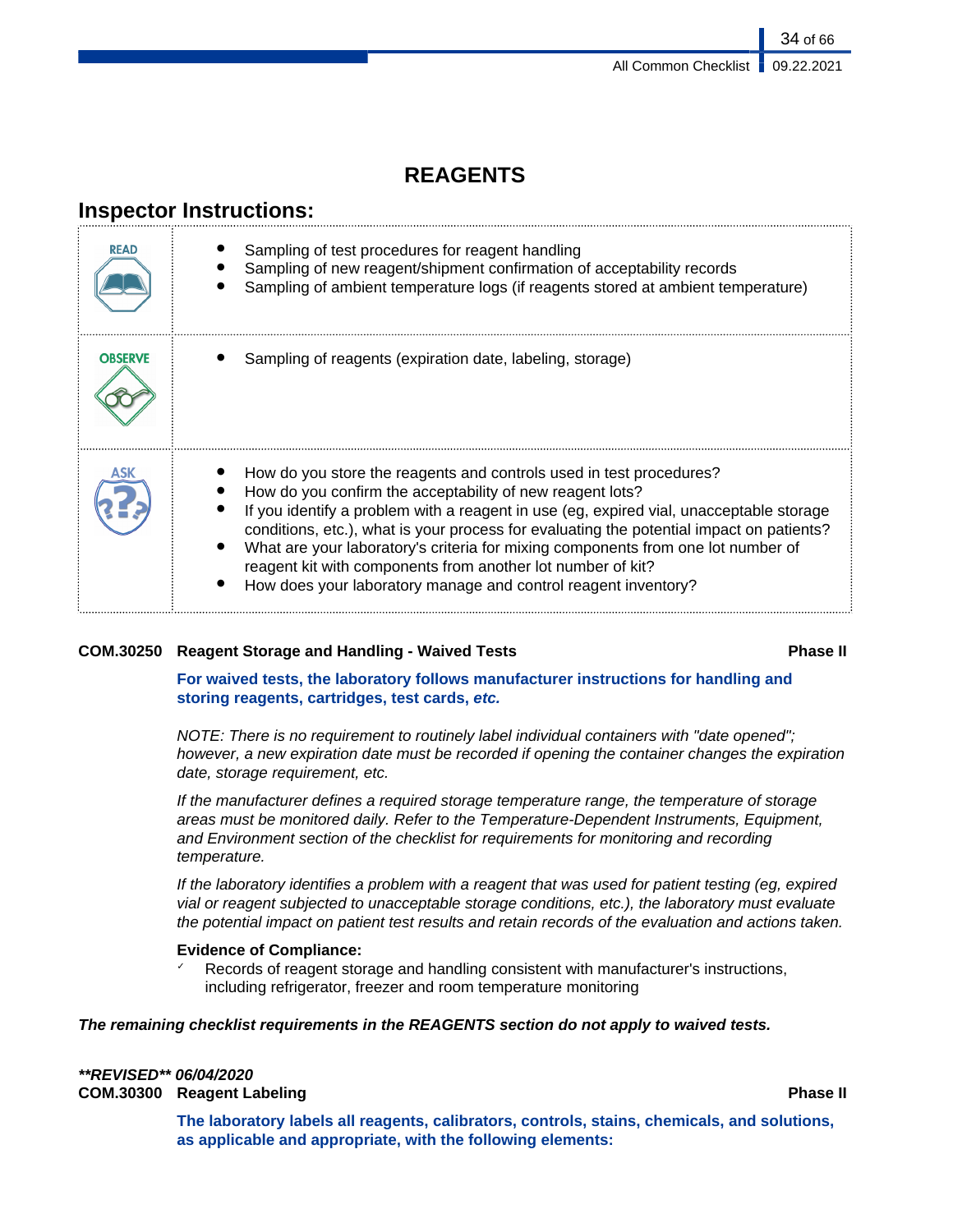- **Content and quantity, concentration or titer**
- **Storage requirements**
- Date prepared, filtered or reconstituted by laboratory
- **Expiration date.**

NOTE: The above elements may be recorded in a log (paper or electronic), rather than on the containers themselves, providing that all containers are identified so they are traceable to the appropriate data in the log.

While useful for inventory management, labeling with "date received" is not routinely required. There is no requirement to routinely label individual containers with "date opened"; however, a new expiration date must be recorded if opening the container changes the expiration date, storage requirement, etc. For containers with multiple individual reagent units (eg, cartridges), the expiration date must be recorded on each unit if stored outside of the original container.

This requirement also applies to the labeling of chemicals used in the laboratory to prepare reagents or during the preanalytic and analytic phases of the testing process. Requirements relating to precautionary labeling for hazardous chemicals are included in the Chemical Safety section of the Laboratory General Checklist.

### **Evidence of Compliance:**

Written procedure defining elements and requirements for reagent labeling

#### **REFERENCES**

1) Department of Health and Human Services, Centers for Medicare and Medicaid Services. Clinical laboratory improvement amendments of 1988; final rule. Fed Register. 2003(Jan 24):7164 [42CFR493.1252(c)]

### **\*\*REVISED\*\* 09/22/2021**

# **COM.30350 Reagent Storage and Handling Phase II**

**All reagents (chemicals, stains, controls, media, antibodies, test strips, testing cartridges, etc.) are stored and handled as defined by the laboratory and following the manufacturer's instructions.**

NOTE: Reagents must be stored and handled in a manner that will prevent environmentallyinduced alterations that could affect reagent stability and test performance. Prepared reagents must be properly stored, mixed, when appropriate, and discarded when stability parameters are exceeded.

If the manufacturer defines a required storage temperature range, the temperature of storage areas must be monitored daily. Refer to the Temperature-Dependent Instruments, Equipment, and Environment section of the checklist for requirements for monitoring and recording temperature.

If the laboratory identifies a problem with a reagent that was used for patient testing (eg, expired vial or reagent subjected to unacceptable storage conditions, etc.), the laboratory must evaluate the potential impact on patient test results and retain records of the evaluation and actions taken.

#### **Evidence of Compliance:**

Records of reagent storage and handling consistent with manufacturer's instructions, including refrigerator, freezer and room temperature monitoring

#### **REFERENCES**

- Gonzales Y, Kampa IS. The effect of various storage environments on reagent strips. Lab Med. 1997;28:135-137
- 2) Department of Health and Human Services, Centers for Medicare and Medicaid Services. Clinical laboratory improvement amendments of 1988; final rule. Fed Register. 2003(Jan 24): [42CFR493.1252(b)]
- 3) Clinical and Laboratory Standards Institute (CLSI). One-Stage Prothrombin Time (PT) Test and Activated Partial Thromboplastin Time (aPTT) Test; Approved Guideline—Second Edition. CLSI document H47-A2 (ISBN 1-56238-672-7). Clinical and Laboratory Standards Institute, 940 West Valley Road, Suite 1400, Wayne, Pennsylvania 19087 USA, 2008.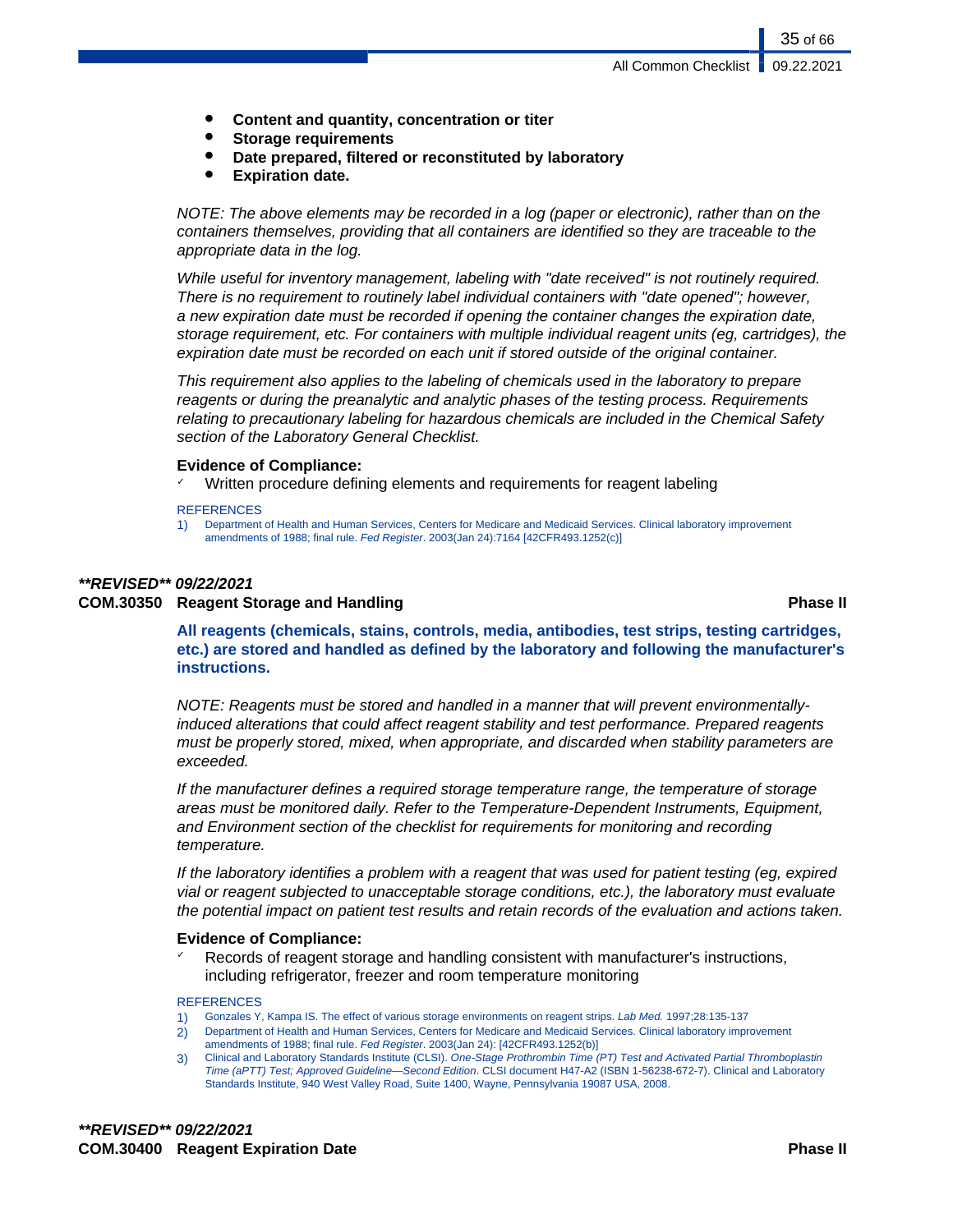# **All reagents (chemicals, stains, controls, media, antibodies, test strips, testing cartridges, etc.) are used within their indicated expiration date.**

NOTE: Expiration dates assigned by a manufacturer must be observed. The laboratory must assign an expiration date if an expiration date is not provided by the manufacturer. The laboratory must base the assigned expiration date on known stability, frequency of use, storage conditions, and risk of deterioration.

Transfusion service laboratories may use rare reagents (ie, rare antisera and selected panel red cells to determine the specificity of red cell antigens and antibodies) beyond their expiration date if appropriate positive and negative controls are run each day of use and react as expected. The laboratory must have in-date reagents for routine antigen typing and antibody panel testing

For histology and cytology, laboratories may satisfy confirmation of ongoing acceptable performance of stains until the expiration date by technical assessment of case material containing suitable material for evaluation of stains, or by use of suitable control specimens.

Laboratories not subject to US regulations and military laboratories in overseas locations, may use expired reagents only under the following circumstances: 1) The reagents are unique, rare or difficult to obtain; or 2) Delivery of new shipments of reagents is delayed through causes not under control of the laboratory. The laboratory must retain records of verification of the performance of expired reagents in accordance with written laboratory procedure. The laboratory must also retain records of its efforts to obtain reagents in a timely manner and the rationale for continuing to perform the test instead of referring it to another laboratory.

Laboratories subject to US regulations must not use expired reagents.

### **Evidence of Compliance:**

- ✓ Written procedure for evaluating reagents lacking manufacturer's expiration date **AND**
- $\checkmark$  Records confirming acceptability of any reagent used beyond its expiration date (in jurisdictions where allowed)

#### **REFERENCES**

- 1) Department of Health and Human Services, Centers for Medicare and Medicaid Services. Clinical laboratory improvement amendments of 1988; final rule. Fed Register. 2003(Jan 24):7164 [42CFR493.1252(d)]
- 2) Food and Drug Administration. Current good manufacturing practice for blood and blood components. Equipment, Supplies and Reagents. Washington, DC: US Government Printing Office, 1999(Apr 1):[21CFR606.65(e)].
- 3) Department of Health and Human Services, Centers for Medicare & Medicaid Services. Clinical laboratory improvement amendments of 1988; final rule. Fed Register. 2003(Jan 24):[42CFR493.1271(a)(1)(e)].

#### **\*\*REVISED\*\* 09/22/2021**

**COM.30450 New Reagent Lot and Shipment Confirmation of Acceptability - Nonwaived Tests Phase II**

> **New reagent lots and shipments are checked against previous reagent lots or with suitable reference material before or concurrently with being placed in service.**

NOTE: This requirement applies to reagents that provide a chemical or biological reaction to detect and/or measure a target analyte and would not apply to inert ingredients (eg, reagent water, saline) or materials used for specimen preparation.

The purpose of this check is to confirm that the use of new analytic reagent lots and shipments do not affect patient results. Matrix interferences between different lots of reagents may impact the calibration status of instruments and consistency of patient results. Improper storage conditions during shipping of reagents may have a negative impact on their ability to perform or exhibit the same levels of reactivity as intended.

The minimum extent of the reagent check is described below; however, the check must be at least as extensive as described in the manufacturer's instructions. The laboratory may determine the number of specimens tested.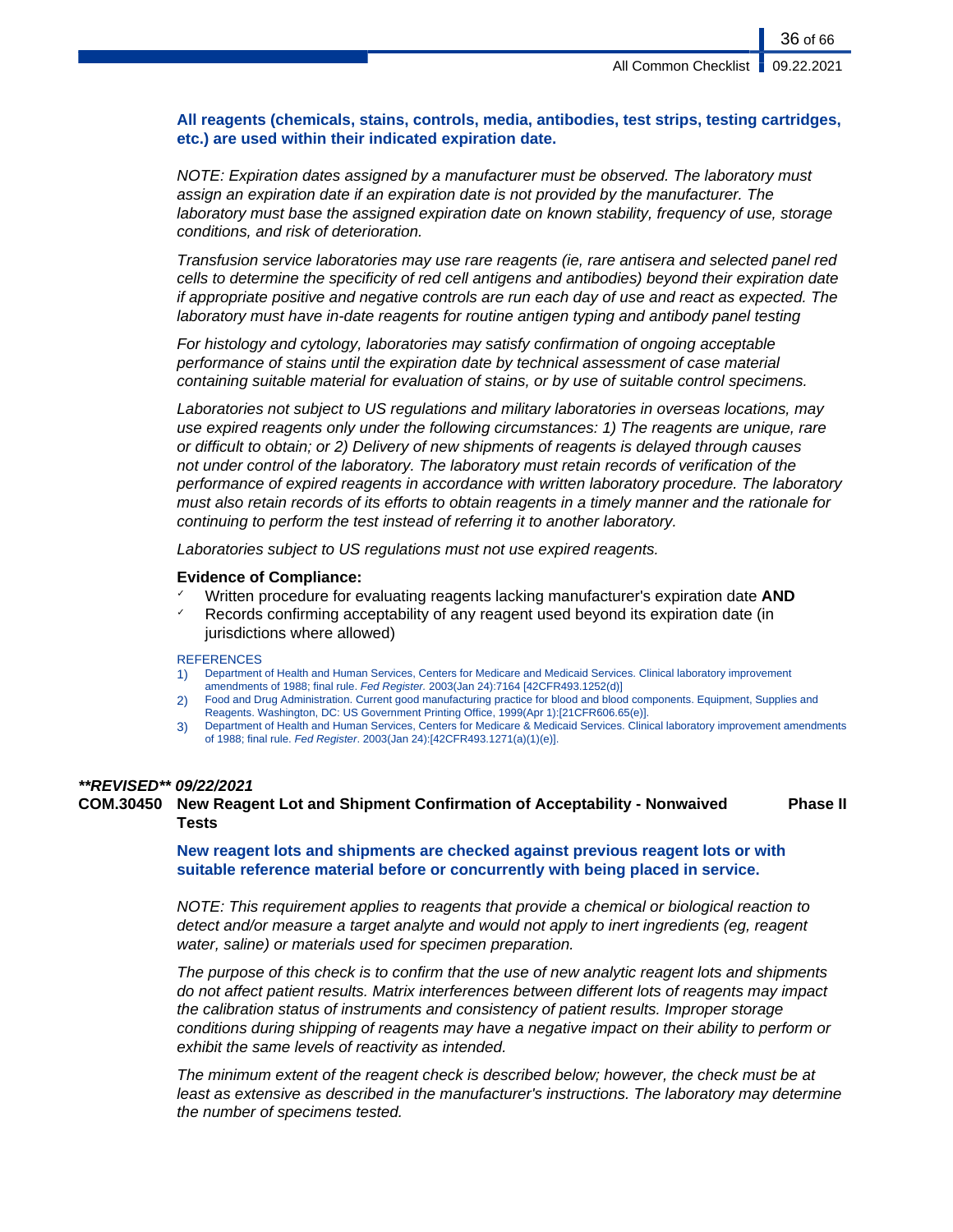37 of 66

**Qualitative**: For qualitative nonwaived tests, minimum cross-checking includes retesting at least one positive and negative specimen with known reactivity against the new reagent lot. Utilization of a weakly positive specimen is recommended for confirmation of acceptability.

Examples of suitable reference materials for qualitative tests include:

- Positive and negative patient specimens tested on a previous lot;
- Previously tested proficiency testing materials;
- External QC materials tested on the previous lot (eq, antigen testing kit controls, immunohematology antisera and reagent red cells)
- Control strains of organisms or previously identified organisms for microbiology reagents used to detect or evaluate cultured microorganisms;
- If none of the above options is available, control material provided by the assay manufacturer with the new test kit.

There are more specific requirements in other checklists for some types of qualitative testing, such as:

- Flow cytometry antibodies and reagents (FLO.23325)
- Microbiology media and stains, disks/strips, antimicrobials, and reagents (eg, MIC.21240, MIC.21540, MIC.21560, MIC.21624, MIC.21626, MIC.21910)
- Immunohistochemistry antibody and detection system reagents (ANP.22760, CYP.04380, BAP.05363).

**Quantitative**: For quantitative nonwaived tests, patient specimens are preferred for comparing a new lot against the previous lot, when possible. Manufactured materials, such as proficiency testing (PT) or QC materials may be affected by matrix interference between different reagent lots, even if results show no change following a reagent lot change. The use of patient specimens confirms the absence of matrix interference. The following materials may be used:

- Patient specimens tested on a previous lot
- Reference materials or QC products provided by the method manufacturer with method specific and reagent lot specific target values
- Proficiency testing materials with peer group established means
- QC materials with peer group established means based on interlaboratory comparison that is method specific and includes data from at least 10 laboratories
- Third-party general purpose reference materials if commutable with patient specimens for the method (per package insert or method manufacturer)
- QC material in use with the current reagent lot to check a new shipment of the same reagent lot (There should be no change in potential matrix interactions with use of the same lot number of reagent and QC material).

For hematology analyzers, reservoirs containing testing reagents and cleaning/decontaminating solutions must be checked according to manufacturer's instructions.

# **Evidence of Compliance:**

- Written procedure for the confirmation of acceptability of new lots and shipments, with defined acceptability criteria **AND**
- Records for the introduction of new lots and shipments, including lot number(s) tested and comparison of results to the acceptability criteria

# **REFERENCES**

- 1) Clinical and Laboratory Standards Institute. Evaluation of Matrix Effects; Approved Guideline. 3<sup>rd</sup> ed. CLSI Document EP14-A3. Clinical and Laboratory Standards Institute, Wayne, PA; 2014
- 2) Clinical and Laboratory Standards Institute. Verification of Comparability of Patient Results within One Healthcare System: Approved Guideline (Interim Revision). CLSI document EP31-A-IR. Clinical and Laboratory Standards Institute, Wayne, PA; 2012.
- 3) Miller WG, Myers GL, Rej R. Why commutability matters. Clin Chem. 2006;52:553-554
- 4) Clinical and Laboratory Standards Institute. User Evaluation of Between-Reagent Lot Variation; Approved Guideline. CLSI document EP26-A. Clinical and Laboratory Standards Institute. Wayne, PA; 2013.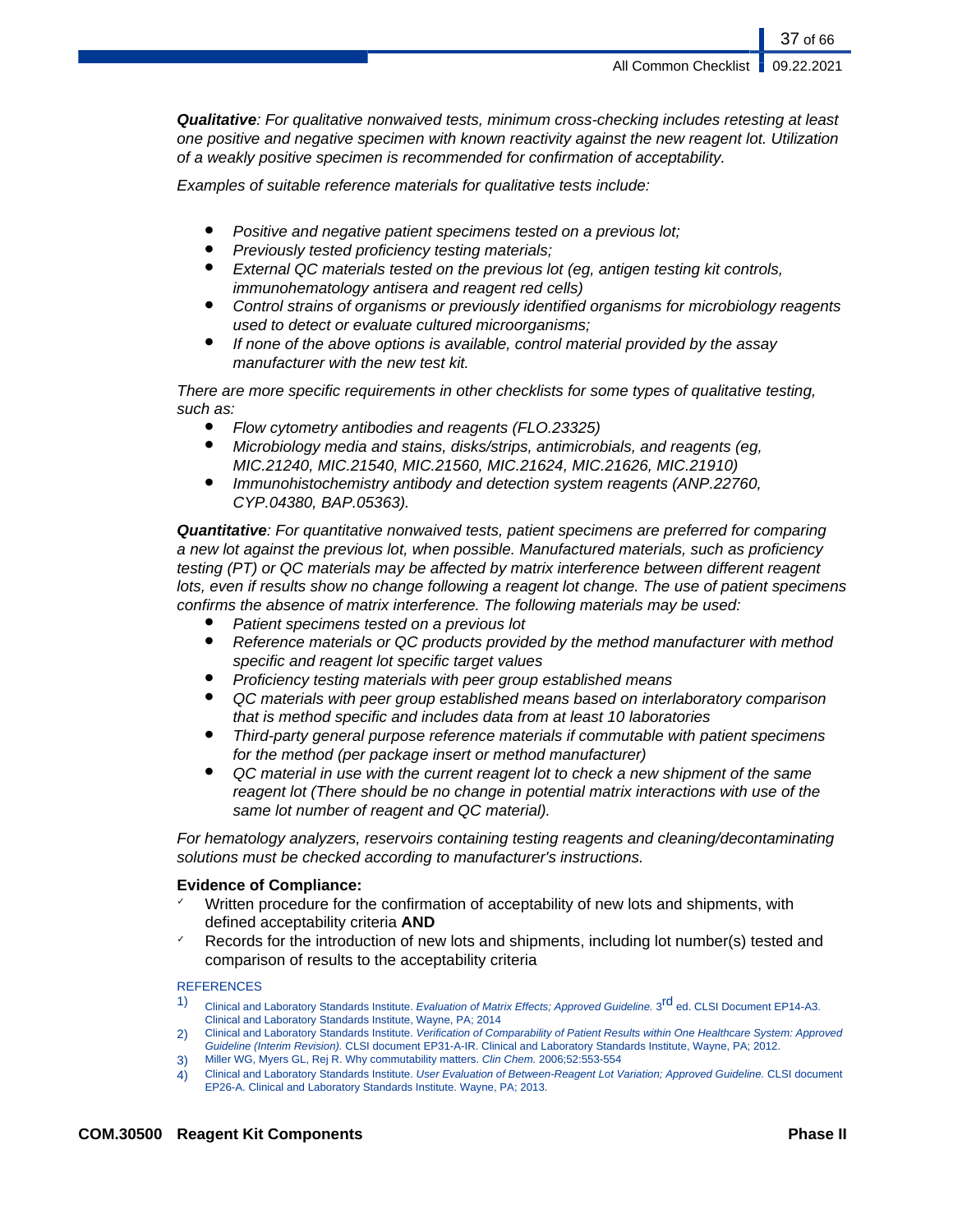# **If there are multiple components of a reagent kit, the laboratory uses components of reagent kits only within the kit lot unless otherwise specified by the manufacturer.**

### **Evidence of Compliance:**

Written policy defining allowable exceptions for mixing kit components from different lots

#### **REFERENCES**

1) Department of Health and Human Services, Centers for Medicare and Medicaid Services. Clinical laboratory improvement amendments of 1988; final rule. Fed Register. 2003(Jan 24): [42CFR493.1252(e)]

# **INSTRUMENTS AND EQUIPMENT**

A variety of instruments and equipment are used to support the performance of analytical procedures. Examples of equipment include, but are not limited to centrifuges, microscopes, incubators, heat blocks, refrigerators, freezers, biological safety cabinets, fume hoods, glassware, pipettes, etc. This section contains general requirements that apply to most laboratory sections and types of testing. The laboratory is also responsible for any additional instrument and equipment requirements found in the discipline-specific checklists, as applicable.

# **INSTRUMENT AND EQUIPMENT MAINTENANCE/FUNCTION CHECKS**

# **Inspector Instructions:**

| <b>READ</b>    | Sampling of instrument/equipment policies and procedures<br>Sampling of function check and performance verification records for instruments/<br>equipment<br>Sampling of instrument/equipment maintenance logs and repair records<br>Records of ocular micrometer calibration |
|----------------|-------------------------------------------------------------------------------------------------------------------------------------------------------------------------------------------------------------------------------------------------------------------------------|
| <b>OBSERVE</b> | Instrument/equipment records (promptly retrievable)<br>Microscopes (proper working condition)<br>Microscope filters - used as indicated by manufacturer<br>Ocular micrometer                                                                                                  |

# **COM.30525 Maintenance and Function Checks - Waived Tests Phase II**

**For waived tests, the laboratory follows manufacturer's instructions for instrument and equipment maintenance and function checks.**

# **Evidence of Compliance:**

- ✓ Written procedure consistent with manufacturer's instructions for each waived test **AND**
- Manufacturer's instrument/equipment instructions for each waived test **AND**
- $\checkmark$  Records of instrument/equipment maintenance and function checks as required by the manufacturer

# **The remaining checklist requirements in the INSTRUMENT AND EQUIPMENT MAINTENANCE/FUNCTION CHECK section do not apply to waived tests.**

# **COM.30550 Instrument/Equipment Performance Verification Phase II**

**The laboratory verifies the performance of all instruments and equipment prior to initial use, after major maintenance or service, and after relocation to ensure that they run according to expectations.**

NOTE: Instrument/equipment performance verification (NOT to be confused with validation or verification of the test method performance specifications) includes processes to verify that the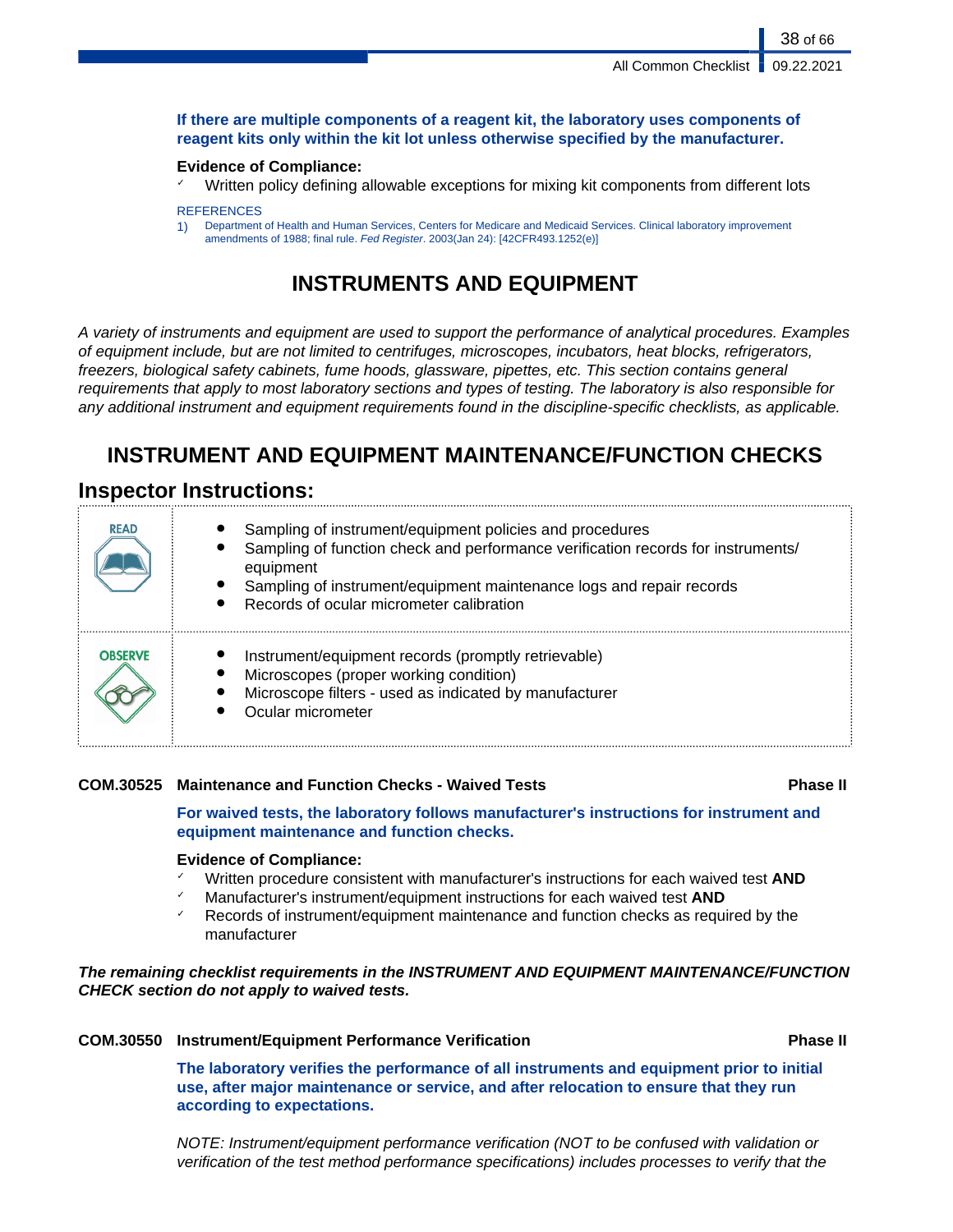instruments and equipment perform according to expectations for the intended use and within defined tolerance limits.

If instruments or equipment are moved, the laboratory must perform appropriate function checks to ensure that they were not adversely affected by the relocation process or changes due to the new environment. This does not apply to portable equipment used following the manufacturer's instructions.

### **Evidence of Compliance:**

- Written procedure to verify proper functioning of instruments and equipment prior to initial use, after major maintenance or service, and after relocation **AND**
- Records of appropriate function checks

**REFERENCES** 

1) Clinical and Laboratory Standards Institute. Laboratory Instrument Implementation, Verification, and Maintenance; Approved Guideline. CLSI Document GP31-A. Clinical and Laboratory Standards Institute, Wayne, PA; 2009.

### **\*\*REVISED\*\* 09/22/2021**

# **COM.30575 Instrument Operation Phase II**

**Written procedures for start-up, operation and shutdown of instruments and equipment, as applicable, are available in a paper-based, electronic, or web-based format at the workbench or in the work area.**

NOTE: These procedures should include steps to perform an emergency shutdown and handling of workload during instrument downtime. These may be separate approved procedures or be included in the testing procedure for a specific analyte.

# **COM.30600 Maintenance/Function Checks Phase II**

**The laboratory performs and records appropriate maintenance and function checks for all instruments (eg, analyzers) and equipment (eg, centrifuges) following a defined schedule, at least as frequent as specified by the manufacturer.**

NOTE: There must be a schedule and procedure available to testing personnel for appropriate function checks and maintenance, which is as thorough and as frequent as specified by the manufacturer, at minimum. Maintenance and function checks may include (but are not limited to) cleaning, electronic, mechanical and operational checks.

Function checks should be designed to detect drift, instability, or malfunction, before the problem is allowed to affect test results.

For equipment without manufacturer's instructions defining maintenance and function check requirements, the laboratory must establish a schedule and procedure that reasonably reflects the workload and operating specifications of its equipment.

#### **REFERENCES**

- 1) Department of Health and Human Services, Centers for Medicare and Medicaid Services. Clinical laboratory improvement amendments of 1988; final rule. Fed Register. 2003(Jan 24): [42CFR493.1254]
- 2) Clinical and Laboratory Standards Institute. Laboratory Instrument Implementation, Verification, and Maintenance; Approved Guideline. CLSI Document GP31-A. Clinical and Laboratory Standards Institute, Wayne, PA; 2009.

# **COM.30625 Function Check Tolerance Limits Phase II**

**The laboratory takes and records corrective action when tolerance limits for acceptable function of instruments and equipment are exceeded.**

NOTE: The defined tolerance limits must follow the manufacturer's specified limits. Function checks must be within the defined tolerance limits prior to use for testing patient samples.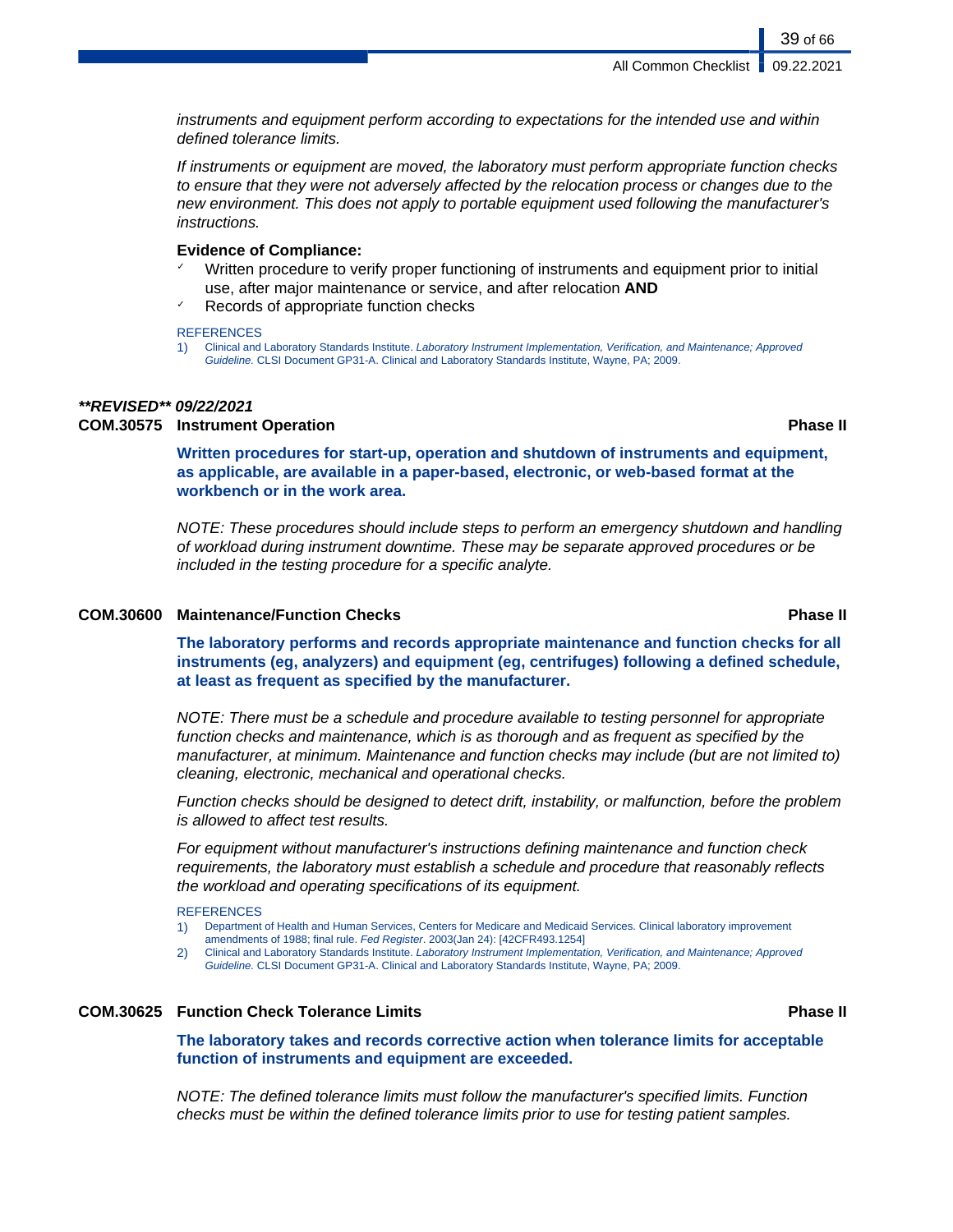The action related to tests that have an approved Individualized Quality Control Plan (IQCP) must include an assessment of whether further evaluation of the risk assessment and quality control plan is needed based on problems identified (eg, trending for repeat failures, etc.).

**REFERENCES** 

1) Department of Health and Human Services, Centers for Medicare and Medicaid Services. Clinical laboratory improvement amendments of 1988; final rule. Fed Register. 2003(Jan 24): [42CFR493.1254]

# **COM.30650 Instrument Troubleshooting Phase II**

**Instructions are provided for minor troubleshooting and repairs of instruments (such as manufacturer's service manual).**

# **COM.30675 Instrument and Equipment Records Phase II**

**Instrument and equipment maintenance, function check, performance verification, and service and repair records (or copies) are promptly available to, and usable by, the technical staff operating the equipment.**

NOTE: Effective utilization of instruments and equipment by the technical staff depends upon the prompt availability of the records (copies are acceptable) to detect trends or malfunctions. Offsite storage, such as with centralized medical maintenance or computer files, is acceptable if the inspector is satisfied that the records can be promptly retrieved.

**REFERENCES** 

1) Clinical and Laboratory Standards Institute. Laboratory Instrument Implementation, Verification, and Maintenance; Approved Guideline. CLSI Document GP31-A. Clinical and Laboratory Standards Institute, Wayne, PA; 2009.

#### **COM.30680 Microscope Maintenance Phase II**

**Microscopes are clean, adequate (eg, low, high dry and oil immersion lenses as appropriate for the intended use), optically aligned, and properly maintained with records of preventive maintenance at least annually.**

NOTE: Koehler illumination must be maintained for optimal resolution. Phase contrast microscopy should be available when indicated (eg, manual platelet counting, urinalysis microscopy).

REFERENCES 1) Vetter JP. Solving problems with illumination, focus, and detail in color photomicrography. Lab Med. 1997;28:719-723.

#### **COM.30685 Microscopes for Fluorescence Testing Phase II**

**The microscopes used for fluorescence testing are monitored to ensure sufficient light source intensity, and are used with filters and slides appropriate to, and verified in conjunction with, the test(s) being performed.**

NOTE: Having a process to track the length of time the bulb is in use and limit bulb usage based on the manufacturer's recommendations (as applicable), is an example of an acceptable process to monitor the adequacy of the source intensity.

The use of filters or slides not matched properly to the assay(s) performed can lead to erroneous results. Written procedures must specify the excitation and emission filters used for fluorescence microscopy. Fluorescence microscopes should be used in an area where ambient lighting can be minimized.

# **Evidence of Compliance:**

- ✓ Records of microscope monitoring **AND**
- Written test procedures describing the filters and slides used

REFERENCES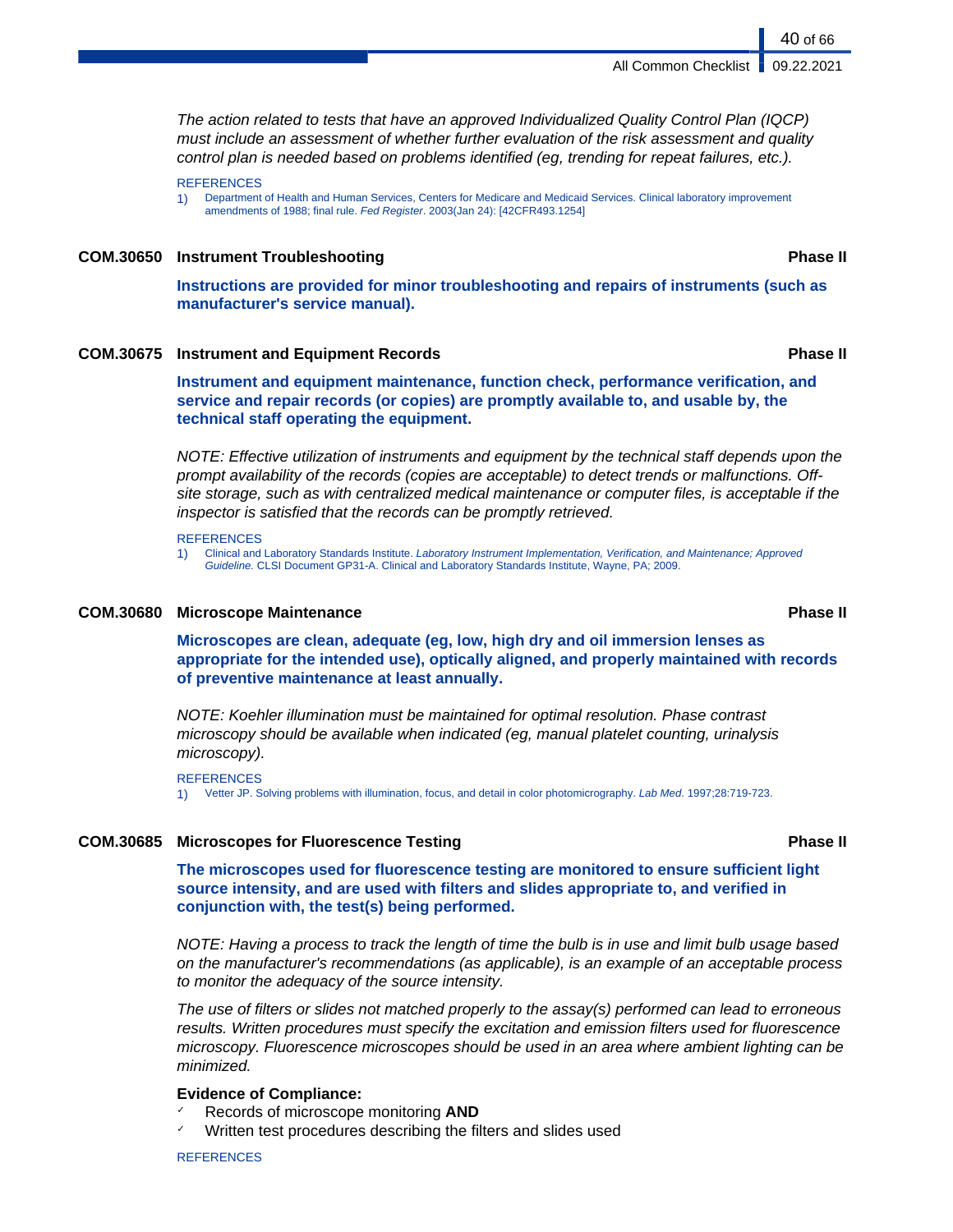- 1) Schutzbank TE, McGuire R. Immunofluorescence. In: Specter S, Hodinka RL, Young SA, editors. Clinical Virology Manual. Third Edition ed. Washington: ASM Press;2000. p. 69-78.
- 2) Clinical and Laboratory Standards Institute . Fluorescence In Situ Hybridization Methods for Clinical Laboratories; Approved Guideline. 2nd ed. CLSI document MM07-A2. Clinical and Laboratory Standards Institute, Wayne, PA, 2008.

# **\*\*NEW\*\* 06/04/2020 COM.30690 Calibration/Recalibration - Ocular Micrometer Phase II**

**The ocular micrometer (when required) is calibrated for the microscope(s) and the specific objective(s) with which it is used.**

NOTE: An ocular micrometer is required for certain types of testing, including:

- Parasitology identification when determining the size of eggs, larvae, cysts, trophozoites, and microfilaria or other bloodborne parasites
- Sperm morphology for use of certain sperm morphology classification methods (Kruger Strict and World Health Organization (WHO) methods references in the 3rd and 4th editions).
- Surgical pathology when accurate microscopic measurements are needed (eg, measuring depth or extent of invasion and margins in various cancers, extent of involvement in needle core biopsies, size of organisms or other microscopic findings)

Calibrations must be checked against a calibrated stage micrometer slide or other object(s) of known dimensions appropriate to the use of the ocular micrometer.

Any change in the optics of the microscope (eg, change in objective or ocular lens) requires recalibration. If there are no changes to a particular microscope's optical components, there is no need to recheck calibration.

# **Evidence of Compliance:**

- ✓ Written policy for ocular micrometer calibration and recalibration **AND**
- Records of initial calibration and recalibration, if applicable

#### **REFERENCES**

1) Department of Health and Human Services, Centers for Medicare & Medicaid Services. Clinical laboratory improvement amendments of 1988; final rule. Fed Register. 2003(Jan 24):7167 [42CFR493.1264(b)]

# **THERMOMETERS**

# **Inspector Instructions:**



- Records of traceability to NIST Standards
- Sampling of verification records for non-certified thermometers
- Sampling of policies and procedures for thermometer verification

# **COM.30700 Thermometric Standard Device Phase II**

**An appropriate thermometric standard device of known accuracy (certified to meet National Institute of Standards and Technology (NIST) Standards or traceable to NIST Standards) is available.**

NOTE: Thermometric standard devices must be recalibrated, recertified, or replaced prior to the date of expiration of the guarantee of calibration or they are subject to requirements for noncertified thermometers.

Thermometers should be periodically evaluated for damage (eg, separation of columns). Thermometers with obvious damage must be rechecked for continued use.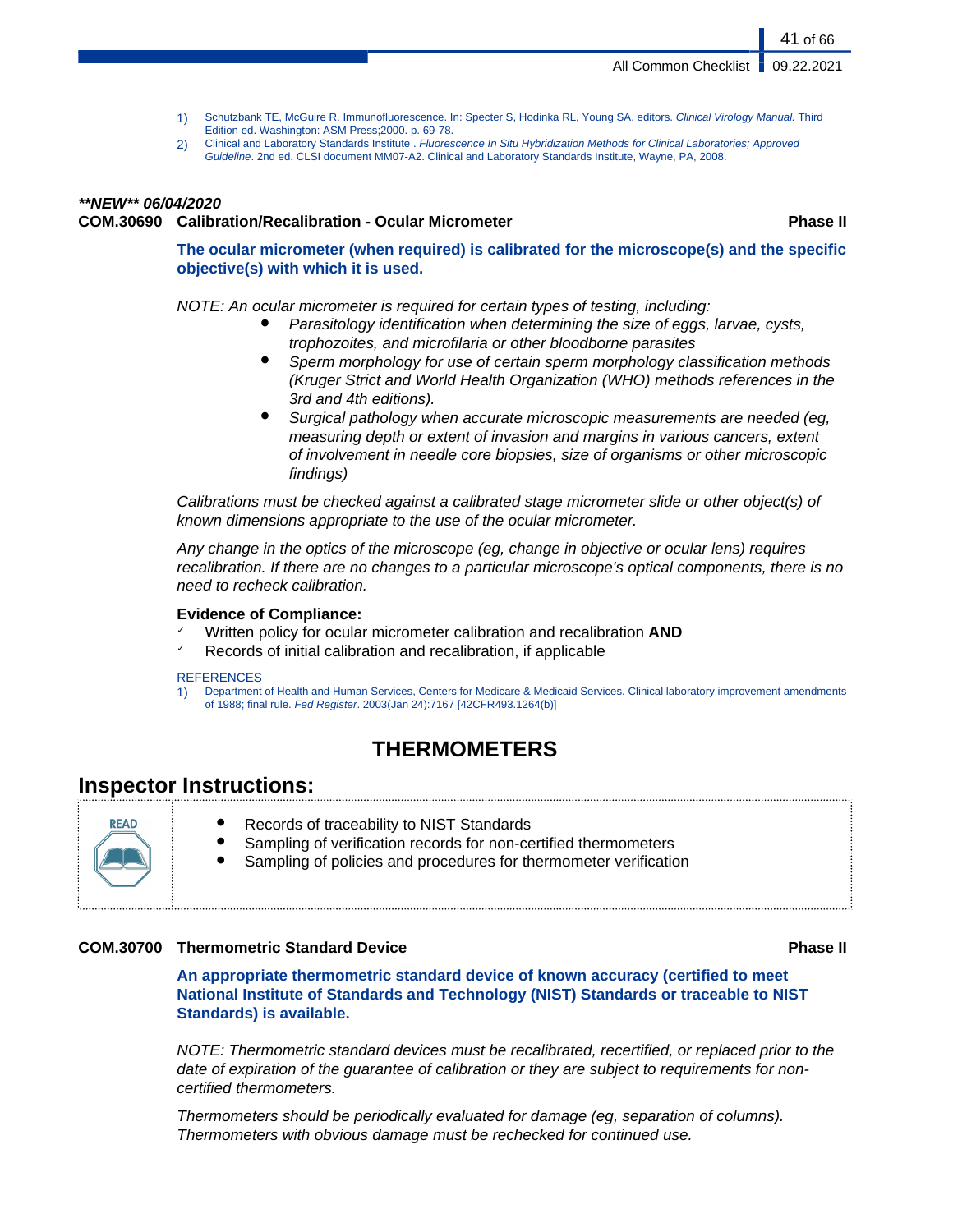# **Evidence of Compliance:**

- ✓ Thermometer certificate of accuracy **AND**
- Policy for the use of thermometers after the date of expiration of the quarantee of calibration and records of recertification

#### **REFERENCES**

1) Clinical and Laboratory Standards Institute. Laboratory Instrument Implementation, Verification, and Maintenance; Approved Guideline. CLSI Document GP31-A. Clinical and Laboratory Standards Institute, Wayne, PA; 2009.

# **COM.30725 Non-certified Thermometers Phase II**

42 of 66

**All non-certified thermometers in use are checked against an appropriate thermometric standard device before initial use and as defined by laboratory policy.**

NOTE: Non-certified thermometers used in transfusion medicine, including blood-warmer thermometers, must be checked at least annually.

If digital or other displays of temperatures on equipment are used for daily monitoring, the laboratory must verify that the readout is accurate. The display must be checked initially and following manufacturer's instructions.

# **Evidence of Compliance:**

- Written procedure defining verification of non-certified thermometers **AND**
- Written policy for rechecking of non-certified thermometers **AND**
- Records of verification

# **REFERENCES**

1) Clinical and Laboratory Standards Institute. Laboratory Instrument Implementation, Verification, and Maintenance; Approved Guideline. CLSI Document GP31-A. Clinical and Laboratory Standards Institute, Wayne, PA; 2009.

# **TEMPERATURE-DEPENDENT INSTRUMENTS, EQUIPMENT, AND ENVIRONMENTS**

# **Inspector Instructions:**



Sampling of temperature logs (refrigerator, freezer, water bath, heat block, incubator ambient, etc.)

# **\*\*REVISED\*\* 09/22/2021 COM.30750 Temperature Checks Phase II**

**The laboratory monitors and records temperatures using a calibrated thermometer as defined in written procedure for the following:**

- **Temperature-dependent storage devices (eg, refrigerators, freezers, incubators)**
- **Temperature-dependent equipment (eg, water baths, heat blocks)**
- **Temperature-dependent environments (eg, ambient reagent or specimen storage, conditions for instrument operation and test performance)**

NOTE: Temperature-dependent storage devices and temperature-dependent environments where reagents, supplies, and patient/client specimens are stored within a specified temperature range **must be checked daily.** Please refer to more stringent requirements in the Transfusion Medicine, Reproductive Laboratory Medicine and Biorepository Checklists for storage requirements for blood components, tissues, and biorepository specimens.

Use of a continuous monitoring device or a minimum/maximum thermometer satisfies the requirement for daily temperature recording, including during laboratory closures (eg, weekends,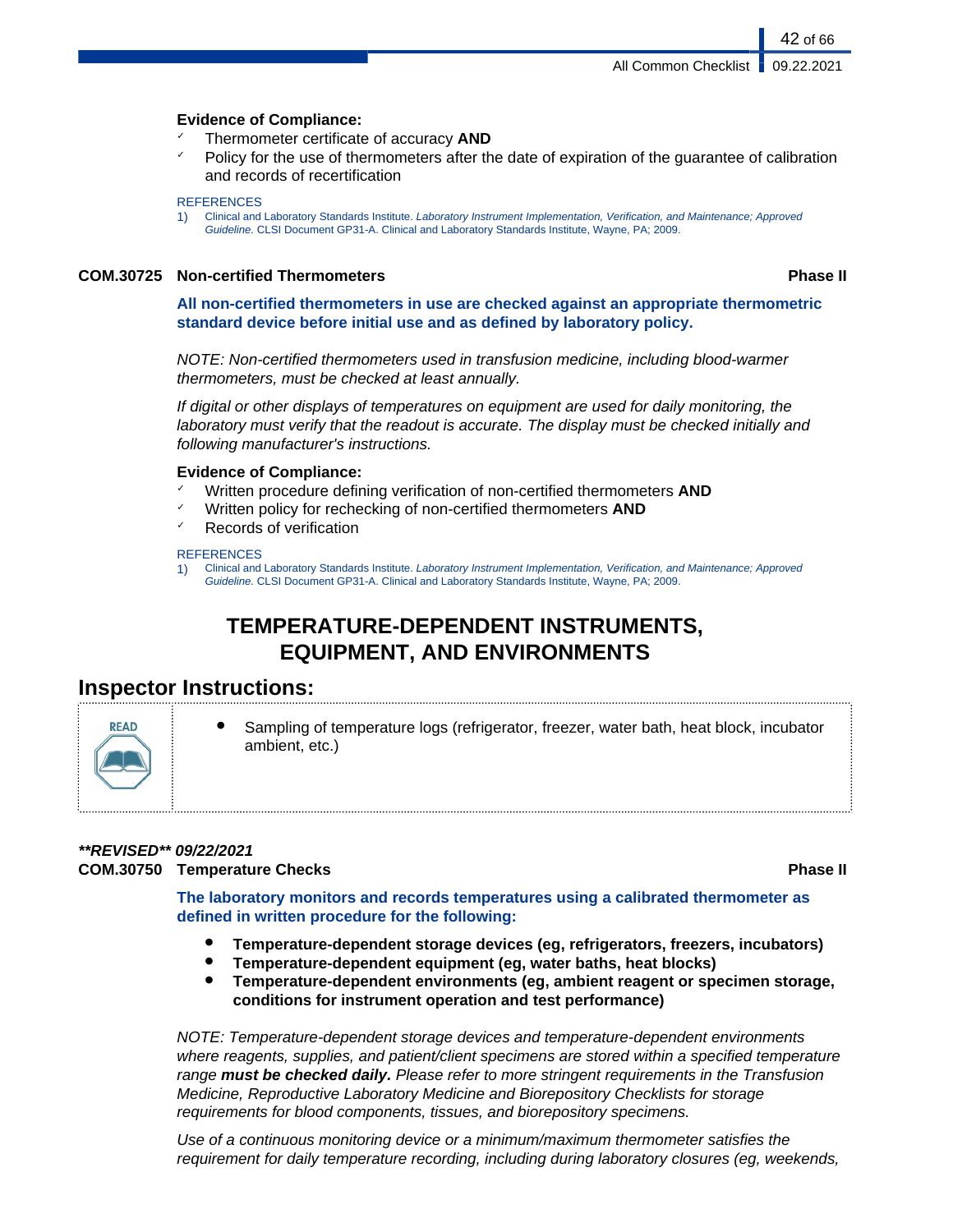holidays), as long as the monitoring data is evaluated on the next business day prior to use. For use of minimum/maximum thermometers during laboratory closures, this includes resetting the device prior to the monitoring period and recording both low and high temperatures. It is not necessary to record low and high temperatures on days when the laboratory is in operation if daily temperatures are recorded.

Temperature-dependent equipment and temperature-dependent environments used for procedures at a specified temperature range must be **checked on each day of use**. For heat blocks or dry baths, thermocouple probes may be used as an alternative method for checking the temperature.

Temperature-dependent environments refer to areas of the laboratory where specific instruments, equipment, kits, or supplies have manufacturer or laboratory specified ambient temperature ranges for proper operation, storage, or use.

Temperatures may be recorded either manually or using a recording device or system by: 1) recording the numerical temperature, or 2) placing a mark on a graph that corresponds to a numerical temperature. If temperatures are recorded manually, the identity of the individual recording temperatures must be recorded (initials of the individual are adequate).

If an automated (including remote) temperature monitoring system is used instead of manual temperature monitoring, laboratory personnel must have ongoing immediate access to the temperature data so that appropriate corrective action can be taken if a temperature is outside of the acceptable range. System records must demonstrate daily functionality of the automated system in accordance with manufacturer's instructions.

Patient specimens, reagents, and controls may be stored in a frost-free freezer only if protected from thawing. Thermal containers within the freezer may be used. The laboratory must retain records showing that the temperatures stay within the defined range.

- Repeated freeze-thaw cycles contribute to biomolecular degradation and are detrimental to biospecimen quality.
- It is prudent to avoid freeze-thaw altogether by aliquoting specimens before freezing.

#### **REFERENCES**

- 1) Clinical and Laboratory Standards Institute. Laboratory Instrument Implementation, Verification, and Maintenance; Approved Guideline. CLSI Document GP31-A. Clinical and Laboratory Standards Institute, Wayne, PA; 2009.
- 2) Department of Health and Human Services, Centers for Medicare and Medicaid Services. Clinical laboratory improvement amendments of 1988; final rule. Fed Register. 2003(Jan 24):[42CFR493.1252(b)].

# **\*\*REVISED\*\* 09/22/2021**

# **COM.30775 Temperature Range Phase II**

**Acceptable ranges are defined for all temperature-dependent storage devices, equipment, and environments (including test-dependent ambient temperature) in accordance with the manufacturer's instructions.**

#### **Evidence of Compliance:**

Temperature log or record with defined acceptable range

#### **REFERENCES**

1) Department of Health and Human Services, Centers for Medicare and Medicaid Services. Clinical laboratory improvement amendments of 1988; final rule. Fed Register. 2003(Jan 24):[42CFR493.1252(b)].

# **\*\*REVISED\*\* 09/22/2021**

# **COM.30800 Temperature Corrective Action Phase II**

**The laboratory takes corrective action when acceptable temperature ranges for temperature-dependent storage devices, equipment, and environments are exceeded, including evaluation for adverse effects.**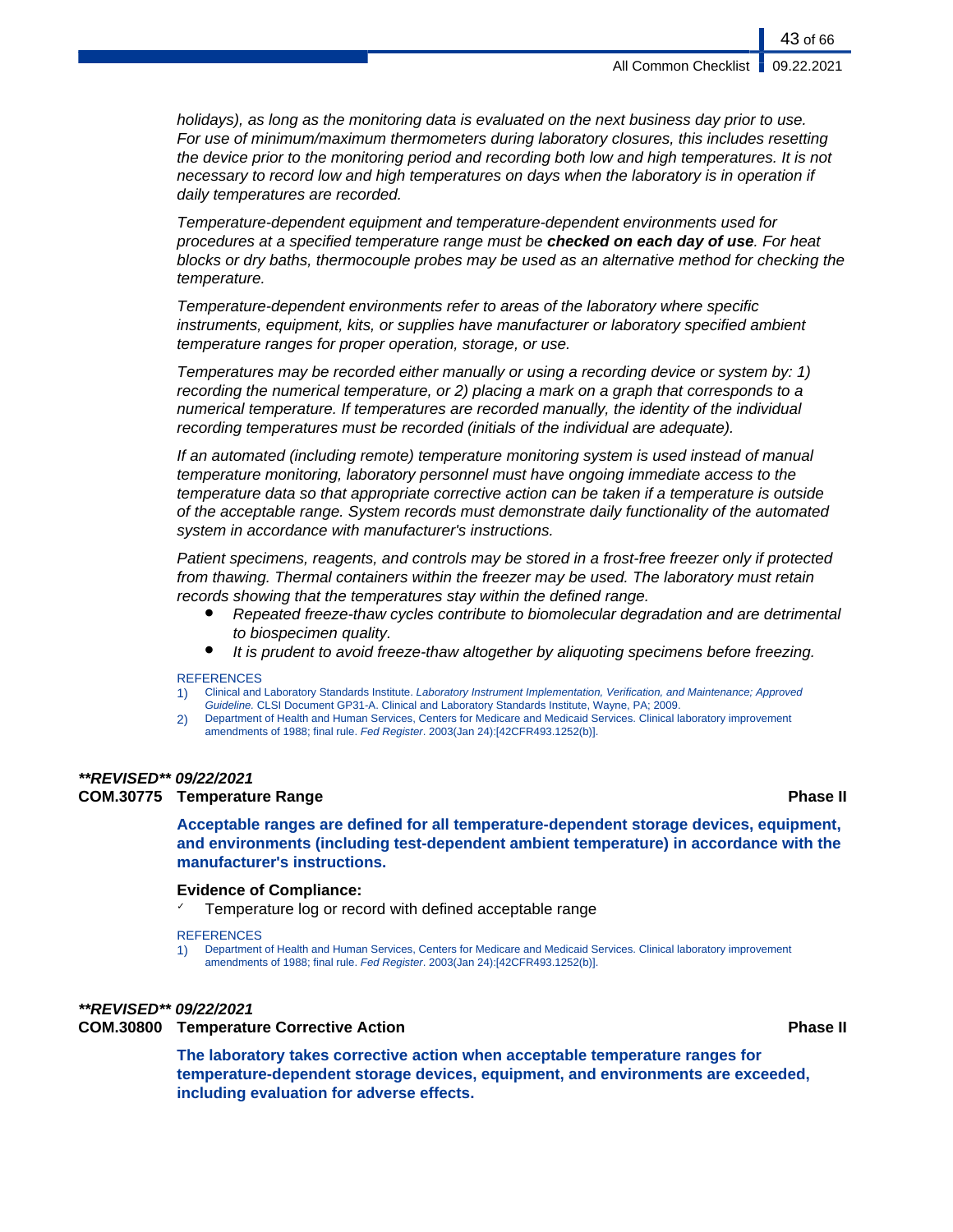44 of 66

NOTE: If acceptable temperature ranges are exceeded, stored reagents, controls, calibrators, or other materials must be checked to confirm the accuracy or quality of the material before use, with records retained.

# **Evidence of Compliance:**

Records of corrective action for unacceptable temperatures

#### **REFERENCES**

1) Department of Health and Human Services, Centers for Medicare and Medicaid Services. Clinical laboratory improvement amendments of 1988; final rule. Fed Register. 2003(Jan 24):[42CFR493.1252(b)].

# **VOLUMETRIC GLASSWARE AND PIPETTES**

# **Inspector Instructions:**

| <b>READ</b> | Pipette verification procedure<br>Sampling of records of pipette/dilutor checks                                                                                                        |
|-------------|----------------------------------------------------------------------------------------------------------------------------------------------------------------------------------------|
|             | What is your laboratory's course of action prior to using non-certified volumetric<br>glassware?<br>How are you assured your automatic pipetting systems exhibit no carryover effects? |

# **COM.30810 Volumetric Glassware Accuracy and Reproducibility Phase II**

**Glass volumetric pipettes and other glassware used for volumetric dispensing are of certified accuracy (Class A); or if non-Class A pipettes and glassware are used, they are checked for accuracy and reproducibility initially and according to the manufacturer's recommended interval, or at least annually if not specified, and the results are recorded.**

NOTE: The following Table shows the American Society for Testing and Materials' calibration (accuracy) specifications for Class A volumetric pipettes:

| Nominal Capacity (mL) | Variation (± mL) |
|-----------------------|------------------|
| $0.5 - 2$             | 0.006            |
| $3 - 7$               | 0.01             |
| $8 - 10$              | 0.02             |
| 15 - 30               | 0.03             |
| 40 - 50               | 0.05             |
| 100                   | 0.08             |

For Non-Class A pipettes: Pipette checks must be performed following manufacturer's instructions, at minimum and as defined in laboratory procedure. Such checks may be done by gravimetric, colorimetric or other validation procedures. Alternative approaches include spectrophotometry and the use of commercial kits.

If initial calibration is performed by the manufacturer or other outside facility, sufficient information must be provided to justify acceptance of the pipette's calibration based on the laboratory's written specifications of acceptable bias and imprecision. The outside facility must also provide a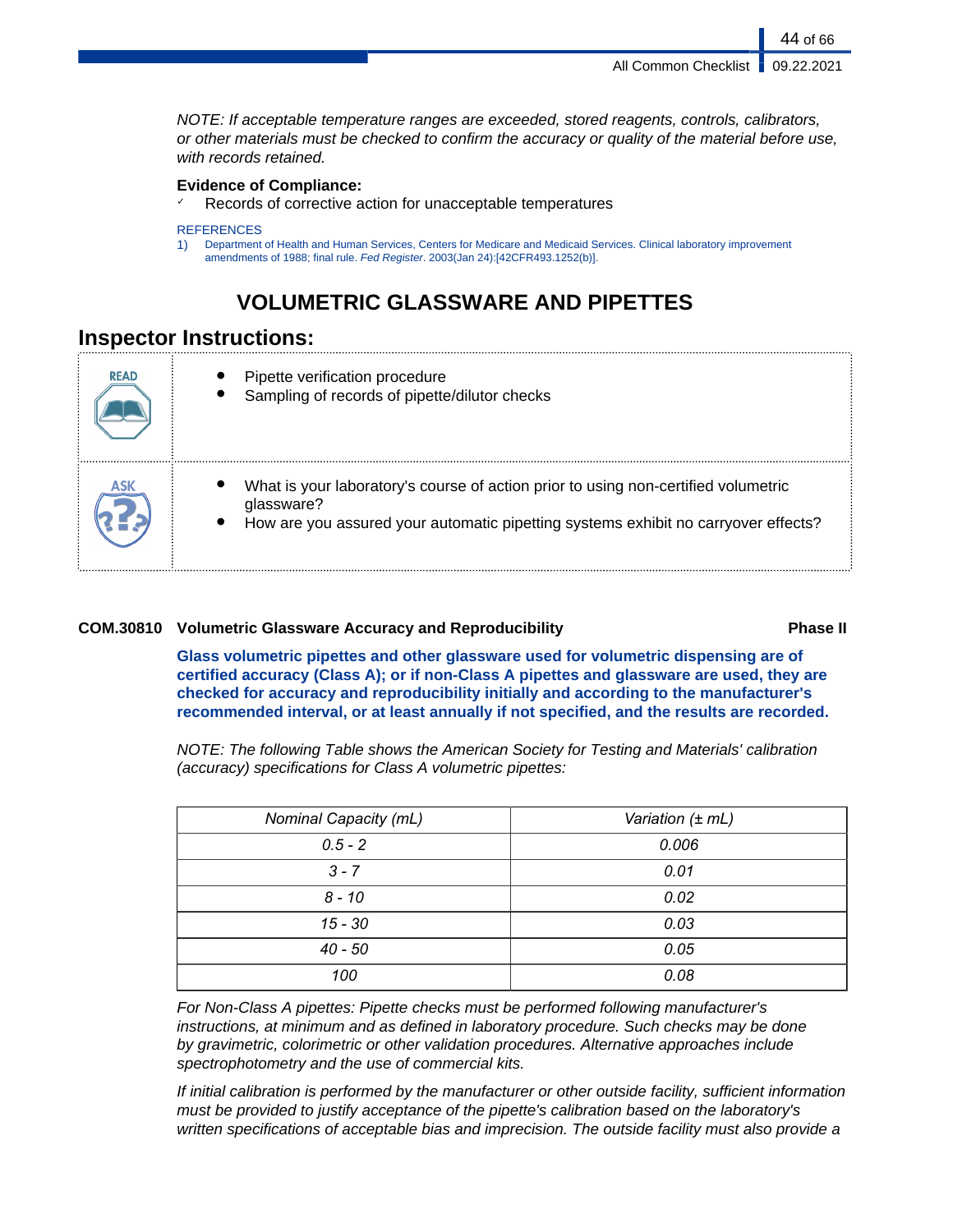record of the technique used to check calibration and ship the pipette in a manner that protects it from damage in transit.

### **Evidence of Compliance:**

- ✓ Pipettes and glassware marked Class A **OR** a NIST certificate **OR**
- Records of initial and ongoing verification of non-Class A pipette and glassware accuracy and reproducibility

### **REFERENCES**

- 1) Curtis RH. Performance verification of manual action pipets. Part I. Am Clin Lab. 1994;12(7):8-9
- 2) Curtis RH. Performance verification of manual action pipets. Part II. Am Clin Lab. 1994;12(9):16-17
- 3) Perrier S, et al. Micro-pipette calibration using a ratiometric photometer-reagent system as compared to the gravimetric method. Clin Chem. 1995;41:S183
- 4) American Society for Testing and Materials. Standard specification for glass volumetric (transfer) pipets, designation E 969-95. Philadelphia, PA: ASTM, 1995
- 5) Johnson B. Calibration to dye for: Artel's new pipette calibration system. Scientist. 1999;13(12):14
- 6) Connors M, Curtis R. Pipetting error: a real problem with a simple solution. Parts I and II. Am Lab News. 1999;31(13):20-22
- 7) Skeen GA, Ashwood ER. Using spectrophotometry to evaluate volumetric devices. Lab Med. 2000;31:478-479

### **COM.30820 Quantitative Pipette Accuracy and Reproducibility Phase II**

45 of 66

**Pipettes used for quantitative dispensing (eg, adjustable volume, micropipettes, dilutors, and analytic instruments with integral automatic pipettors) are checked for accuracy and reproducibility initially and according to the manufacturer's recommended interval, or at least annually if not specified, and the results are recorded.**

NOTE: The initial calibration may be performed by the manufacturer or other outside facility, but in such cases the laboratory must have a record from the manufacturer or other facility that includes the technique used to check calibration, the method of shipment to prevent damage in transit, and the bias and precision of the pipette(s). The bias and imprecision must meet the specification established by the laboratory.

If the facility performs pipette checks in house, they must be performed following manufacturer's instructions, at minimum, and as defined in laboratory procedure. Such checks may be done by gravimetric, colorimetric or other validation procedures. Alternative approaches include spectrophotometry and the use of commercial kits.

For analytic instruments with integral automatic pipettors, this checklist requirement applies, unless such checks are not practical for end-user laboratory. Manufacturers' recommendations must be followed.

This requirement is not applicable for pre-calibrated inoculation loops that are used in the direct plating of clinical specimens such as urine cultures.

#### **Evidence of Compliance:**

- Written procedure for checking the accuracy and reproducibility of pipettes **AND**
- Records of initial and ongoing verification of pipette accuracy and reproducibility

# **COM.30830 Measuring Devices Phase I**

**The use of less precise measuring devices such as serological plastic pipettes and graduated cylinders are limited to situations where the accuracy and precision of calibrated glass pipettes are not required.**

NOTE: In contrast with the more stringent accuracy requirements of glass pipettes, ASTM requirements for plastic pipettes are  $\pm$  3% of the stated volume. The procedure manual must specify when the use of non-class A measuring devices is permissible.

#### **REFERENCES**

1) American Society for Testing and Materials. Standard specification for serological pipets, disposable plastic, designation E 934-88, In 1993 Annual Book of ASTM Standards, section 14 (general methods and instrumentation). Philadelphia, PA: ASTM, 1993:14.02:485-486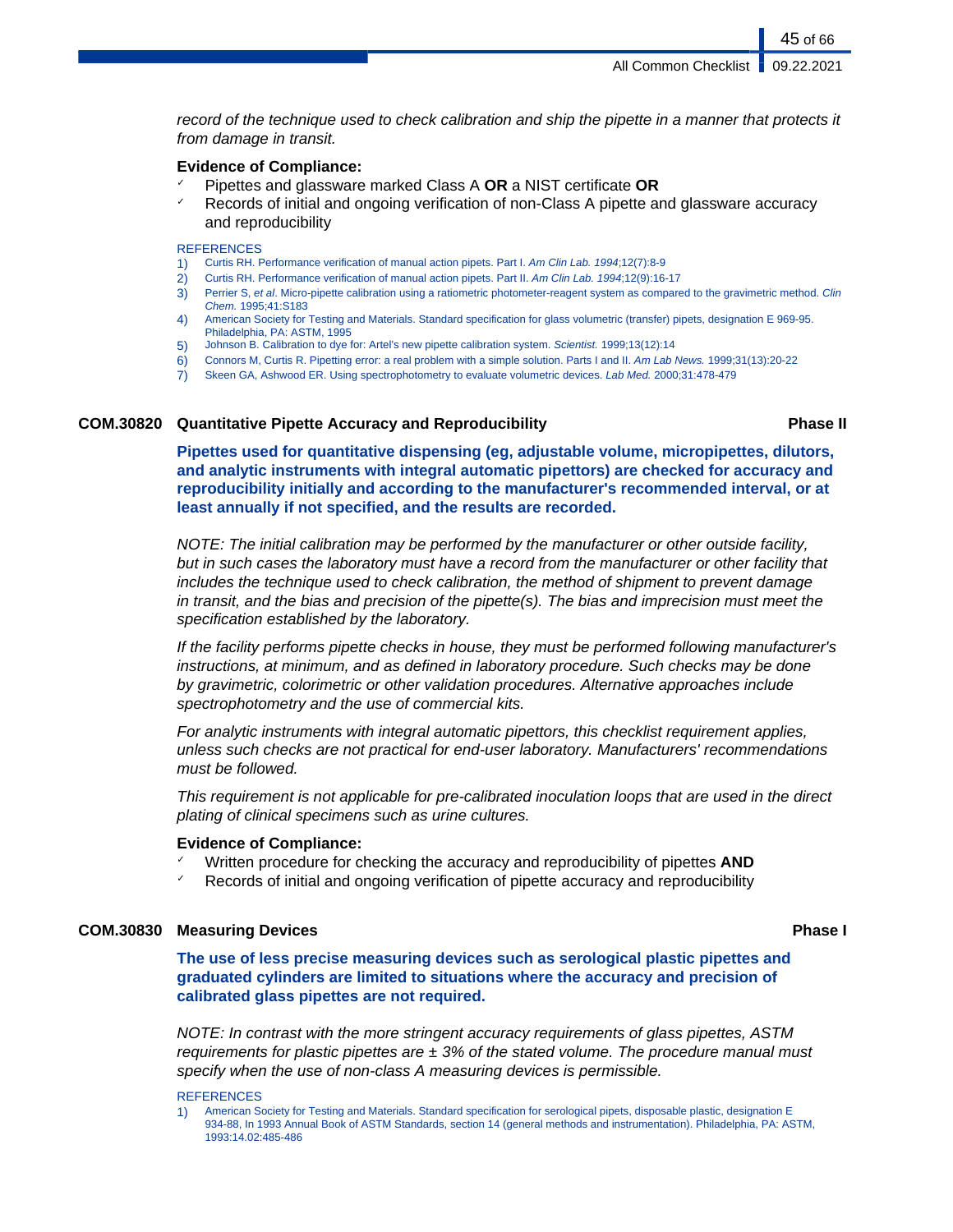# **\*\*REVISED\*\* 09/22/2021 COM.30840 Pipette Carryover Phase II**

# **The laboratory evaluates its automatic pipetting systems for carryover.**

NOTE: The laboratory must have written procedures for evaluating whether carryover effects are present. This requirement applies to both stand-alone pipette systems and to sample pipettes integrated with analytic instruments.

One suggested method to study carryover is to run known high patient samples, followed by known low samples to see if the results of the low-level material are affected. If carryover is detected, the laboratory must determine the analyte concentration above which subsequent samples may be affected, and define this value in the procedure. Results of each analytical run must be reviewed to ensure that no results exceed this level. If results that exceed the defined level are detected, then the appropriate course of action must be defined (repeat analysis of subsequent samples, for example).

Carryover studies must be performed, as applicable, as part of the initial evaluation of an instrument and be repeated after major maintenance or repair of the pipetting assembly of the instrument. The laboratory may use the data from carryover studies performed by instrument manufacturers, as appropriate.

In practice, carryover is a problem only for analytes with a wide clinical range of analyte concentration, such that a minute degree of carry-over could have significant clinical implications. Examples include immunoassays such as hCG, certain enzymes (eg, CK), and certain drugs of abuse (eg, benzoylecgonine [cocaine metabolite], which may be present in high concentrations). The laboratory should select representative examples of such analytes for carryover studies.

Evaluation for carryover is not required for automatic pipettes that use disposable tips.

# **Evidence of Compliance:**

Record of carryover studies, as applicable

#### **REFERENCES**

1) Clinical and Laboratory Standards Institute. Laboratory Instrument Implementation, Verification, and Maintenance; Approved Guideline. CLSI Document GP31-A. Clinical and Laboratory Standards Institute, Wayne, PA; 2009.

# **ANALYTICAL BALANCES**

An analytical balance is a class of balance designed to measure mass accurately in the milligram to submilligram range. They are typically used for measuring chemicals used to prepare standards.

For other types of balances or weight measurement devices (eg, scales), refer to the Instrument and Equipment Maintenance/Function Checks section and to discipline-specific requirements, as applicable (eg, ANP.32450 for autopsy pathology, TRM.32200 for blood volume standardization).

# **Inspector Instructions:**

| <b>READ</b>    | Sampling of analytical balance service records<br>Sampling of analytical balance accuracy check records |
|----------------|---------------------------------------------------------------------------------------------------------|
| <b>OBSERVE</b> | Analytical balances (placement)<br>Standard weights (maintained, appropriate class)                     |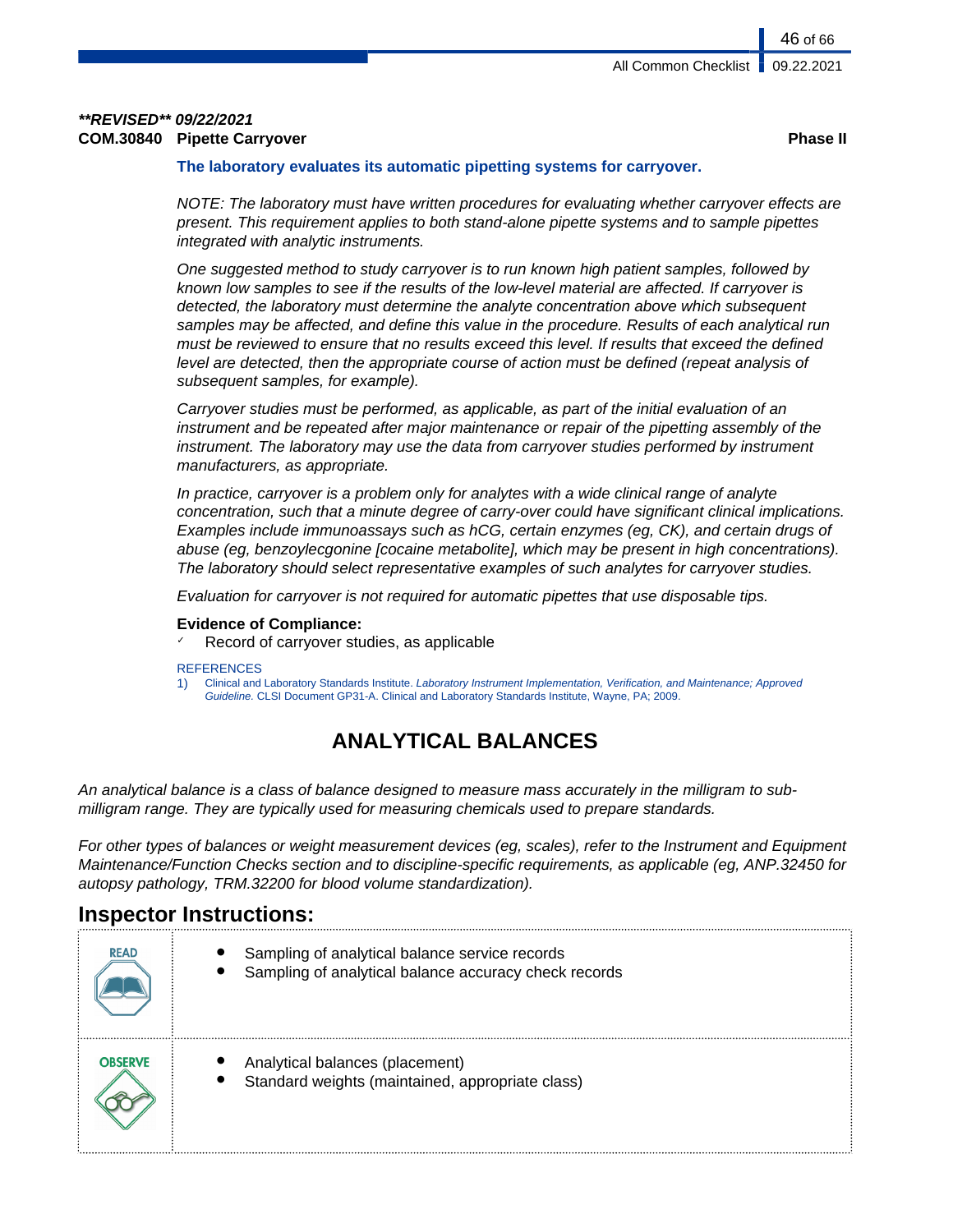# **COM.30860 Analytical Balance Maintenance Phase I**

**Analytical balances are cleaned, serviced and checked at least annually by qualified service personnel.**

### **Evidence of Compliance:**

- Records of analytical balance maintenance **AND**
- Service contract or records of technical training of in-house personnel

# **\*\*REVISED\*\* 09/22/2021**

**COM.30870 Analytical Balance Placement Phase I**

**Analytical balances are placed in locations that permit accurate and precise measurements. If subject to vibrations that may interfere with readings, they are placed on vibration-damping tables or surfaces.**

NOTE: This requirement applies to analytical balances used to measure mass in the milligram and sub-milligram range.

#### **REFERENCES**

1) General European OMCL Network (GEON). Quality Management Document PA/PH/OMCL (12) 77 R11 Qualification of Equipment Annex 8: Quantification of Balances. Updated September 2020.

# **COM.30880 Analytical Balance Accuracy Phase II**

**Standard weights of the appropriate American National Standards Institute (ANSI)/ASTM Class are available and used for verifying accuracy of analytical balances at defined intervals, with records retained.**

NOTE: The verification of accuracy of the analytical balance must be performed at a defined interval to ensure accurate creation of analytical calibrators and/or weighed-in controls from standard materials, as well as when gravimetrically checking the accuracy of pipettes.

Accuracy must be verified at least every six months if used for weighing materials to make standard solutions for method calibration. Accuracy must be verified at the time of installation and whenever a balance is moved. Acceptable ranges must be defined.

External verification of accuracy requires the appropriate class of ASTM specification weights. ASTM Class 1 weights are appropriate for calibrating high precision analytical balances (0.01 to 0.1 mg limit of precision). ASTM Class 2 weights are appropriate for calibrating precision top-loading balances (0.001 to 0.01 g precision). ASTM Class 3 weights are appropriate for calibrating moderate precision balances, (0.01 to 0.1 g precision).

Laboratories located outside of the United States may use equivalent certified weights if ANSI/ ASTM class standard weights are not available.

#### **Evidence of Compliance:**

Written procedure defining criteria for the use of standard weights for accuracy checks of analytical balances

#### **REFERENCES**

- 1) ASTM E617-13. Standard Specification for Laboratory Weights and Precision Mass Standards, ASTM International, West Conshohocken, PA, 2013.<http://www.astm.org>
- 2) ASTM E898-88 (2013). Standard Test Method of Testing Top-Loading, Direct-Reading Laboratory Scales and Balances. ASTM International, West Conshohocken, PA, 2013.<http://www.astm.org>
- 3) General European OMCL Network (GEON). Quality Management Document PA/PH/OMCL (12) 77 R11 Qualification of Equipment Annex 8: Quantification of Balances. Updated September 2020.

# **COM.30890 Weight Maintenance Phase II**

**Calibration weights for analytical balances are well-maintained (clean, in a covered container, free of corrosion) and appropriate lifting or handling devices are available.**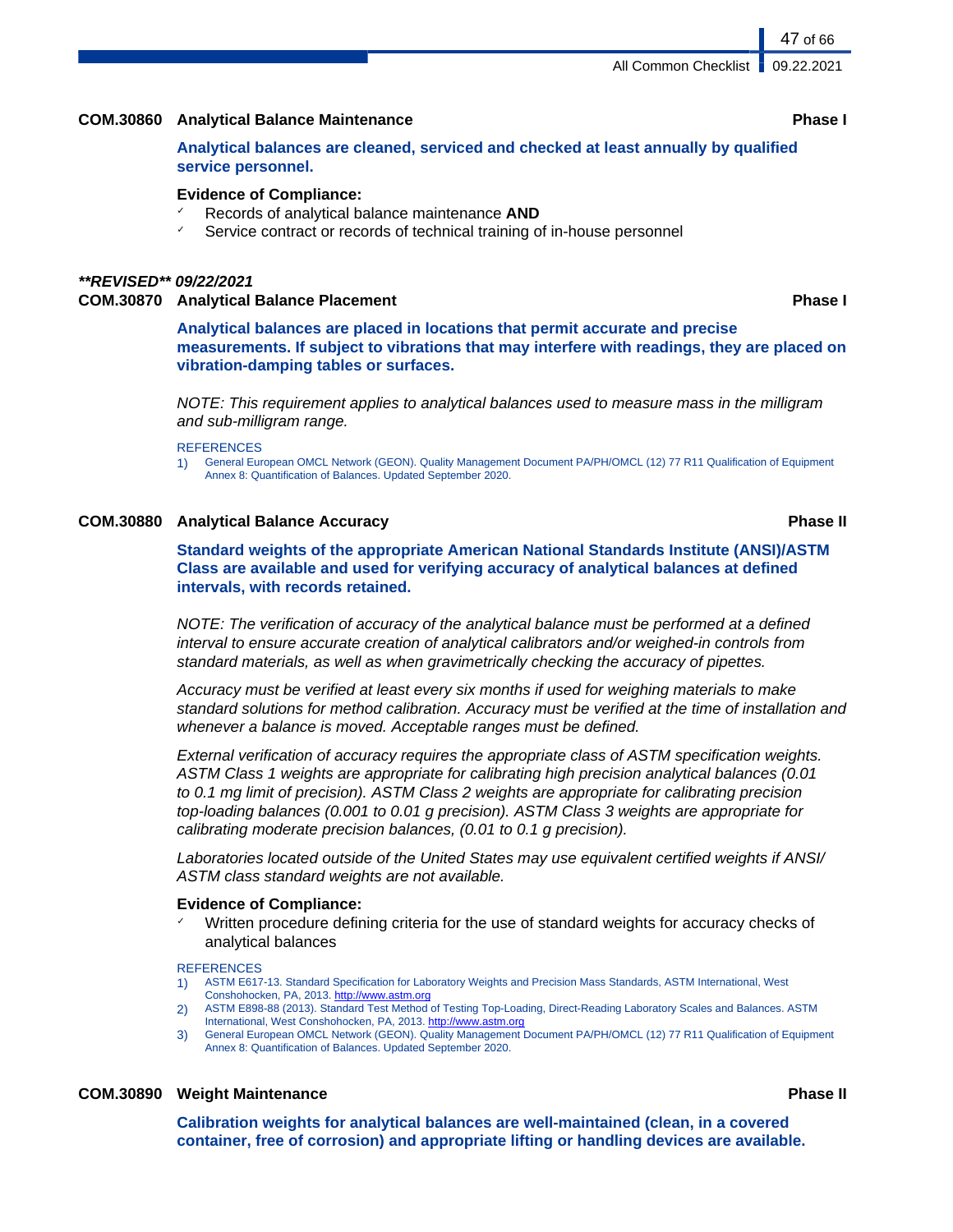NOTE: Weights must be well-maintained (covered when not in use, free of corrosion) and only be handled by devices that will not leave residual contaminants on the weights. Certified weights will only meet their specifications if maintained in pristine condition.

# **WAIVED TEST IMPLEMENTATION**

This section applies to waived testing performed following the manufacturer's instructions, without modification. The current list of tests waived under CLIA may be found at [http://www.accessdata.fda.gov/scripts/cdrh/cfdocs/](http://www.accessdata.fda.gov/scripts/cdrh/cfdocs/cfClia/analyteswaived.cfm) [cfClia/analyteswaived.cfm](http://www.accessdata.fda.gov/scripts/cdrh/cfdocs/cfClia/analyteswaived.cfm).

# **Inspector Instructions:**

| <b>READ</b>     | Policies and procedures for the introduction of new waived tests                                                                                                                |
|-----------------|---------------------------------------------------------------------------------------------------------------------------------------------------------------------------------|
|                 | Which waived tests or instruments have been implemented in the past two years?<br>Are all manufacturers' instructions followed exactly for all waived test kits and<br>devices? |
| <b>DISCOVER</b> | Review written procedures and manufacturer's instructions for a sampling of tests.<br>Confirm that procedures follow manufacturer's instructions.                               |

# **\*\*REVISED\*\* 09/22/2021**

# **COM.30980 Waived Test Implementation and Approval Phase II**

**For each waived test, the laboratory follows manufacturer's instructions for the introduction of the instrument or device and there are records that the test(s) is approved for use by the laboratory director, or designee meeting CAP director qualifications, prior to use in patient testing.**

NOTE: Waived testing must be performed following the manufacturer's instructions. If the laboratory modifies a waived test, the checklist requirements for high complexity testing apply, including the requirements for validation of the method performance specifications.

The laboratory director's signature on the written test procedure may be used to show approval of the test for use in patient testing.

This requirement also applies to tests with FDA emergency use authorization (EUA) specifically designated by the FDA or other entities as designated by the US Department of Health and Human Services (HHS) Secretary for use in patient care settings in the EUA Letter of Authorization. Such tests are deemed to be CLIA waived tests.

# **Evidence of Compliance:**

Records of test approval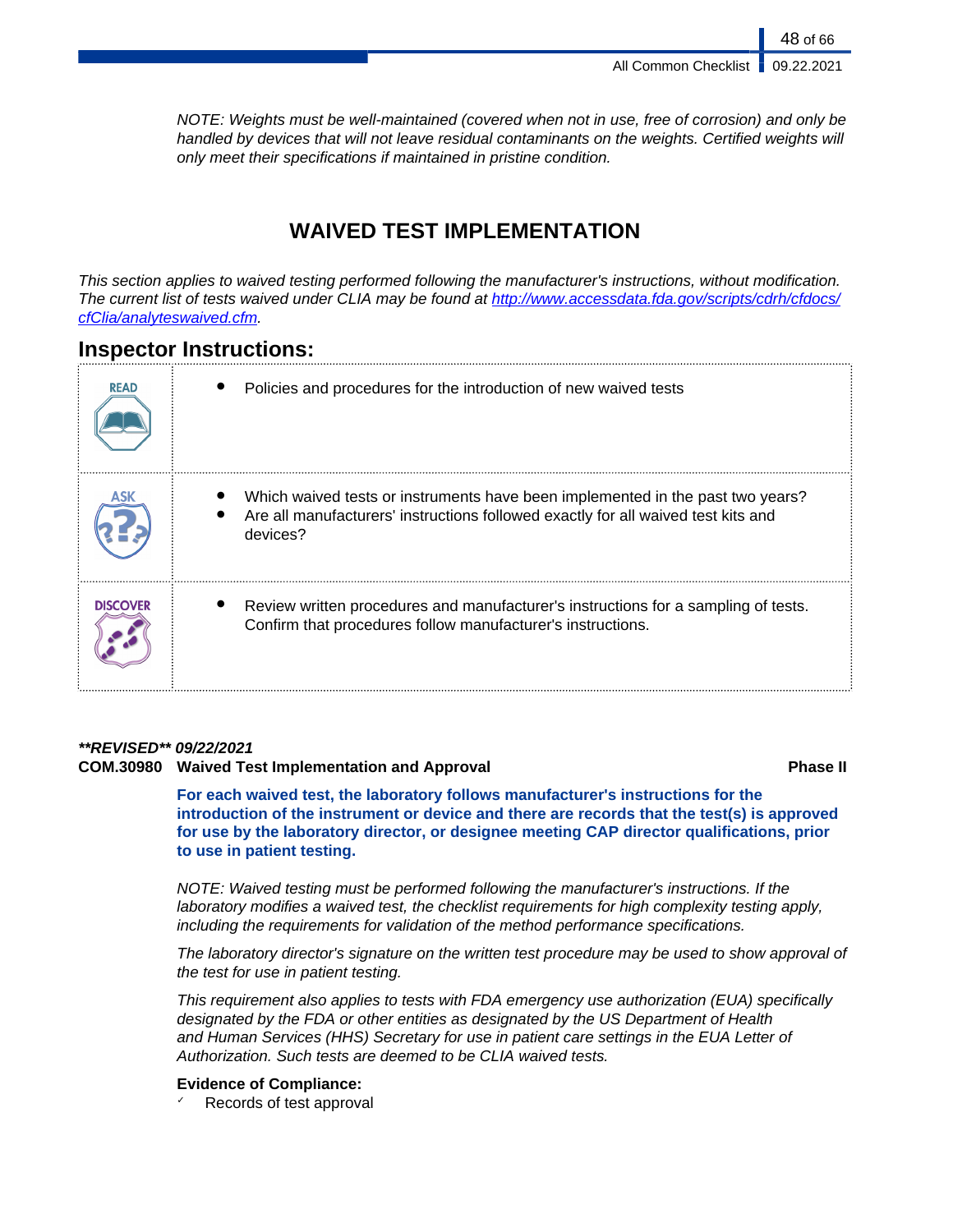# **TEST METHOD VALIDATION AND VERIFICATION - NONWAIVED TESTS**

# **NOTE: This section does not apply to waived tests performed following manufacturer's instructions.**

# ANALYTICAL VALIDATION/VERIFICATION

Analytical verification is the process by which a laboratory determines that an unmodified FDA-cleared/approved test performs according to the specifications set forth by the manufacturer when used as directed. Analytical validation is the process used to confirm with objective evidence that a laboratory-developed or modified FDAcleared/approved test method or instrument system delivers reliable results for the intended application. See below for requirements for laboratories not subject to US regulations.

Laboratories are required to perform analytical validation or verification of each nonwaived test, method, or instrument system before use in patient testing, regardless of when it was first introduced by the laboratory, including instruments of the same make and model and temporary replacement (loaner) instruments. **There is no exception for analytical validation or verification of tests introduced prior to a specific date.** The laboratory must have data for the validation or verification of the applicable method performance specifications and retain the records as long as the method is in use and for at least two years after discontinuation.

If an FDA-cleared or approved method was verified by someone other than the laboratory's personnel (eg, manufacturer's representative), the laboratory must ensure that the verification correlates with its in-house test performance by showing confirmation of performance specifications by laboratory personnel testing known specimens.

The method performance specifications (ie, the applicable analytic performance characteristics of the test, such as accuracy, precision, etc.) must be validated or verified in the location in which patient testing will be performed. If an instrument is moved, the laboratory is responsible for determining that the method performance specifications are not affected by the relocation process or any changes due to the new environment (eg, refer to the manufacturer's manual regarding critical requirements, such as set-up limitations, environmental conditions, etc.). The laboratory must follow manufacturer's instructions for instrument set up, maintenance, and system verification. Separate requirements for verifying the performance of instruments and equipment to confirm that they function according to expectations for the intended use and within the defined tolerance limits are found in the Instrument and Equipment Maintenance and Function Checks section (COM.30550, COM.30600).

# QUALITATIVE TESTING

Not all method performance specifications apply to qualitative tests. For qualitative tests, the laboratory must verify or establish the method performance specifications that are applicable and clinically relevant.

# LABORATORIES SUBJECT TO US REGULATIONS:

- For unmodified FDA-cleared or approved tests, the laboratory may use information from manufacturers, or published literature, but the laboratory must verify such outside information on accuracy, precision, reportable range, and reference intervals.
- For modified FDA-cleared or approved tests and laboratory-developed tests (LDTs), the laboratory must establish accuracy, precision, analytical sensitivity, analytical specificity (interferences), reportable range, and reference intervals, as applicable; data on interferences may be obtained from manufacturers or published literature, as applicable.

LABORATORIES NOT SUBJECT TO US REGULATIONS: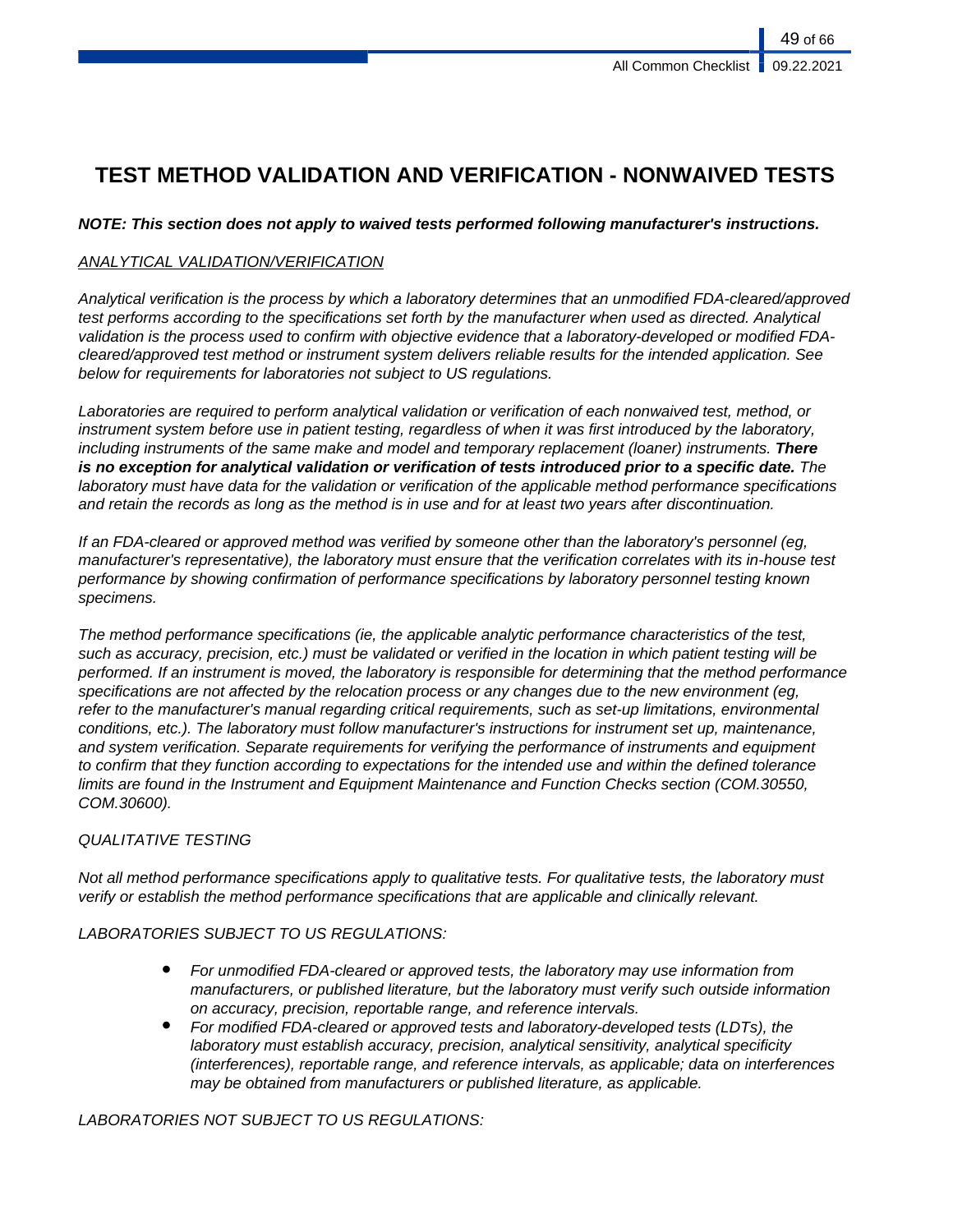- For laboratories performing tests approved by an internationally recognized regulatory authority (eg, the European Union's Conformité Européenne (CE) Marking), the laboratory may use information from manufacturers, or published literature, but the laboratory must verify such outside information on accuracy, precision, reportable range, and reference intervals. Analytical verification must also follow national, federal, state (or provincial), and local laws and regulations for approval and usage of such tests. These instruments and devices are not considered laboratory-developed tests in laboratories not subject to US regulations.
- For tests not approved by an internationally recognized regulatory authority, the laboratory must perform analytic validation to establish accuracy, precision, analytic sensitivity, analytical specificity (interferences), reportable range, and reference intervals, as applicable; data on interferences may be obtained from manufacturers or published literature, as applicable.

# LABORATORY-DEVELOPED TESTS:

For the purposes of interpreting the checklist requirements, a laboratory-developed test (LDT) is defined as follows: A test used in patient management that has both of the following features:

- 1. The test is performed by the clinical laboratory in which the test was developed wholly or in part; **AND**
- 2. The test is neither FDA-cleared nor FDA-approved (or, for laboratories not subject to US regulations, the test is not approved by an internationally recognized regulatory authority).

# EMERGENCY USE AUTHORIZATION (EUA)

For laboratories subject to US regulations, an emergency use authorization (EUA) is the legal mechanism used by the FDA or other entities as designated by the US Department of Health and Human Services (HHS) Secretary to allow the use of an unapproved medical product (eg, diagnostic device) or an unapproved use of an approved medical product during an emergency to diagnose, treat, or prevent a serious or life threatening disease condition caused by a chemical, biological, radiological, or nuclear agent (CBRN). An EUA assay is not considered a laboratory-developed test. For purposes of accreditation, laboratories using an EUA assay must follow checklist requirements for FDA-cleared/approved methods.

Laboratories must verify the test method performance specifications as applicable to the test's FDA-designed authorized setting, which can be found in the EUA Letter of Authorization.

- For tests authorized for use in a patient care setting, the laboratory must follow manufacturer's instructions for waived test implementation (COM.30980) at minimum.
- For tests authorized for use in moderate or high complexity testing laboratories only, laboratories must verify the test method performance specifications as defined in COM.40300 and follow manufacturer's instructions for verification, if provided. While the objective is to fully verify the test method performance specifications, a more limited approach is acceptable if sufficient numbers and types of positive specimens and standard materials are unavailable (eg, early in an emergency disease outbreak, with outbreaks that are geographically limited, or with agents that pose a particularly high biosafety risk).

Laboratories using an EUA assay must follow the assay or test system's protocol as authorized by the FDA without modification, except for modifications allowed by the FDA. Note that the FDA and the CAP may require studies prior to implementing certain modifications. The laboratory must document any alternative mechanism employed to ensure accurate test results.

Under emergency conditions, sampling devices and transport media may become limited and it may be necessary to obtain them from multiple sources. If EUA regulations specifically address these items, the laboratory must follow them. Otherwise, the laboratory director or designee meeting CAP director qualifications has discretion to determine which devices and media are acceptable for use; a full, formal verification study for each device or media is not necessarily required, but the laboratory must have defined criteria for specimen acceptance.

Information on current EUA assays can be found on the FDA website [\(www.fda.gov](www.fda.gov)).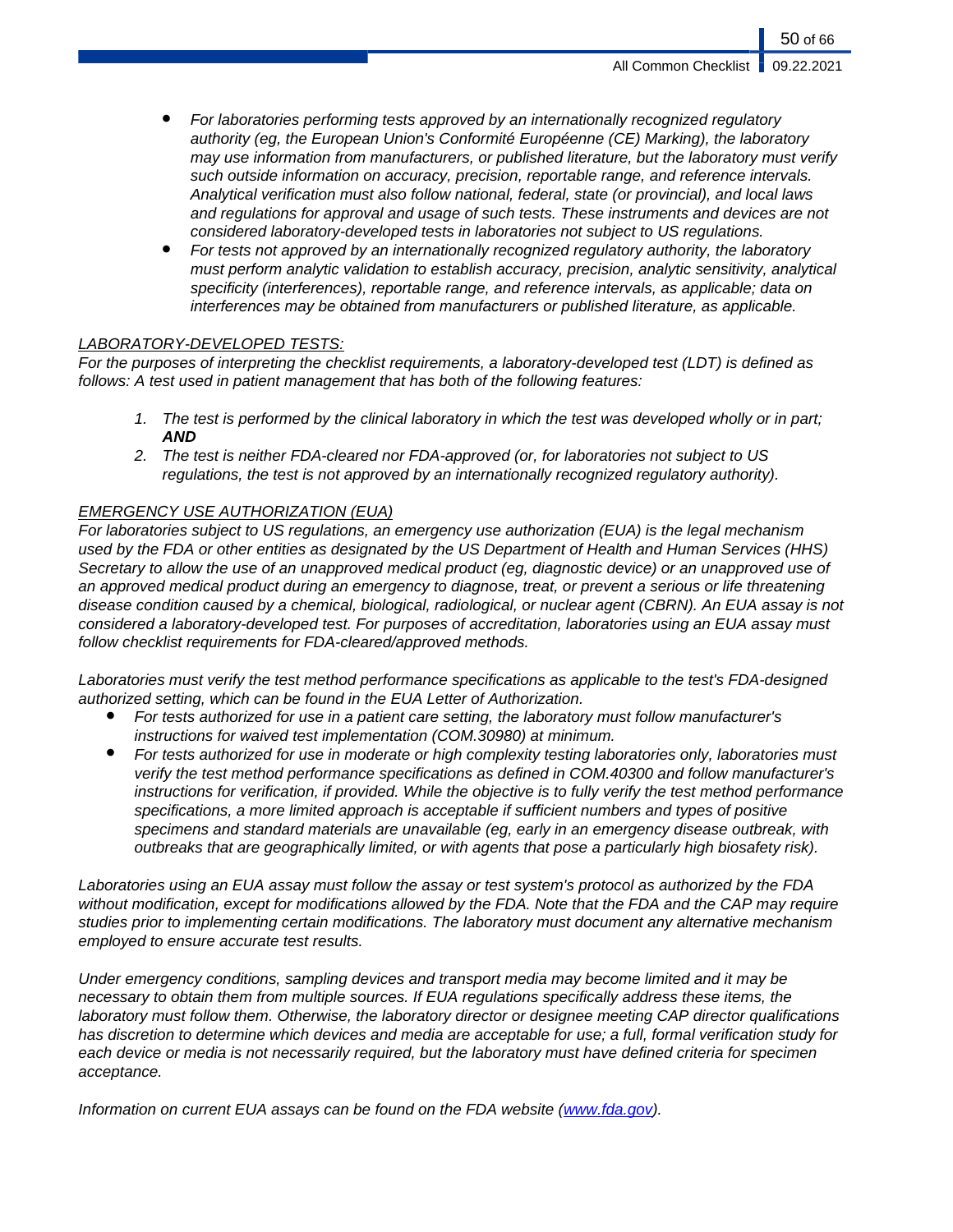51 of 66

Laboratories not subject to US regulations may use US FDA EUA assays or other types of assays (eg, World Health Organization Emergency Use Listing) as allowed by national, federal, state (or provincial), or local regulations.

| <b>READ</b>     | Policies and procedures for the introduction of new tests, methods, or instruments<br>Sampling of assay validation and verification studies with emphasis on tests<br>introduced in the past two years, especially high volume tests and tests with the<br>highest risk to patients<br>Sampling of patient reports for laboratory-developed assays                                                                                                                                                                                                                                                                                                                                                                                                                                                                                                                                                                                                                                                                                                                                                                                                                                                                                                                                                                                                                                                                                                                                                               |
|-----------------|------------------------------------------------------------------------------------------------------------------------------------------------------------------------------------------------------------------------------------------------------------------------------------------------------------------------------------------------------------------------------------------------------------------------------------------------------------------------------------------------------------------------------------------------------------------------------------------------------------------------------------------------------------------------------------------------------------------------------------------------------------------------------------------------------------------------------------------------------------------------------------------------------------------------------------------------------------------------------------------------------------------------------------------------------------------------------------------------------------------------------------------------------------------------------------------------------------------------------------------------------------------------------------------------------------------------------------------------------------------------------------------------------------------------------------------------------------------------------------------------------------------|
| ١SΚ             | Which laboratory tests or instruments have been implemented in the past two years,<br>particularly those that are not FDA-cleared/approved?<br>Do you follow the manufacturer's instructions exactly for all FDA-cleared/approved<br>diagnostic kits or devices?<br>$\bullet$<br>For laboratories not subject to US regulations, do you follow the manufacturer's<br>instructions exactly for tests approved by an internationally recognized regulatory<br>authority?<br>$\bullet$<br>How does your laboratory validate or verify assay performance prior to test<br>implementation?<br>How does your laboratory verify or establish reference intervals?<br>How does your laboratory validate clinical performance characteristics of LDTs?                                                                                                                                                                                                                                                                                                                                                                                                                                                                                                                                                                                                                                                                                                                                                                    |
| <b>DISCOVER</b> | Select at least one validation or verification study performed for each type of<br>instrument or method introduced during the past two years.<br>In addition, select assays for evaluation if recurrent problems have been identified<br>$\bullet$<br>in proficiency testing results, quality control, competency assessment, or physician<br>complaints regardless of how long the assay has been in place.<br>$\bullet$<br>Review validation or verification records to confirm that appropriate studies were<br>performed using an adequate number of cases, and a written assessment of the<br>data was performed. If the data showed discordances or unacceptable variations,<br>investigate how they were resolved. If a study was not performed or is missing<br>required components, cite the appropriate related requirement(s) (eg, COM.40300,<br>COM.40325, COM.40350).<br>Confirm that the written assessment of each component (accuracy, precision,<br>interferences, etc.) of the validation or verification studies has been approved by the<br>laboratory director (or qualified designee) prior to the initiation of clinical testing. If<br>the study assessment was not signed by the laboratory director or designee, cite<br>COM.40475.<br>$\bullet$<br>Review examples of patient reports for laboratory-developed tests to identify clinical<br>claims being made by the laboratory for the testing. Confirm that studies for the<br>clinical performance specifications were performed. |

# **Inspector Instructions:**

# **\*\*REVISED\*\* 06/04/2020**

# **COM.40250 Manufacturer's Instructions Phase II**

**The laboratory follows manufacturer's instructions or provides validation records if the test has been modified.**

NOTE: Following manufacturer's instructions includes performing quality control, calibration, calibration verification, and related functions as applicable to the scope of testing. Reagents, fluids, and disposable materials supplied by the laboratory must meet the specifications in the instructions.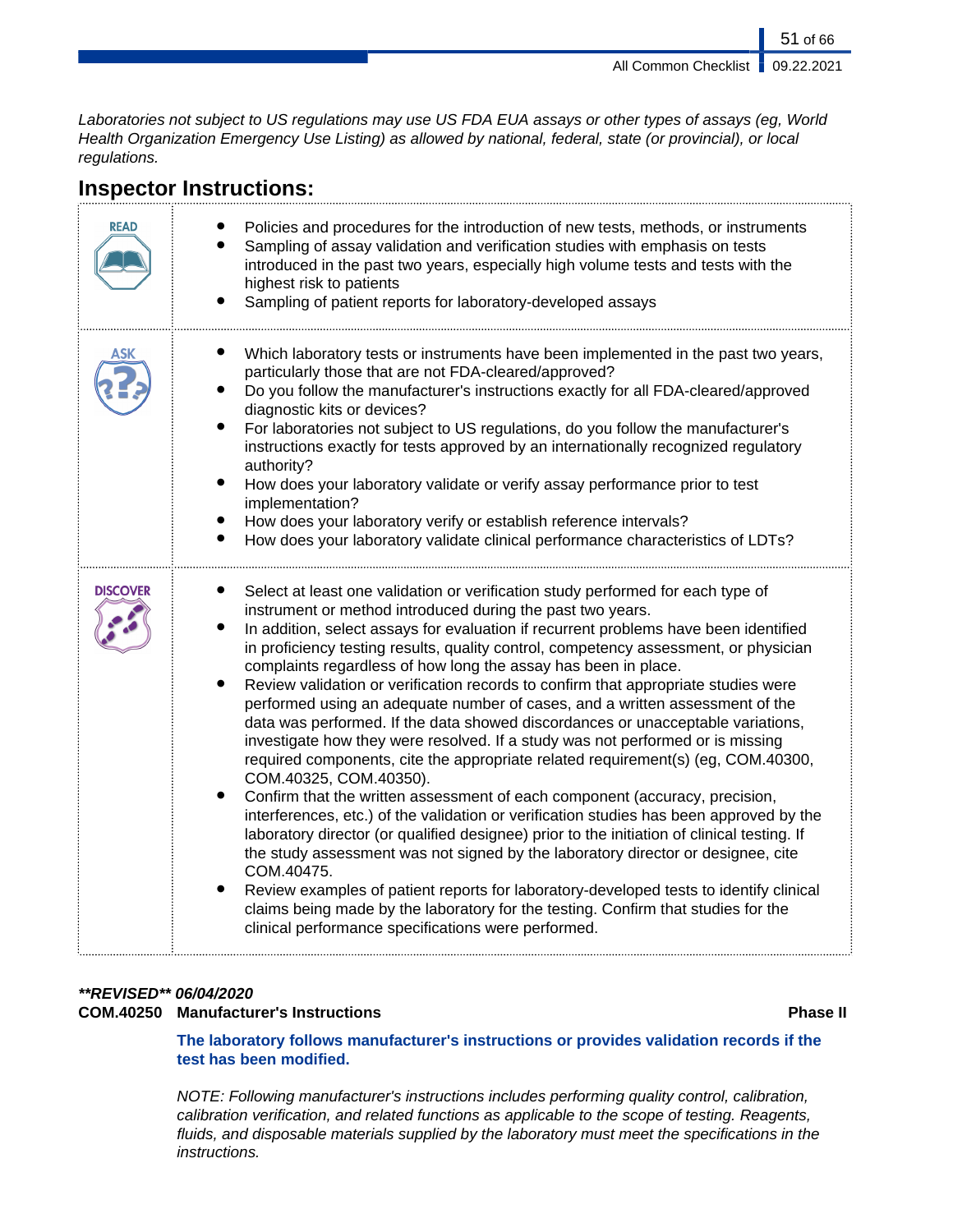If the laboratory modifies manufacturer's instructions, the test is no longer FDA-cleared/approved, and the modification(s) must be validated by the laboratory. This requirement also applies to laboratories not subject to US regulations for tests approved by an internationally recognized regulatory authority that are modified by the laboratory. Changes in the specimen type or collection device are examples of common modifications (see "modification of manufacturer's instructions" in the Definition of Terms). Additional requirements for validation/verification may be found in the discipline-specific checklists.

For waived and moderately complex tests, if manufacturer instructions are modified, requirements for high complexity testing apply.

# **Evidence of Compliance:**

✓ Validation records of established performance specifications (accuracy, precision, analytical sensitivity, analytical specificity, interferences, reference interval(s), and reportable range) of any test that has been modified.

#### **REFERENCES**

1) Department of Health and Human Services, Centers for Medicare and Medicaid Services. Clinical laboratory improvement amendments of 1988; final rule. Fed Register. 2003(Jan 24): [42CFR493.1252]

### **\*\*REVISED\*\* 09/22/2021**

**COM.40300 Verification of Test Performance Specifications - FDA-cleared/approved Tests Phase II**

> **Prior to clinical use of each unmodified FDA-cleared or approved test, the laboratory has performed a verification study and prepared a written assessment of each of the following test method performance specifications, as applicable, using a sufficient number of characterized samples:**

- **1. Analytical accuracy**
- **2. Analytical precision**
- **3. Reportable range**

NOTE 1: This requirement also applies to tests with FDA emergency use authorization (EUA) in moderate or high complexity testing laboratory settings.

NOTE 2: Accuracy is verified by comparing results to a definitive or reference method, or an established comparative method. Use of matrix-appropriate reference materials, patient specimens (altered or unaltered), or other commutable materials with known concentrations or activities may be used to verify accuracy. The use of routine quality control materials or calibrators used to calibrate the method is not appropriate.

NOTE 3: Precision is verified by repeat measurement of samples at varying concentrations/ activities within run and between run over a period of time.

NOTE 4: The reportable range of an assay is the range of test result values over which the laboratory has verified accuracy of the instrument or test system measurement response.

NOTE 5: If multiple identical instruments or devices are in use, there must be records (data and written assessment) showing that the method performance specifications have been separately verified for each test and instrument or device.

NOTE 6: If a method is verified by someone other than the laboratory's personnel (eg, manufacturer's representative), the laboratory must have records to show that the verification correlates with its in-house test performance by showing confirmation of performance specifications by the laboratory personnel testing known specimens.

NOTE 7: The requirement for a written assessment applies to all tests implemented after June 15, 2009; however, all nonwaived tests must have records of completed analytical verification, regardless of the implementation date. The written assessment must include an evaluation of each component of the verification study, including the acceptability of the data. If data include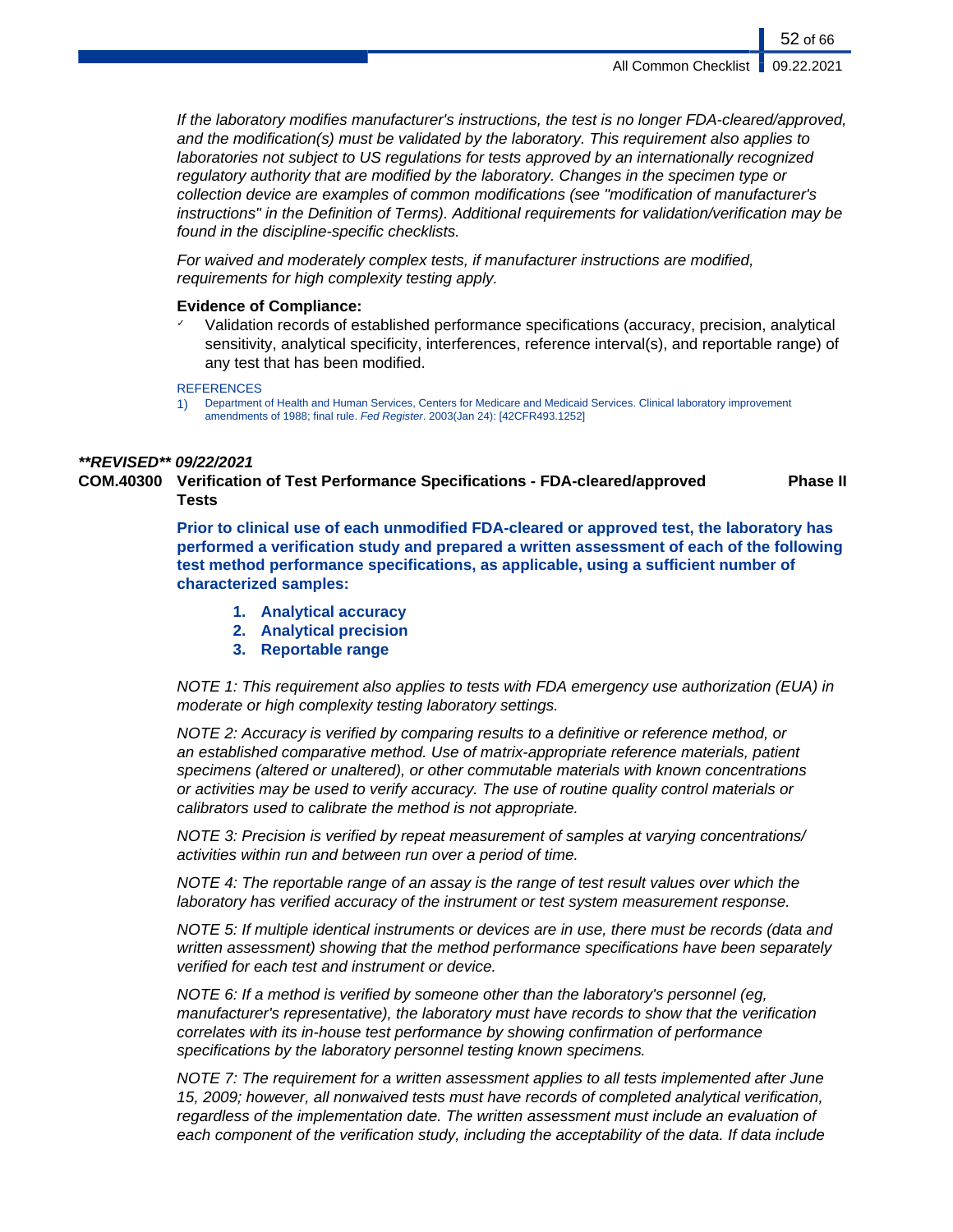discordant results, there must be a record of the discordance and investigation of any impact on the approval of the test for clinical use.

Templates for analytical verification written assessment can be found on cap.org in e-LAB Solutions Suite - Accreditation Resources - Templates.

# **Evidence of Compliance:**

- Written procedure for verifying test method performance specifications **AND**
- $\checkmark$  Records of verification and written assessment of each component of the test method performance specifications for each test

### **REFERENCES**

- 1) Department of Health and Human Services, Centers for Medicare and Medicaid Services. Clinical laboratory improvement amendments of 1988; final rule. Fed Register. 2003(Jan 24) [42CFR493.1253]
- 2) Clinical and Laboratory Standards Institute. Preliminary Evaluation of Quantitative Clinical Laboratory Methods; Approved Guideline. 3<sup>rd</sup> ed. CLSI document EP10-A3-AMD. Clinical and Laboratory Standards Institute, Wayne, PA; 2014.
- 3) Clinical and Laboratory Standards Institute. A Framework for Using CLSI documents to Evaluate Clinical Laboratory Measurement Procedures. 2<sup>nd</sup> ed. CLSI report EP19-ED2. Clinical and Laboratory Standards Institute, Wayne, PA; 2015.
- 4) Clinical and Laboratory Standards Institute. Evaluation of Precision of Quantitative Measurement Procedures; Approved Guideline.  $3^{rd}$  ed. CLSI document EP05-A3. Clinical and Laboratory Standards Institute, Wayne, PA; 2014.
- 
- 5) Clinical and Laboratory Standards Institute. Evaluation of the Commutability of Processed Samples; Approved Guideline. 3<sup>rd</sup> ed. CLSI document EP14-A3. Clinical and Laboratory Standards Institute, Wayne, PA; 2014.

# **\*\*NEW\*\* 06/04/2020**

**COM.40325 Verification of Test Performance Specifications - Tests Approved by an Internationally Recognized Regulatory Authority - Laboratories not Subject to US Regulations**

**Phase II**

**For laboratories not subject to US regulations, prior to clinical use of each test approved by an internationally recognized regulatory authority (eg, the European Union's Conformité Européenne (CE) Marking), the laboratory has performed a verification study and prepared a written assessment of each of the following test method performance specifications, as applicable, using a sufficient number of characterized samples:**

- **1. Analytical accuracy**
- **2. Analytical precision**
- **3. Reportable range**
- **4. Any other performance characteristic required to ensure analytical test performance**

NOTE 1: Accuracy is verified by comparing results to a definitive or reference method, or an established comparative method. Use of matrix-appropriate reference materials, patient specimens (altered or unaltered), or other commutable materials with known concentrations or activities may be used to verify accuracy. The use of routine quality control materials or calibrators used to calibrate the method is not appropriate.

NOTE 2: Precision is verified by repeat measurement of samples at varying concentrations or activities within run and between run over a period of time.

NOTE 3: The reportable range of an assay is the range of test result values over which the laboratory has verified accuracy of the instrument or test system measurement response.

NOTE 4: The laboratory must also validate analytic sensitivity (lower detection limit) and analytic specificity (interferences) if the test manufacturer has not documented these test characteristics. Data on interferences may be obtained from manufacturers or published literature, as applicable. The laboratory must validate other relevant analytic characteristics not documented by the test manufacturer, as appropriate.

NOTE 5: If multiple identical instruments or devices are in use, there must be records (data and written assessment) showing that the method performance specifications have been separately verified for each test and instrument or device.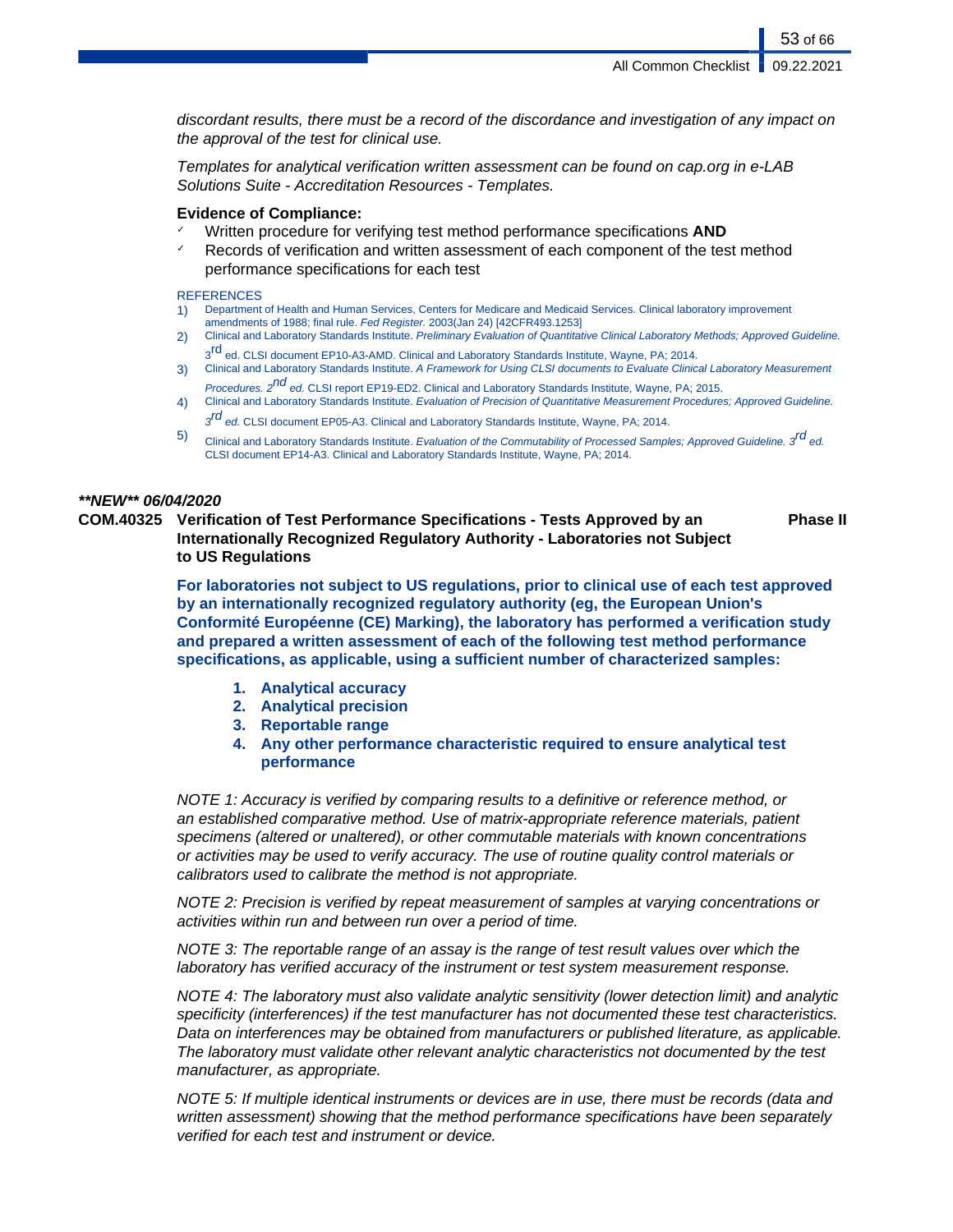NOTE 6: If a method is verified by someone other than the laboratory's personnel (eg, manufacturer's representative), the laboratory must have records to show that the verification correlates with in-house test performance by showing confirmation of performance specifications by the laboratory personnel testing known specimens.

NOTE 7: The requirement for a written assessment applies to all tests implemented after June 15, 2009; however, all nonwaived tests must have records of completed analytical verification, regardless of the implementation date. The written assessment must include an evaluation of each component of the verification study, including the acceptability of the data; If data include discordant results, there must be a record of the discordance and investigation of any impact on the approval of the test for clinical use.

Templates for analytical verification written assessment can be found on cap.org in e-LAB Solutions Suite - Accreditation Resources - Templates.

# **Evidence of Compliance:**

- ✓ Written procedure for verifying test method performance specifications **AND**
- Records of the test method performance specifications for each test

#### REFERENCES

- 1) Clinical and Laboratory Standards Institute. Preliminary Evaluation of Quantitative Clinical Laboratory Methods; Approved Guideline. 3rd ed. CLSI document EP10-A3-AMD. Clinical and Laboratory Standards Institute. Wayne, PA; 2014.
- 2) Clinical and Laboratory Standards Institute. A Framework for Using CLSI Documents to Evaluate Clinical Laboratory Measurement Procedures. 2nd ed. CLSI report EP19-ED2. Clinical and Laboratory Standards Institute. Wayne, PA; 2015.
- 3) Clinical and Laboratory Standards Institute. Evaluation of Precision of Quantitative Measurement Procedures; Approved Guideline. 3rd ed. CLSI document EP05-A3. Clinical and Laboratory Standards Institute. Wayne, PA; 2014.
- 4) Clinical and Laboratory Standards Institute. Evaluation of the Commutability of Processed Samples; Approved Guideline. 3rd ed. CLSI document EP14-A3. Clinical and Laboratory Standards Institute. Wayne, PA; 2014.

# **\*\*REVISED\*\* 09/22/2021**

#### **COM.40350 Validation of Test Performance Specifications - Modified FDA-cleared/ approved Tests and LDTs Phase II**

**Prior to clinical use of each modified FDA-cleared or approved test and laboratorydeveloped tests (LDTs), the laboratory has performed a validation study and prepared a written assessment of each of the following test method performance specifications, as applicable, using a sufficient number of characterized samples:**

- **Analytical accuracy**
- **Analytical precision**
- **Reportable range**
- **Analytical sensitivity (lower detection limit)**
- **Analytical specificity**
- Any other performance characteristic required to ensure analytical test **performance**

NOTE 1: For laboratories not subject to US regulations, this requirement also applies to:

- Tests that are not approved by an internationally recognized regulatory authority
	- Approved tests that have been modified by the laboratory

NOTE 2: Accuracy is validated by comparing results to a definitive or reference method, or an established comparative method. Use of matrix-appropriate reference materials, patient specimens (altered or unaltered), or other commutable materials with known concentrations or activities may be used to validate accuracy. The use of routine quality control materials or calibrators used to calibrate the method is not appropriate.

For laboratory-developed tests, an appropriate number of samples to demonstrate analytical accuracy is defined as the following:

> For quantitative tests, a minimum of 20 samples with analyte concentrations distributed across the analytical measurement range should be used. Proportionate mixtures of samples may be used to supplement the study population.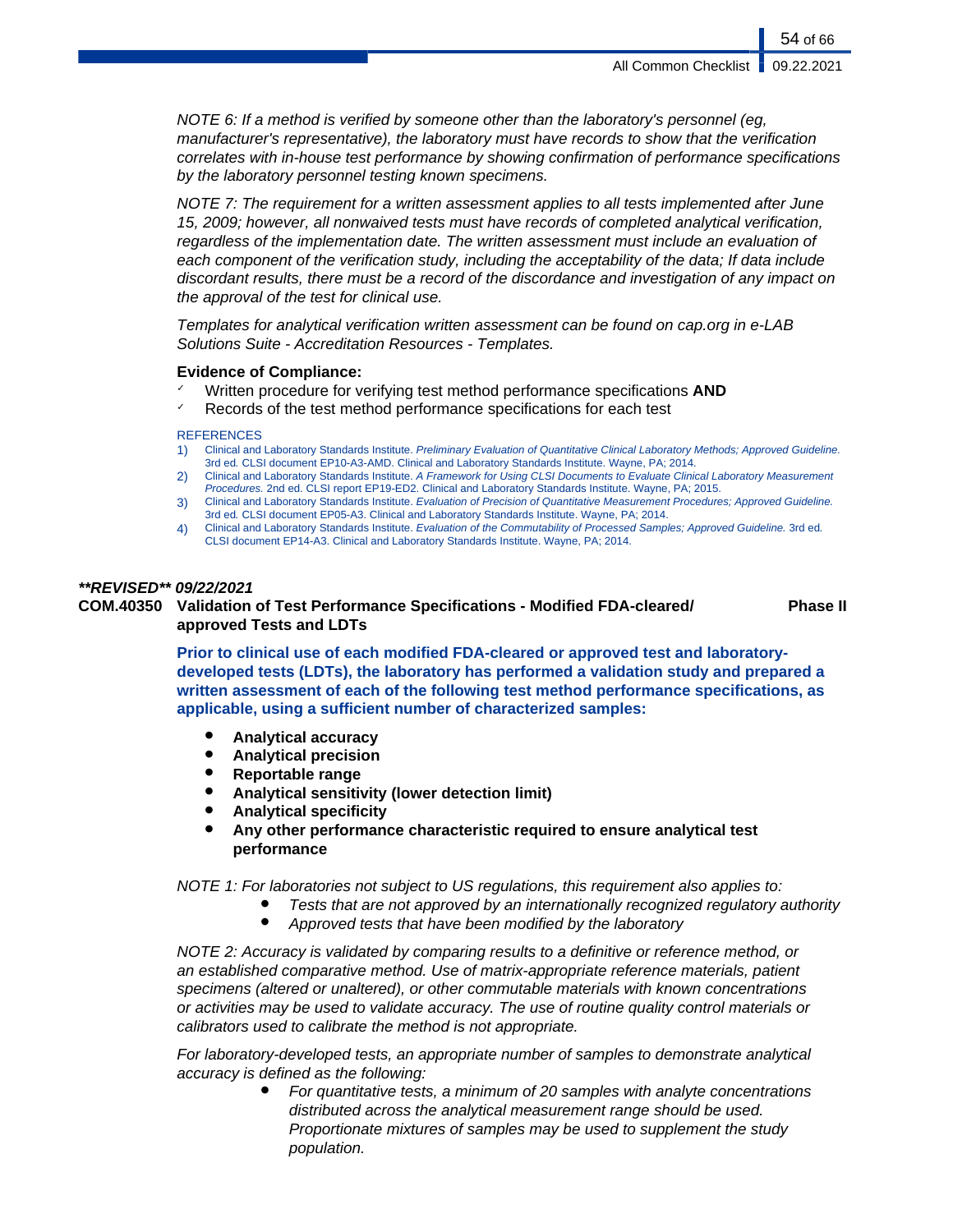- For qualitative tests, a minimum of 20 samples, including positive, negative, and low-positive samples with concentrations near the lower level of detection should be used; equivocal samples should not be used.
- For certain methods that test multiple analytes (eq, next-generation sequencing, HPLC, GC-MS, MALDI-TOF, etc.), analytic accuracy may be established for each method (not necessarily each analyte), as appropriate.

If the laboratory uses fewer samples, the laboratory director must record the criteria used to determine the appropriateness of the sample size. In many cases, a validation study with more samples is desirable.

For LDTs in use prior to July 31, 2016, for which limited validation studies are recorded, ongoing data supporting acceptable test performance may be used to meet the above minimum sample requirement, unless the laboratory director has recorded the criteria used to determine the acceptability of a smaller sample size. Examples of such ongoing data include records of proficiency testing, alternative performance assessment, quality control, and correlation with clinical data.

NOTE 3: Precision is validated by repeat measurement of samples at varying concentrations or activities within-run and between-run over a period of time.

NOTE 4: The reportable range of an assay is the range of test result values over which the laboratory has established accuracy of the instrument or test system measurement response

NOTE 5: Analytical sensitivity is the lowest concentration or amount of the analyte or substance that can be measured or distinguished from a blank (lower limit of detection).

NOTE 6: Analytical specificity refers to the ability of a test or procedure to correctly identify or quantify an entity in the presence of interfering or cross-reactive substances that might be expected to be present. Laboratories are encouraged to review the published literature for guidance on analytical specificity.

NOTE 7: Examples of other performance characteristics required for analytical test performance include specimen stability, reagent stability, linearity, carryover, and cross-contamination, as appropriate and applicable.

NOTE 8: If multiple identical instruments or devices are in use, there must be records (data and written assessment) showing that the method performance specifications have been separately validated for each test and instrument or device.

NOTE 9: The requirement for a written assessment applies to all tests implemented after June 15, 2009; however, all nonwaived tests must have records of completed analytical validation, regardless of the implementation date. The written assessment must include an evaluation of each component of the validation study, including the acceptability of the data. If data include discordant results, there must be a record of the discordance and investigation of any impact on the approval of the test for clinical use.

Templates for analytical verification written assessment can be found on cap.org in e-LAB Solutions Suite - Accreditation Resources - Templates.

NOTE 10: This checklist requirement does not apply to LDTs that employ the following methods:

- Manual microscopy (eg, histopathologic and cytologic interpretation, microscopic examination of blood or body fluids, Gram stains)
- Conventional microbiologic cultures and disc/broth/tube susceptibility studies

# **Evidence of Compliance:**

- ✓ Written procedure for validating test method performance specifications **AND**
- Records of validation and written assessment of each component of the test method performance specifications

#### **REFERENCES**

1) Department of Health and Human Services, Centers for Medicare and Medicaid Services. Clinical laboratory improvement amendments of 1988; final rule. Fed Register. 2003(Jan 24) [42CFR493.1253]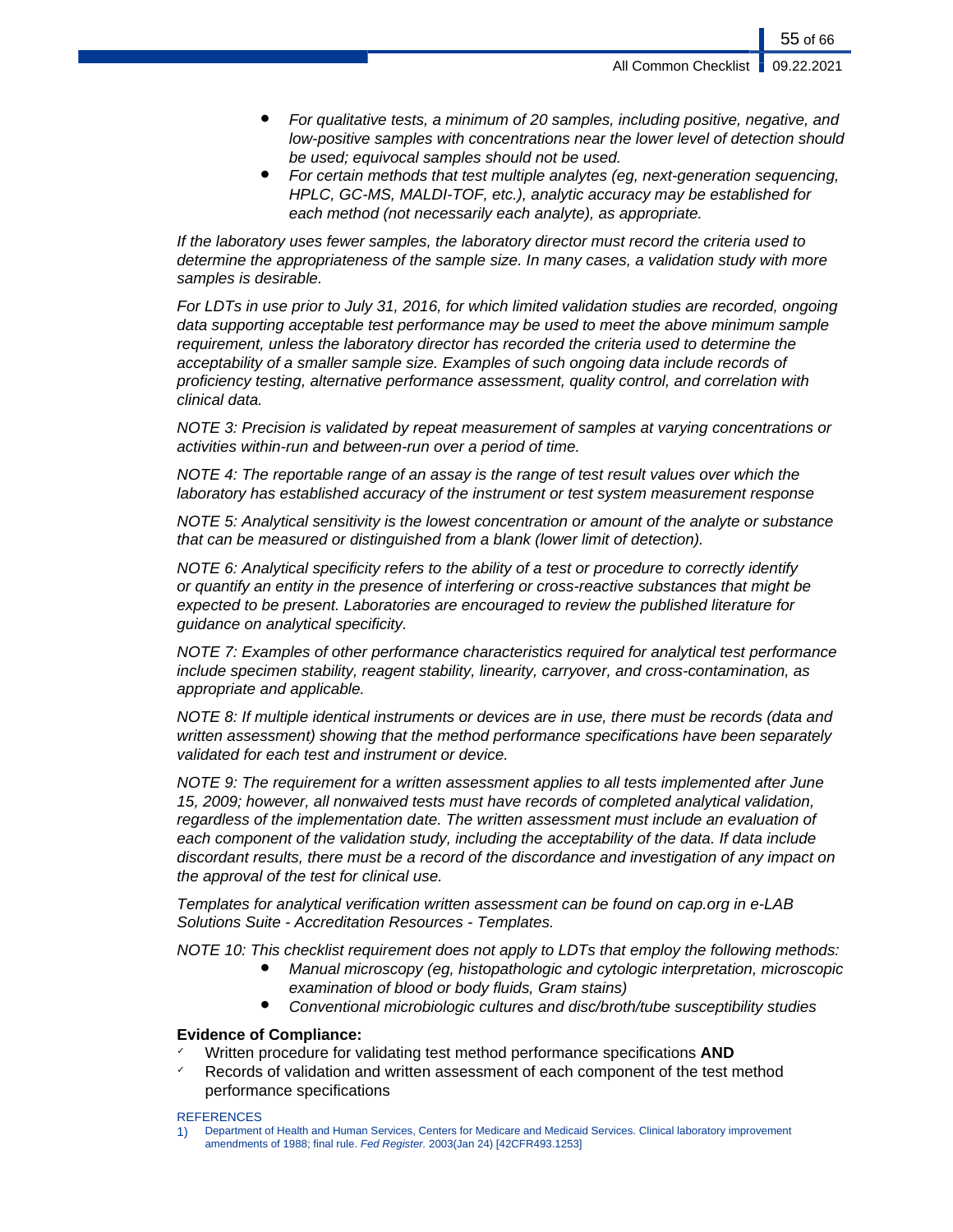- 2) Clinical and Laboratory Standards Institute (CLSI). Statistical Quality Control for Quantitative Measurement Procedures: Principles and Definitions; Approved Guideline. 4th ed. CLSI document C24-ED4. Clinical and Laboratory Standards Institute, Wayne, PA, 2016.
- 3) Clinical and Laboratory Standards Institute. A Framework for Using CLSI documents to Evaluate Clinical Laboratory Measurement Procedures. 2<sup>nd</sup> ed. CLSI report EP19-ED2. Clinical and Laboratory Standards Institute, Wayne, PA; 2015.
- 4) Clinical and Laboratory Standards Institute (CLSI). Evaluation of Detection Capability for Clinical Laboratory Measurement
- Procedures; Approved Guideline. 2nd ed. CLSI document EP17-A2. Clinical and Laboratory Standards Institute, Wayne, PA; 2012. 5) Clinical and Laboratory Standards Institute. Evaluation of Precision of Quantitative Measurement Procedures; Approved Guideline.
- 3rd ed. CLSI document EP05-A3. Clinical and Laboratory Standards Institute, Wayne, PA; 2014. 6) Clinical and Laboratory Standards Institute. Evaluation of the Commutability of Processed Samples; Approved Guideline. 3rd ed.
- CLSI document EP14-A3. Clinical and Laboratory Standards Institute, Wayne, PA; 2014.

# **COM.40475 Method Validation and Verification Approval - Nonwaived Tests Phase II**

**Prior to clinical use of each nonwaived test, the laboratory director, or designee meeting CAP director qualifications, has signed the laboratory's written assessment of the validation or verification study (accuracy, precision, etc.) to confirm the acceptance of the study data and written assessment, and to approve each nonwaived test for clinical use.**

NOTE: This checklist requirement is applicable only to nonwaived tests implemented after June 15, 2009; however, all nonwaived tests must have records of completed analytical validation or verification, regardless of their implementation date.

The approval must include: 1) review of the written assessment of the validation or verification study, including the acceptability of the data and investigation of any discordant results; 2) signed approval statement, such as, "I have reviewed the verification (or validation) data for the performance specifications listed below for the (insert instrument/test name), and the performance of the method is considered acceptable for patient testing."

If a validation or verification study (accuracy, precision, reportable range, etc.) was not performed or is missing required components, the appropriate, related checklist requirements must also be cited (eg, COM.40300, COM.40350).

If multiple identical instruments or devices are in use, there must be records (data and written assessment) showing that the method performance specifications have been separately validated/verified for each test and instrument or device.

# **Evidence of Compliance:**

Records of approval of validation and verification studies and approval for clinical use

#### **REFERENCES**

- 1) Lawrence Jennings, Vivianna M. Van Deerlin, Margaret L. Gulley (2009) Recommended Principles and Practices for Validating Clinical Molecular Pathology Tests. Archives of Pathology & Laboratory Medicine: Vol. 133, No. 5, pp. 743-755
- 2) Lacbawan FL, Weck KE, Kant JA, Feldman GL, Schrijver; Biological and Molecular Genetic Resource Committee of the College of American Pathologists. Verification of performance specifications of a molecular test: cystic fibrosis carrier testing using the Luminex liquid bead array. Arch Pathol Lab Med. 2012. Jan; 136(1):14-9.
- 3) Department of Health and Human Services, Centers for Medicare and Medicaid Services. Clinical laboratory improvement amendments of 1988; final rule. Fed Register. 2003(Jan 24) [42CFR493.1253]

# **COM.40500 Analytical Interferences Phase II**

**The laboratory understands the analytical interferences for each test, and has an appropriate plan of action when they are present.**

NOTE: Interfering substances may pose a significant problem to the clinical laboratory and healthcare providers who may be misled by laboratory results that do not reflect patient clinical status. The laboratory must be aware of common interferences by performing studies or referencing studies performed elsewhere (such as by the instrument-reagent manufacturer).

# **Evidence of Compliance:**

- Written procedure for determining method performance characteristics, including analytical interferences **AND**
- Document listing known interferences for each test and plan of action when they are present

#### **REFERENCES**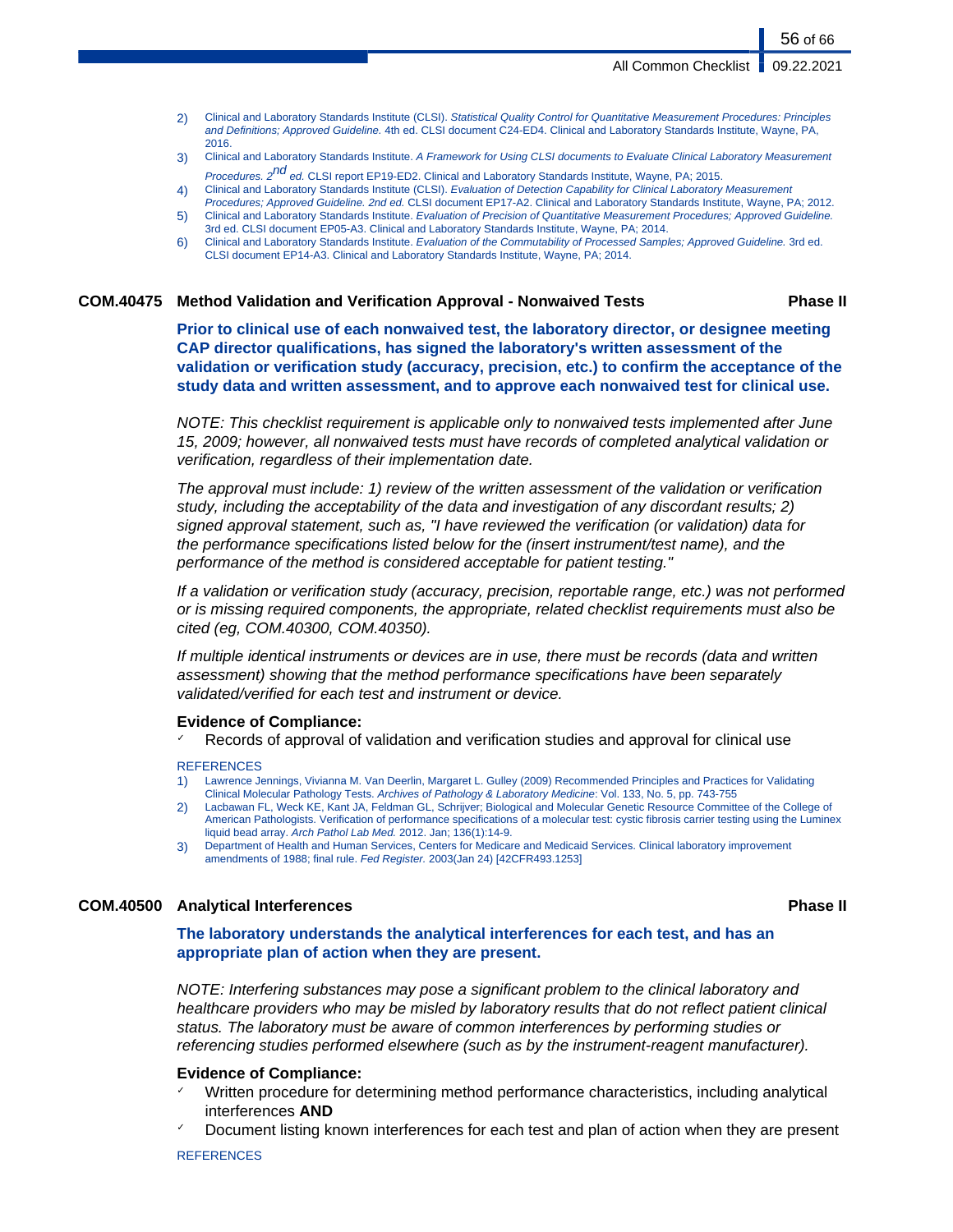- 1) Clinical and Laboratory Standards Institute (CLSI). Interference Testing in Clinical Chemistry. 3rd ed. CLSI guideline EP07. Clinical and Laboratory Standards Institute. Wayne, PA; 2018.
- 2) Ho C-H. The hemostatic effect of packed red cell transfusion in patients with anemia. Transfusion. 1998;38:1011-1014
- 3) Department of Health and Human Services, Centers for Medicare & Medicaid Services. Clinical laboratory improvement amendments of 1988; final rule. Fed Register. 2003(Jan 24): [42CFR493.1253]

### **COM.40605 Reference Intervals Phase II**

**The laboratory verifies or establishes its reference intervals.**

NOTE: Reference intervals are important to allow a clinician to assess patient results against an appropriate population. The reference intervals must be established or verified for each analyte and specimen source (eg, blood, urine, cerebrospinal fluid), when appropriate. For example, a reference interval can be verified by testing samples from 20 healthy representative individuals; if no more than two results fall outside the proposed reference interval, that interval can be considered verified for the population studied.

If a formal reference interval study is not possible or practical, then the laboratory should carefully evaluate the use of published data for its own reference intervals, and retain records of this evaluation. For many analytes (eg, therapeutic drugs, cholesterol, and CSF total protein), literature references or a manufacturer's package insert information may be appropriate.

### **Evidence of Compliance:**

Record of reference interval study **OR** records of verification of manufacturer's stated interval when reference interval study is not practical (eg, unavailable normal population) **OR** other methods approved by the laboratory/section director

#### **REFERENCES**

- 1) Department of Health and Human Services, Centers for Medicare and Medicaid Services. Clinical laboratory improvement
- amendments of 1988; final rule. Fed Register. 1992(Feb 28):7164 [42CFR493.1253]
- 2) Van der Meulen EA, et al. Use of small-sample-based reference limits on a group basis. Clin Chem. 1994;40:1698-1702 3) Clinical and Laboratory Standards Institute (CLSI). Defining, Establishing, and Verifying Reference Intervals in the Clinical Laboratory - Approved Guideline-Third Edition. CLSI Document EP28-A3c. Clinical and Laboratory Standards Institute, Wayne, PA; 2010.

# **COM.40615 Reference Interval Evaluation Phase II**

**The laboratory evaluates the appropriateness of its reference intervals and takes corrective action if necessary.**

NOTE: Criteria for evaluation of reference intervals include:

- 1. Change of analytic methodology
- 2. Change in patient population

If it is determined that the range is no longer appropriate for the patient population, corrective action must be taken.

# **Evidence of Compliance:**

Records of evaluation and corrective action, if indicated

**REFERENCES** 

- 1) Department of Health and Human Services, Centers for Medicare and Medicaid Services. Clinical laboratory improvement amendments of 1988; final rule. Fed Register. 1992(Feb 28):7164 [42CFR493.1253]
	- 2) Van der Meulen EA, et al. Use of small-sample-based reference limits on a group basis. Clin Chem. 1994;40:1698-1702
- 3) Clinical and Laboratory Standards Institute (CLSI). Defining, Establishing, and Verifying Reference Intervals in the Clinical Laboratory - Approved Guideline-Third Edition. CLSI Document EP28-A3c. Clinical and Laboratory Standards Institute, Wayne, PA; 2010.
- 4) Department of Health and Human Services, Centers for Medicare and Medicaid Services. Clinical laboratory improvement amendments of 1988; final rule. Fed Register. 2003(Jan 24): [42CFR493.1282(b)(1)(iii)]

# **COM.40620 Body Fluid Analysis Phase II**

**Methods for body fluid analysis have been validated or verified and metrics for interpretation have been established.**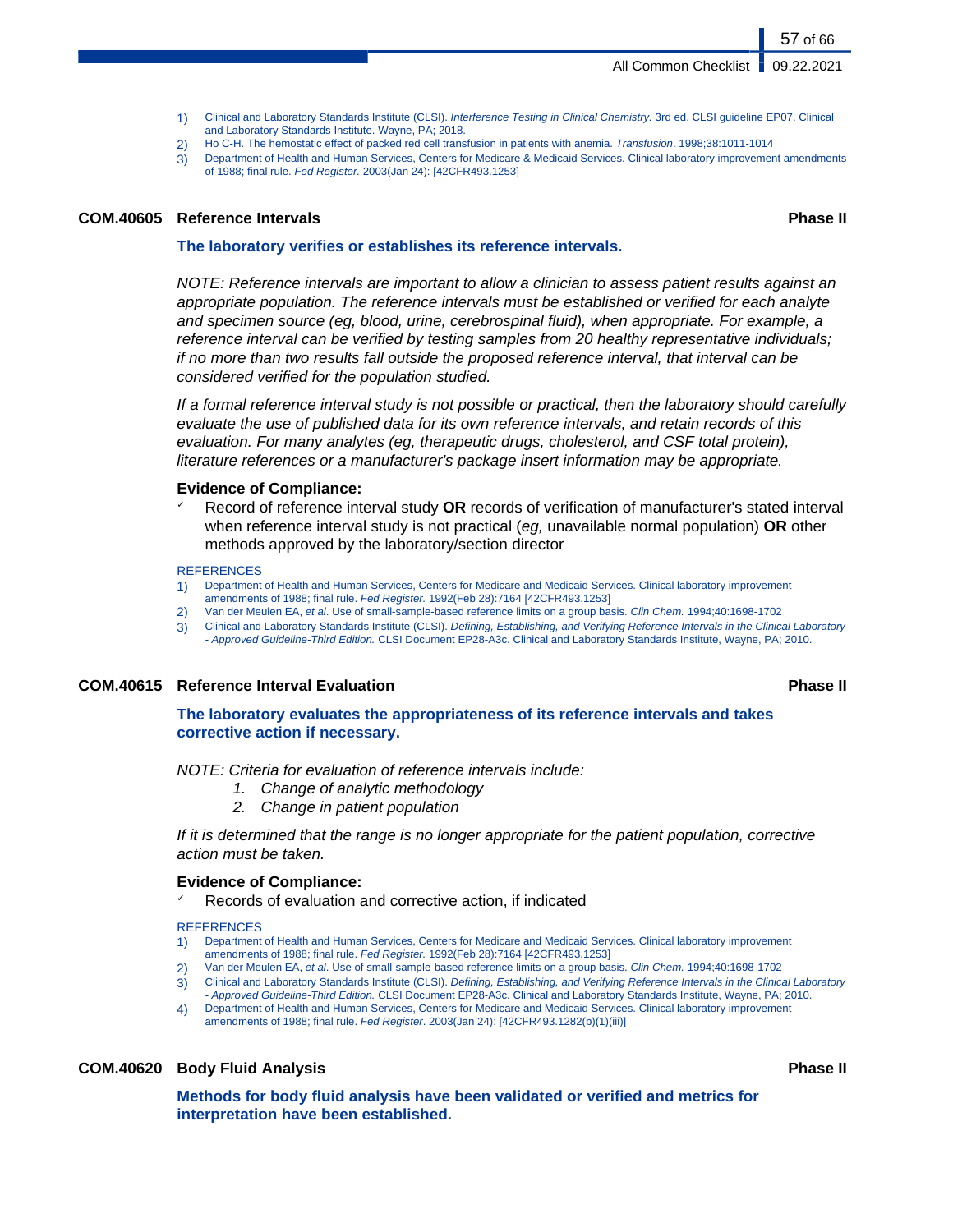NOTE: This requirement applies directly to body fluid testing that the laboratory offers as a routine, orderable test. If the test is routinely performed on the fluid, there must be a written procedure. The requirement COM.40475 for a method validation or verification approval applies. Method performance specifications for blood specimens may be used for body fluids if the laboratory can reasonably exclude the existence of matrix interferences affecting the latter either by reference in the procedure manual to published literature or by evaluation for interferences due to matrix effects by performing an appropriate study (eg, a dilution study using admixtures of samples, spiking samples, further dilution). Alternative performance assessment is required (COM.01500) and may be performed using clinical assessment by chart review.

The reference intervals must be defined and reported with the results, unless the concentration of the analyte is reported in comparison to its concentration in a contemporaneously collected blood specimen. If the result is to be interpreted by comparison to the patient's blood, serum, or plasma, such results must be accompanied by an appropriate comment such as, "The reference interval(s) and other method performance specifications are unavailable for this body fluid. Comparison of this result with the concentration in the blood, serum, or plasma is recommended." Reference interval citations from the manufacturer's insert or published literature citations may be used to determine the reference interval (COM.40605). However, reference intervals have not been published for many body fluid analytes and obtaining normal fluids to establish reference intervals may not be feasible.

A request for a test on a body fluid specimen that is not listed on the laboratory's test menu that requires clearance by the section director or designee is considered a clinically unique specimen, rather than a routine, orderable test. Typically, these specimens are submitted due to an unusual clinical concern in a specific patient or situation (eg, pathologic states where the analyte is not normally found in the fluid type) and it may not be possible to establish a comparative metric. In such cases, the result must be accompanied by a comment such as, "The reference interval(s) and other method performance specifications have not been established for this body fluid. The test result must be integrated into the clinical context for interpretation."

#### **Evidence of Compliance:**

- ✓ Records of validation or verification studies with evaluation and approval **AND**
- ✓ Records of reference interval study **OR** records of verification of manufacturer's stated interval or published literature **OR** other methods approved by the laboratory/section director

#### **REFERENCES**

- 1) Clinical and Laboratory Standards Institute (CLSI). Analysis of Body Fluids in Clinical Chemistry. 2nd ed. CLSI guideline C49. Clinical and Laboratory Standards Institute, Wayne, PA, 2018
- 2) Department of Health and Human Services, Centers for Medicare and Medicaid Services. Clinical laboratory improvement amendments of 1988; final rule. Fed Register. 2003(Jan 24): [42CFR493.1253]
- 3) Block DR, Algeciras-Schimnich A. Body fluid analysis; clinical utility and applicability of published studies to guide interpretation of today's laboratory testing in serous fluids. Crit Rev Clin Lab Sci. 2013 July-Oct;50(4-5):107-24. doi: 10.3109/10408363.2013.844679.
- 4) Owen WE, Thatcher ML, Crabtree KJ, et al. Body fluid matrix evaluation on a Roche cobas 8000 system. Clin Biochem. 2015; 48(13-14):911-4.

# **\*\*NEW\*\* 09/22/2021**

# **COM.40625 Clinical Claims Validation - Modified FDA-cleared/approved Tests Phase II**

**For FDA-cleared/approved tests, the laboratory validates clinical claims not included in the manufacturer's instructions.**

NOTE: For laboratories not subject to US regulations, this requirement also applies to tests that are approved by an internationally recognized regulatory authority.

A clinical claim is a communication from the laboratory to its users (including but not limited to clinicians and patients) regarding a test's sensitivity and specificity, predictive values for a disease or condition, clinical usefulness, cost-effectiveness or clinical utility.

To adequately support a clinical claim, the laboratory must perform a clinical validation study, unless the clinical validity of the test is documented in peer-reviewed literature or textbooks. The clinical validation study must include at least 20 samples and must include both positive and negative samples. If the laboratory uses fewer samples, the laboratory director or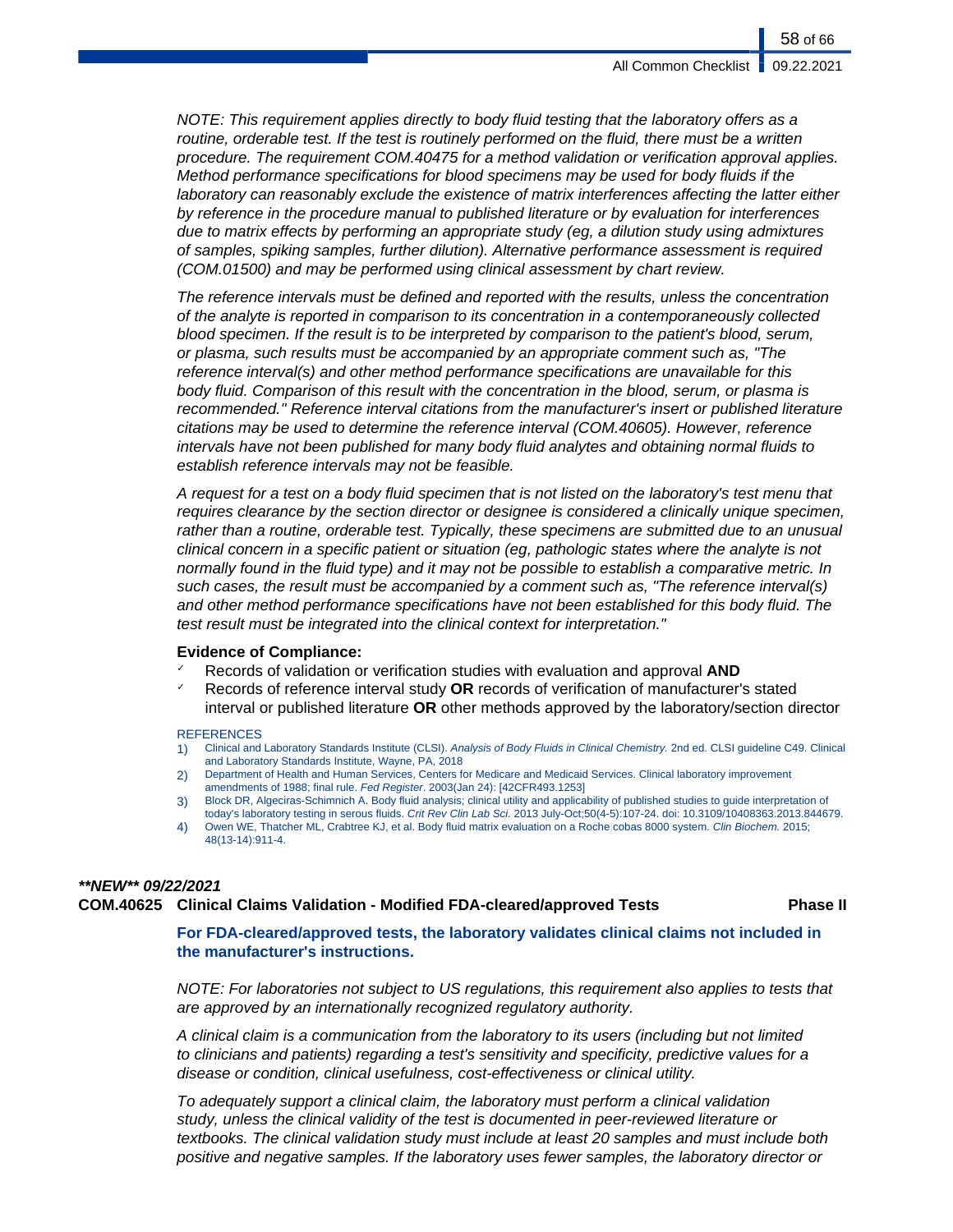designee meeting CAP director qualifications must record the criteria used to determine the appropriateness of the sample size.

# **Evidence of Compliance:**

Records of clinical studies performed by the laboratory **OR** peer-reviewed literature that reasonably substantiates all claims made by the laboratory about a test

#### **REFERENCES**

1) Clinical and Laboratory Standards Institute. A Framework for Using CLSI documents to Evaluate Clinical Laboratory Measurement Procedures. 2nd ed. CLSI report EP19-Ed2. Clinical and Laboratory Standards Institute. Wayne, PA; 2015.

### **\*\*REVISED\*\* 09/22/2021**

**COM.40640 Clinical Performance Characteristics Validation - Laboratory-developed Tests Phase II**

> **The laboratory validates clinical performance characteristics for laboratory-developed tests.**

NOTE: Clinical performance characteristics include statements about a test's sensitivity and specificity, and may include determining predictive values for relevant disease(s) or condition(s), as applicable.

These characteristics must be established by the laboratory unless the clinical validity of the test is documented in peer-reviewed literature or textbooks. The clinical validation study must include at least 20 samples and must include both positive and negative samples. If the laboratory uses fewer samples, the laboratory director must record the criteria used to determine the appropriateness of the sample size.

### **Evidence of Compliance:**

Records of clinical studies performed by the laboratory **OR** peer-reviewed literature that reasonably substantiates all claims made by the laboratory about a test

#### **REFERENCES**

1) Clinical and Laboratory Standards Institute. A Framework for Using CLSI documents to Evaluate Clinical Laboratory Measurement Procedures. 2<sup>nd</sup> ed. CLSI report EP19-Ed2. Clinical and Laboratory Standards Institute, Wayne, PA; 2015.

# **\*\*REVISED\*\* 09/22/2021**

# **COM.40700 Method Performance Specifications Availability Phase II**

**For current test methods, the laboratory makes the following available to clients and the inspection team upon request:**

- **Summary of the analytical performance specifications for each method, validated or verified by the laboratory to include analytical accuracy, precision, analytical sensitivity, analytical specificity (test method interferences), reference interval, and reportable range, as applicable; and**
- **Summary of clinical validation or peer-reviewed literature, as applicable, for laboratory-developed tests and FDA-cleared/approved tests where a laboratory makes a clinical claim not in the manufacturer's instructions.**

NOTE: Information may be provided to clients in a summary format referring to the supporting data, statistics, and published studies, as appropriate. Clients include healthcare entities, other laboratories, and licensed independent practitioners. This requirement does not apply to patients or their authorized representatives.

The laboratory may require clients to treat the data as confidential and not to use such proprietary information for its own test development or share such data with any other party except as required by law. The CAP inspection team is instructed to treat all such data as confidential and to review them solely for accreditation purposes.

#### **REFERENCES**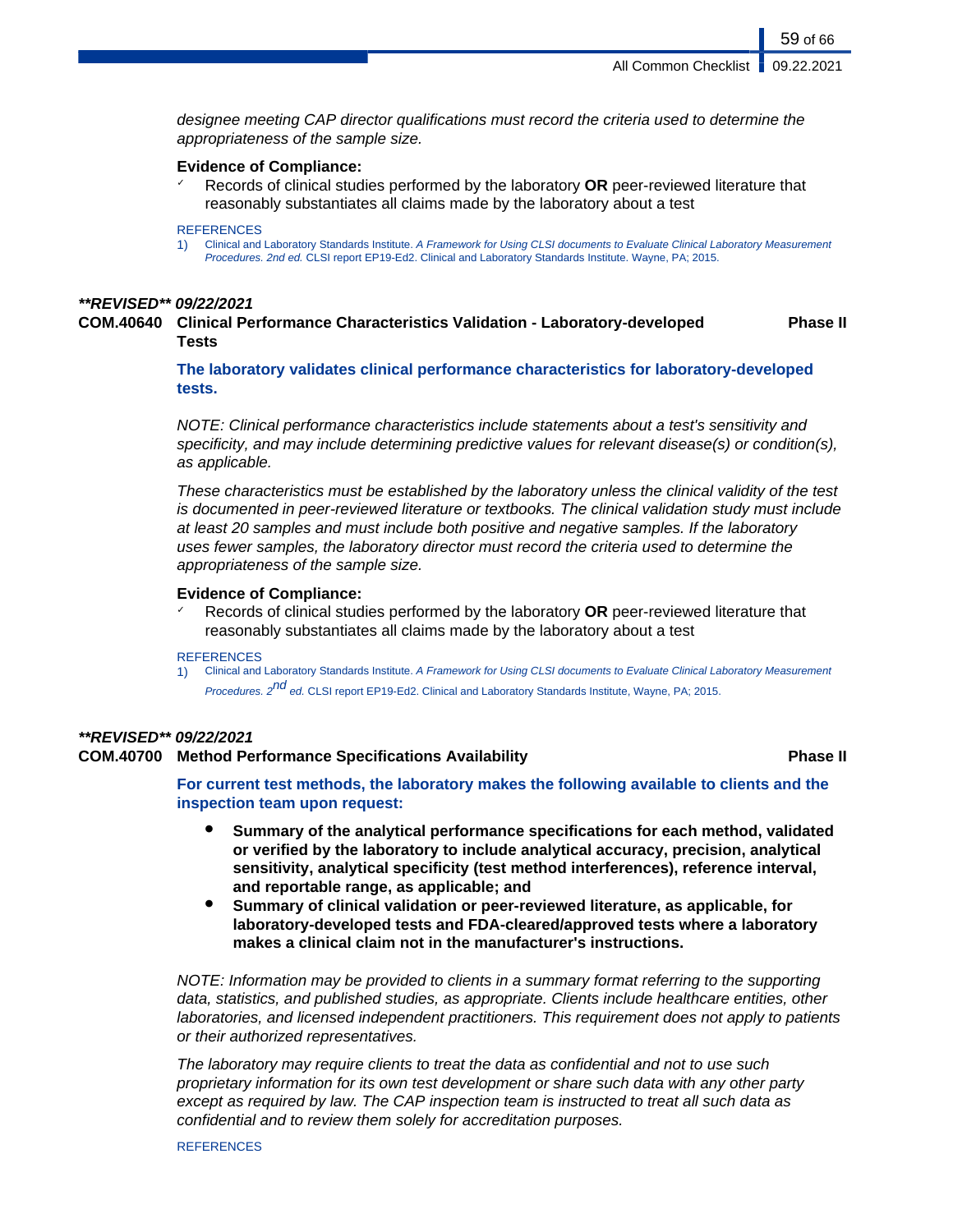1) Department of Health and Human Services, Centers for Medicare and Medicaid Services. Clinical laboratory improvement amendments of 1988; final rule. Fed Register. 2003(Jan 24):7163 [42CFR493.1291(e)]

# **\*\*REVISED\*\* 09/22/2021**

# **COM.40800 Analytical Methodology Changes Phase II**

60 of 66

# **If the laboratory changes its analytical methodology so that test results or their interpretations may be SIGNIFICANTLY different, the change is explained to clients.**

NOTE: This requirement can be accomplished in any of several different ways, depending on local circumstances. Some methods include directed mailings, laboratory newsletters or part of the test report itself.

Common examples of assays where changes to the method may significantly affect results include tumor markers and high-sensitivity troponin assays.

### **Evidence of Compliance:**

Records such as directed mailings, laboratory newsletters or comment on the patient report advising of the change

#### **REFERENCES**

- 1) Department of Health and Human Services, Centers for Medicare and Medicaid Services. Clinical laboratory improvement amendments of 1988; final rule. Fed Register. 2003(Jan 24):7163 [42CFR493.1291(e)]
- 2) National Academy of Clinical Biochemistry. Sturgeon, CM, Diamandis, EP. (Eds.). Laboratory Medicine Practice Guidelines. Use of tumor markers in clinical practice: quality requirements. American Association for Clinical Chemistry, 2009.

# **\*\*REVISED\*\* 09/22/2021**

# **COM.40805 Intermittent or Seasonal Testing Phase II**

**For tests taken out of production for a period of time (eg, seasonal testing for influenza), the laboratory meets the following requirements prior to resuming patient testing, as applicable:**

- **1. PT or alternative assessment performed within 30 days prior to restarting patient testing**
- **2. Method performance specifications verified, as applicable, within 30 days prior to restarting patient testing**
- **3. Competency assessed for analysts within 12 months prior to restarting patient testing**

NOTE: A test is considered to be taken out of production when (1) patient testing is not offered AND (2) PT or alternative assessment, as applicable, is suspended. It does not apply to situations where a proficiency testing challenge is not performed due to a temporary, short-term situation, such as a reagent back order or an instrument breakdown. In those situations, the laboratory must perform alternative assessment for that testing event.

For tests for which PT is required by CAP, if a PT challenge is not offered during the 30-day period prior to restarting patient testing, the laboratory may perform an alternative assessment of the test. The laboratory must participate in the next scheduled PT event, if the Laboratory Accreditation Program requires external PT for that analyte.

# **Evidence of Compliance:**

Written procedures for putting intermittent tests into production

# **\*\*REVISED\*\* 06/04/2020**

### **COM.40830 Test List - Modified FDA-cleared/approved Tests and LDTs Phase I**

**The laboratory maintains a list of laboratory-developed tests (LDTs) and modified FDAcleared/approved tests implemented by the laboratory.**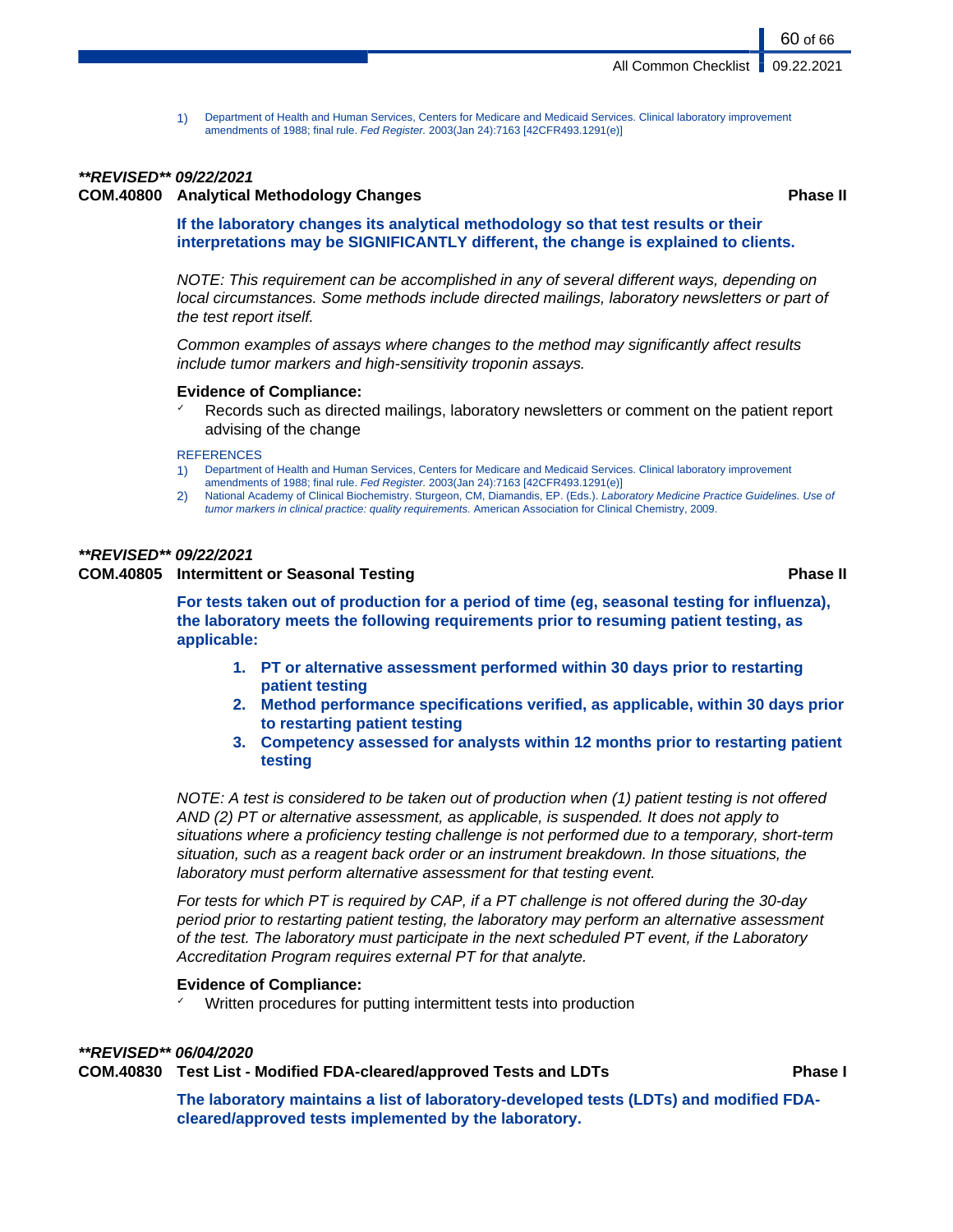61 of 66

**Phase II**

NOTE: For laboratories not subject to US regulations, the list must also include tests approved by an internationally recognized regulatory authority that have been modified by the laboratory.

A form is available on the CAP website that may be used for maintaining this list and can be downloaded from the CAP website [\(cap.org\)](http://www.cap.org) through e-LAB Solutions Suite.

# **\*\*REVISED\*\* 06/04/2020**

# **COM.40840 Calibration and Quality Control Procedures - Modified FDA-cleared/ approved Tests and LDTs**

**For laboratory-developed tests and modified FDA-cleared/approved tests, the laboratory defines written procedures for calibration and quality control based on the studies performed to evaluate the method performance specifications.**

NOTE: The procedures must define the frequency, number, and concentration of calibrators and controls to be used.

For laboratories not subject to US regulations, this requirement also applies to tests that are not approved by an internationally recognized regulatory authority and to approved tests that have been modified by the laboratory.

#### **REFERENCES**

1) Department of Health and Human Services, Centers for Medicare and Medicaid Services. Clinical laboratory improvement amendments of 1988; final rule. Fed Register. 2003(Jan 24) [42CFR493.1253(b)(3)]

# **\*\*REVISED\*\* 06/04/2020**

# **COM.40850 LDT and Class I ASR Reporting Phase II**

**Reports for laboratory-developed tests (LDTs), including those performed using class I analyte-specific reagents (ASRs), contain the following:**

- A statement that the assay was developed by the laboratory AND
- **A brief description of the method and performance characteristics needed for clinical use, unless the information is readily available to the clinician in another format (eg, test catalog, policy to provide upon request).**

NOTE: For laboratories subject to US regulations, the following disclaimer statement must be included on the patient report: "This test was developed and its performance characteristics determined by <insert laboratory/company name>. It has not been cleared or approved by the US Food and Drug Administration."

Laboratories not subject to US regulations do not need to use the above disclaimer but must include a statement that the test was developed by the laboratory.

The laboratory may put a single disclaimer on the patient report for all studies (eg, immunostains, in situ hybridization, or flow cytometry) collectively used in a particular case. Separately tracking each reagent used for a case and selectively applying the disclaimer is unnecessary.

The CAP also recommends (but does not require) including additional information in the patient report, such as the following:

- The FDA does not require this test to go through premarket FDA review.
- This test is used for clinical purposes. It should not be regarded as investigational or for research.
- This laboratory is certified under the Clinical Laboratory Improvement Amendments (CLIA) as qualified to perform high complexity clinical laboratory testing.

This requirement does not apply to laboratory-developed tests that are traditional methods, such as manual microscopy, conventional microbiologic cultures, conventional cytogenetics, and manual hematology and immunology tests.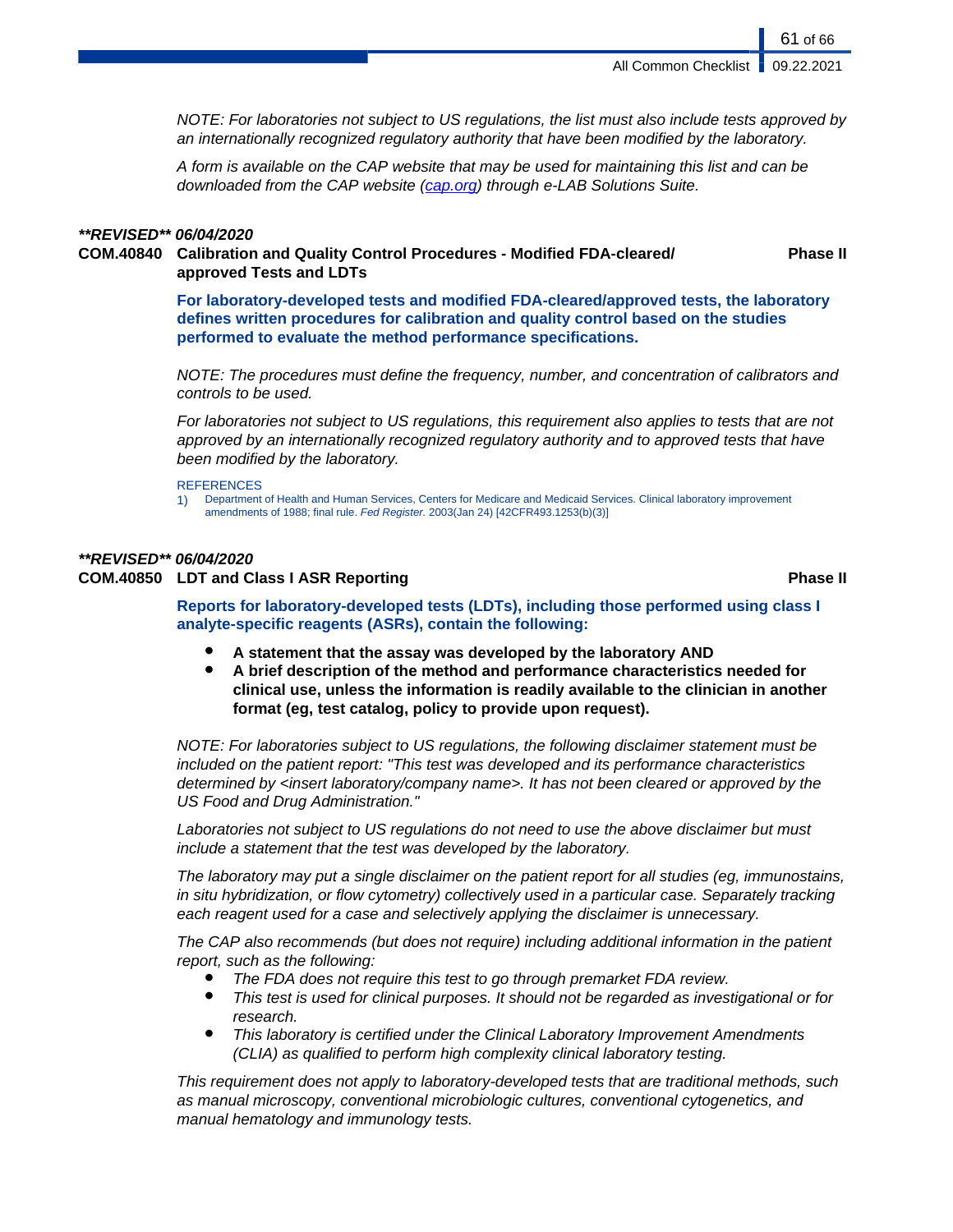The FDA defines ASRs as reagents (eg, antibodies, both polyclonal and monoclonal, specific receptor proteins, ligands, nucleic acid sequences), which through specific binding or chemical reaction with substances in a specimen are intended for use in a diagnostic application for identification and quantification of an individual chemical substance or ligand in biological specimens.

An ASR is the manufacturer-provided active ingredient in a laboratory-developed test system. Class I ASRs are not subject to preclearance by the US Food and Drug Administration or to special controls by the FDA. When manufacturers have assembled ingredients towards the development of a test, the product is no longer an ASR. The following types of reagents do not meet the FDA's definition of an ASR: reagents that are sold in kit form with other materials and/or an instrument, and/or with instructions for use, and/or when labeled by the manufacturer as Class I for in vitro diagnostic use (IVD), Class II IVD, or Class III IVD.

A class I ASR is the manufacturer-provided active ingredient in a laboratory-developed test system. Class I devices are those classified by the FDA as posing the lowest patient risk. Class I ASRs are therefore exempt from FDA clearance/approval. A class I ASR is provided by the manufacturer as a single reagent and is not combined with other materials, nor does the manufacturer provide instructions for use.

Reagents subject to FDA clearance or approval are not class I ASRs; therefore, this checklist requirement does not apply. Examples include:

- Reagents that are sold as kits in combination with other materials and/or an instrument, or with manufacturer's instructions for use
- Class I, II and III products labeled "for in vitro diagnostic use (IVD)"

### REFERENCES

- 1) CLSI. Establishing Molecular Testing in Clinical Laboratory Environments: CLSI document MM19-A (ISBN 1-56238-773-1). Clinical and Laboratory Standards Institute, 940 West Valley Road, Suite 1400, Wayne, Pennsylvania 19087-1898 USA, 2011
- 2) Department of Health and Human Services, Food and Drug Administration. Medical devices; classification/reclassification, restricted devices, analyte specific reagents. Final rule. Fed Register. 1997(Nov 21);62243 [21CFR809 and 864].
- 3) Caldwell CW. Analyte-specific reagents in the flow cytometry laboratory. Arch Pathol Lab Med. 1998; 122:861-864.
- 4) American College of Medical Genetics, Standards and Guidelines for Clinical Genetics Laboratories, 2018 edition, Revised January 2018.

# **INDIVIDUALIZED QUALITY CONTROL PLAN (IQCP)**

This section applies to laboratories using an IQCP approved by the laboratory director for nonwaived testing to reduce external control analysis to a frequency less than the limits defined in the CLIA regulations and CAP checklists. Laboratories are not required to implement an IQCP; however, one is required if the laboratory decides to perform QC at a frequency less than specified in the CLIA regulations. A laboratory may not implement an IQCP that allows for quality control to be performed less frequently than indicated in the manufacturer's instructions. This section does not apply if the type and frequency of external quality control already meets or exceeds minimum quality control requirements defined in the CLIA regulations and CAP checklist requirements.

If a laboratory is located in a state that does not accept IQCP as an option for reducing the frequency of external quality control, the laboratory must follow the state regulations and perform external quality control following the frequency defined in the state regulations and CAP checklists.

Eligibility for use of an IQCP is limited to testing meeting all of the following criteria:

- Nonwaived tests that employ an internal (electronic/procedural/built-in) quality control system
	- Exception: Microbiology media and reagents used for microbial identification and susceptibility testing may implement an IQCP as defined in the Microbiology Checklist
- Tests performed in specialties other than Anatomic Pathology and Cytopathology
	- Exception: If an Anatomic Pathology or Cytopathology test can be assigned to a different CMS subspecialty, it may qualify.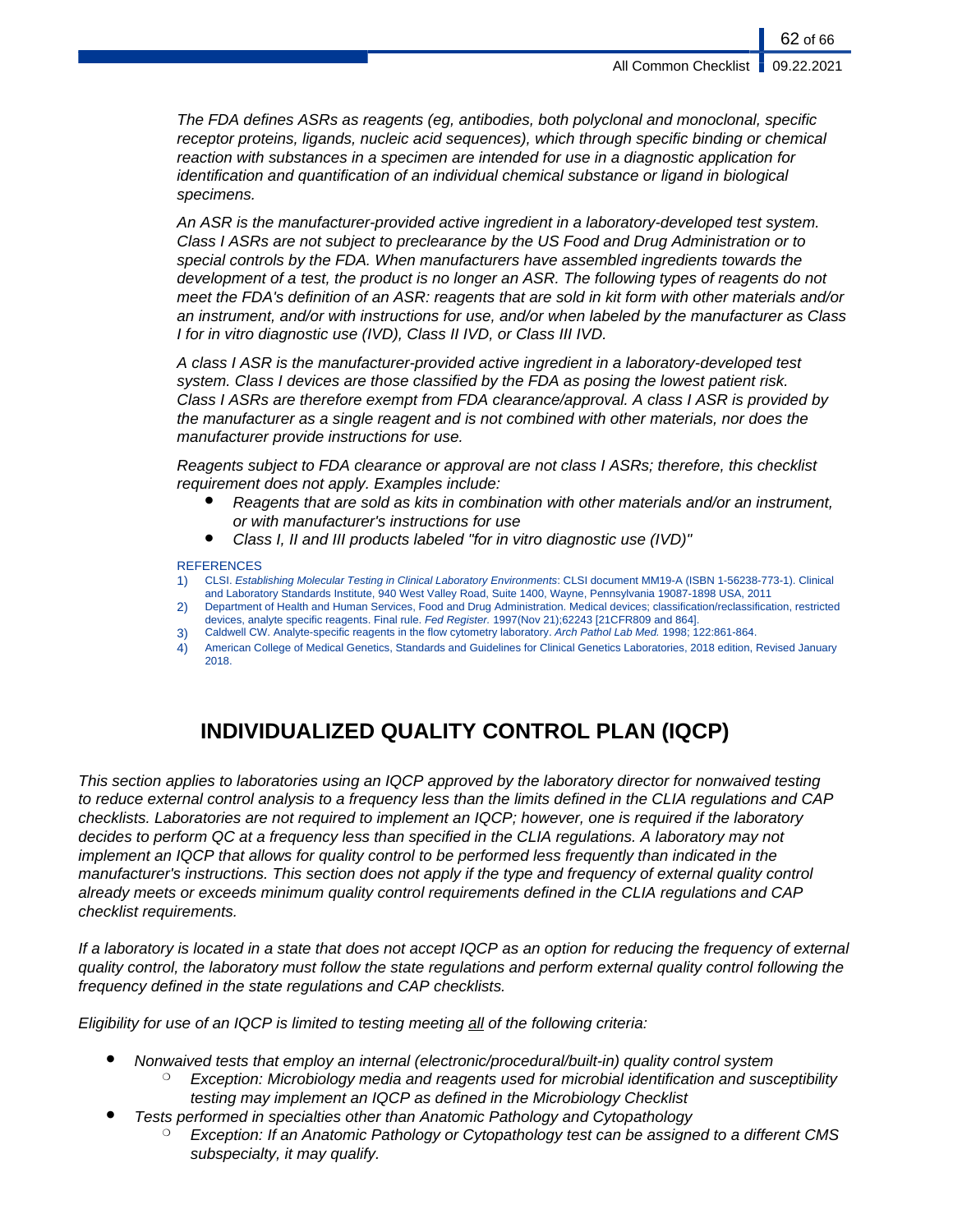Testing performed using microbiology media and reagents used for microbial identification and susceptibility testing is eligible for IQCP as defined in the Microbiology Checklist.

IQCP requirements do not apply to waived testing. A search tool is available on the FDA website to confirm the complexity of tests performed and can be accessed at [http://www.accessdata.fda.gov/scripts/cdrh/cfdocs/](http://www.accessdata.fda.gov/scripts/cdrh/cfdocs/cfCLIA/search.cfm) [cfCLIA/search.cfm](http://www.accessdata.fda.gov/scripts/cdrh/cfdocs/cfCLIA/search.cfm)

The CAP has a variety of tools available on cap.org through e-LAB Solutions Suite under Checklist Resources, IQCP Toolbox, including frequently asked questions, examples, forms, and links to CMS and CDC resources.

Note that development of an IQCP only impacts quality control requirements. All other checklist requirements remain unchanged and applicable. For a listing of specialties/subspecialties and general regulations which are designated as "eligible" for IQCP refer to the Centers for Medicare and Medicaid State Operations Manual (www.cms.gov) interpretive guidelines for regulation 42CFR493.1256(d), Table 1: Eligibility for IQCP.

# **Inspector Instructions:**

| <b>READ</b>     | Policies and procedures for the implementation of an IQCP<br>Completed List of Individualized Quality Control Plans form identifying all tests,<br>instruments and devices, and test sites using an IQCP<br>Sampling of IQCP records with emphasis on tests with IQCPs implemented in the<br>past two years for the following:                                                                                                                                                                                                                                                                                                                                                                                                                                                                                                                                                                                |
|-----------------|---------------------------------------------------------------------------------------------------------------------------------------------------------------------------------------------------------------------------------------------------------------------------------------------------------------------------------------------------------------------------------------------------------------------------------------------------------------------------------------------------------------------------------------------------------------------------------------------------------------------------------------------------------------------------------------------------------------------------------------------------------------------------------------------------------------------------------------------------------------------------------------------------------------|
|                 | $\circ$<br>Risk assessment, including laboratory data and summary of findings<br>$\circ$<br>Manufacturer's product inserts and published data<br>Signed quality control plan defining all aspects monitored<br>$\circ$<br>Ongoing quality assessment monitoring records for QC, instrument/<br>$\circ$<br>equipment maintenance and function checks, complaints, errors, and<br>corrective actions<br>$\circ$<br>Reapproval of quality control plan at least biennially<br>Sampling of IQCP records to include: 1) a mix of manual and automated tests using an IQCP<br>in the last two years; 2) a mix of tests using an IQCP where there are variations in the testing<br>environment, personnel, multiple testing devices, etc.; and 3) a mix of tests using an IQCP<br>that has had recurring problems with proficiency testing, quality control, instrument failure,<br>errors, or physician complaints. |
|                 |                                                                                                                                                                                                                                                                                                                                                                                                                                                                                                                                                                                                                                                                                                                                                                                                                                                                                                               |
|                 | What sources of information did you use to perform the IQCP risk assessment?<br>How is the ongoing quality assessment of your IQCP performed?<br>How are physician complaints about the validity of test results for tests using an IQCP<br>handled?<br>What is the process to review errors for tests using an IQCP?<br>Have there been any adverse patient events related to a test using an IQCP?                                                                                                                                                                                                                                                                                                                                                                                                                                                                                                          |
| <b>DISCOVER</b> | Review an IQCP and confirm that all elements of the quality control plan are being<br>monitored<br>$\bullet$<br>Select a test that has an IQCP and compare the manufacturer's package insert to the<br>quality control plan to confirm that external QC is performed at least as frequently as<br>defined in the manufacturer's instructions<br>Review an IQCP that is shared by more than one testing location to verify that the risk<br>assessment included an evaluation of each site or location and that each location is<br>monitored as defined in the IQCP                                                                                                                                                                                                                                                                                                                                           |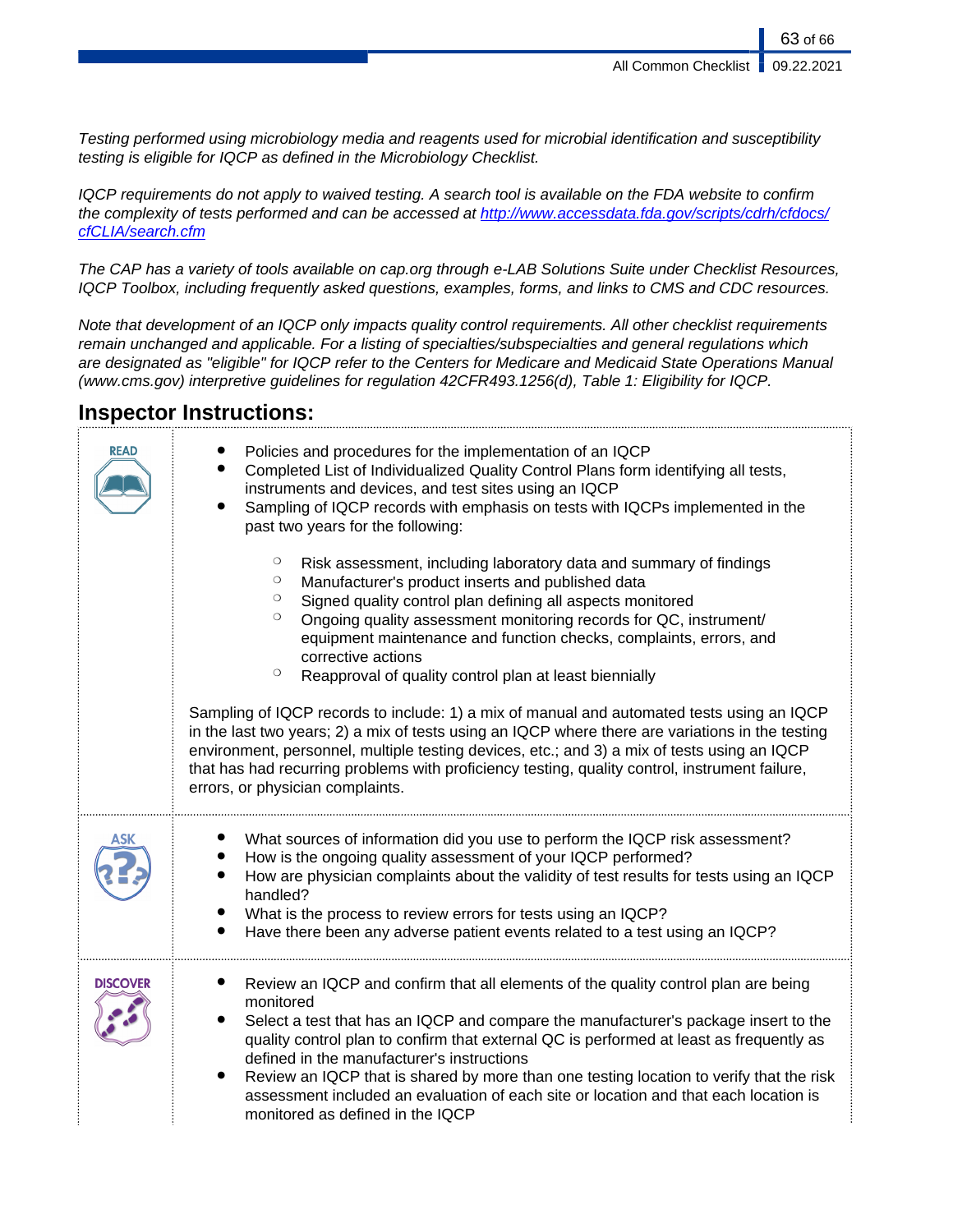64 of 66

Review the IQCP risk assessment summary, supporting data and approved quality control plan to confirm that the plan was approved by the laboratory director prior to implementation Review ongoing quality assessment data and error/incident logs to confirm that effective corrective actions have been taken

# **COM.50200 List of Individualized Quality Control Plans Phase II**

**The laboratory has identified all tests using an IQCP on the CAP's List of Individualized Quality Control Plans form.**

NOTE: The form may be downloaded from cap.org through e-LAB Solutions Suite under Checklist Resources, IQCP Toolbox.

The use of the CAP form is required, even if standardized forms and templates are used by the laboratory.

**REFERENCES** 

1) Department of Health and Human Services, Centers for Medicare & Medicaid Services. Brochure #12. CLIA Individualized Quality Control Plan, Considerations When Deciding to Develop an IQCP. November 2014. http://www.cms.gov/Regulations-and-Gu [Legislation/CLIA/Downloads/CLIAbrochure12.pdf](http://www.cms.gov/Regulations-and-Guidance/Legislation/CLIA/Downloads/CLIAbrochure12.pdf)

# **COM.50300 Risk Assessment Phase II**

**The IQCP for a test/device/instrument includes a risk assessment to evaluate potential sources of error to include all of the following:**

- **Pre-analytic, analytic, and post-analytic phases of the testing process**
- **Intended medical uses of the test and impact if inaccurate results are reported (clinical risk)**
- **Components of the tests including reagents, environment, specimen, testing personnel, and test system**
- **Variations in the components based on use of the tests (eg, use in different environments, by different personnel, or multiple identical devices)**
- **Data from the laboratory's own environment, instrument/equipment performance, and testing personnel demonstrating acceptable performance over the maximum time interval between external quality control runs defined in the IQCP**
- **Manufacturer's instructions and recommendations**

NOTE: The risk assessment must include a process to identify the sources of potential failures and errors for a testing process, and evaluate frequency and impact of those failures and sources of error.

The laboratory director must consider the laboratory's clinical and legal responsibilities for providing accurate and reliable patient test results. Published data and information may be used to supplement the risk assessment but are not substitutes for the laboratory's own studies and evaluation. The laboratory must involve a representative sample of testing personnel in the process of conducting the risk assessment. It is not necessary for all personnel to be involved.

**The risk assessment for laboratories with multiple identical devices must show that an evaluation was performed if there are differences in testing personnel or environments where testing is performed, with customization of the quality control plan, as needed.**

The QC study to assess the performance and stability of the tests must support the QC frequency and elements defined in the laboratory's quality control plan. At a minimum, the study must include laboratory data representing the maximum interval between runs of external quality control. Consecutive days of data collection are not specifically required if testing is done sporadically, or is not performed seven days a week. Laboratories may use historical data for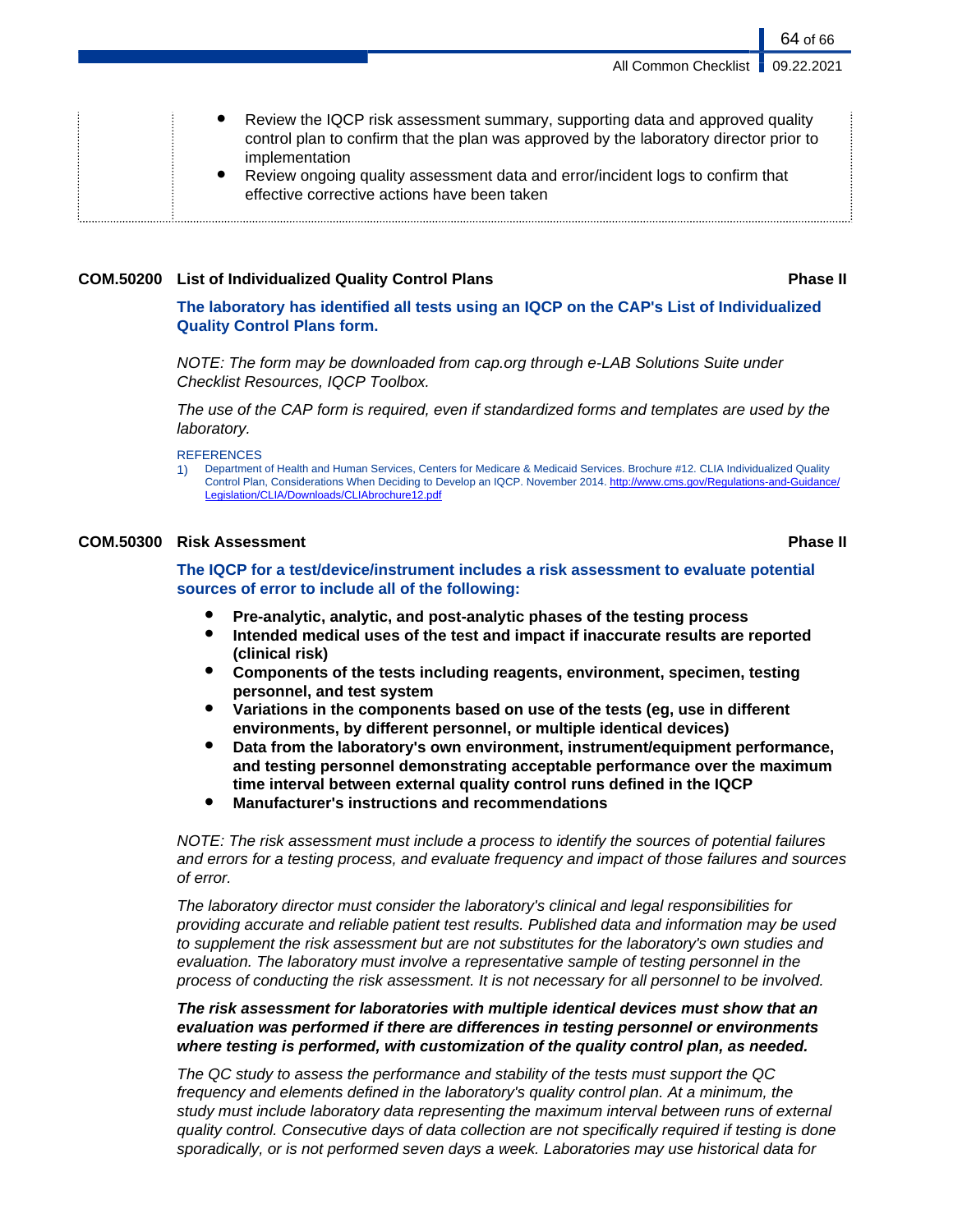tests already in place, and may supplement the study with data from published literature. For new tests, devices, and instruments introduced into the laboratory, the laboratory must collect inhouse data and may need to define a more frequent QC interval until sufficient data is available to support a longer time interval between runs of external QC. For susceptibility testing guidance, refer to MIC.21910.

For affiliated laboratories (eg, systems) with integrated procedures, each accredited laboratory must have its own IQCP approved by the laboratory director. There must be records demonstrating that risks specific to the site were evaluated involving a representative sample of local testing personnel to conduct the risk assessment and that laboratory-specific QC data were used in the study to support the defined frequency of quality control. Laboratories may use data from other sites to supplement risk assessments and to support their findings.

#### **REFERENCES**

- 1) Clinical and Laboratory Standards Institute. Laboratory Quality Control Based on Risk Management; Approved Guideline CLSI document EP23-A. Clinical and Laboratory Standards Institute. Wayne, PA; 2011.
- 2) Centers for Medicare and Medicaid Services (CMS). Individual Quality Control Plan (IQCP) for Clinical Laboratory Improvement Amendments (CLIA) laboratory nonwaived testing. http://www.cms.gov/Regulations-and-Guidance/Legislation/CLIA/L [IQCP-announcement-letter-for-CLIA-CoC-and-PPM-labs.pdf](http://www.cms.gov/Regulations-and-Guidance/Legislation/CLIA/Downloads/IQCP-announcement-letter-for-CLIA-CoC-and-PPM-labs.pdf) Accessed January 12, 2016.
- 3) Department of Health and Human Services, Centers for Medicare & Medicaid Services. Brochure #13. CLIA Individualized Quality Control Plan, What is an IQCP? November 2014. http://www.cms.gov/Regulations-and-Guidance/Legislation/CLIA/Downloads [CLIAbrochure13.pdf](http://www.cms.gov/Regulations-and-Guidance/Legislation/CLIA/Downloads/CLIAbrochure13.pdf)
- 4) Nichols JH. Laboratory quality control based on risk management. Ann Saudi Med 2011; 31:223-228.
- 5) Yundt-Pacheco J, Parvin CA. Validating the performance of QC procedures. Clin Lab Med 2013; 33:75-88.
- 6) US Department of Health and Human Services. Developing an IQCP A Step-by-Step Guide. [https://www.cms.gov/Regulations-and-](#page-0-0)[Guidance/Legislation/CLIA/Downloads/IQCP-Workbook.pdf](#page-0-0)

# **COM.50400 Quality Control Plan Approval Phase II**

# **The IQCP includes a written quality control plan approved by the laboratory director prior to implementation.**

NOTE: The quality control plan may be part of a test procedure or be a separate written plan. As an efficiency, a single plan may address multiple tests performed on one device. A separate, quality control plan approved by the laboratory director must be in place for each laboratory with a separate CAP and CLIA number.

#### **REFERENCES**

- 1) Clinical and Laboratory Standards Institute. Laboratory Quality Control Based on Risk Management; Approved Guideline CLSI document EP23-A. Clinical and Laboratory Standards Institute. Wayne, PA; 2011.
- 2) Centers for Medicare and Medicaid Services (CMS). Individual Quality Control Plan (IQCP) for Clinical Laboratory Improvement Amendments (CLIA) laboratory nonwaived testing. [http://www.cms.gov/Regulations-and-Guidance/Legislation/CLIA/Downloads/](http://www.cms.gov/Regulations-and-Guidance/Legislation/CLIA/Downloads/IQCP-announcement-letter-for-CLIA-CoC-and-PPM-labs.pdf) [IQCP-announcement-letter-for-CLIA-CoC-and-PPM-labs.pdf](http://www.cms.gov/Regulations-and-Guidance/Legislation/CLIA/Downloads/IQCP-announcement-letter-for-CLIA-CoC-and-PPM-labs.pdf) Accessed January 12, 2016.
- 3) Department of Health and Human Services, Centers for Medicare & Medicaid Services. Brochure #13. CLIA Individualized Quality Control Plan, What is an IQCP? November 2014. [http://www.cms.gov/Regulations-and-Guidance/Legislation/CLIA/Downloads/](http://www.cms.gov/Regulations-and-Guidance/Legislation/CLIA/Downloads/CLIAbrochure13.pdf) [CLIAbrochure13.pdf](http://www.cms.gov/Regulations-and-Guidance/Legislation/CLIA/Downloads/CLIAbrochure13.pdf) Accessed January 12, 2016.

# **COM.50500 Quality Control Plan Elements Phase II**

**The individualized quality control plan must define all aspects monitored based on the potential errors identified during the risk assessment, including the following parameters as applicable:**

- **The number, type (external and internal quality control systems), and frequency of quality control**
- **Criteria for acceptable performance**
- **Monitoring of the testing environment and reagents**
- **Specimen quality**
- **Instrument calibration, maintenance, and function checks**
- **Training and competency of testing personnel**
- **Provisions for multiple identical devices and variation for uses covered under one IQCP**